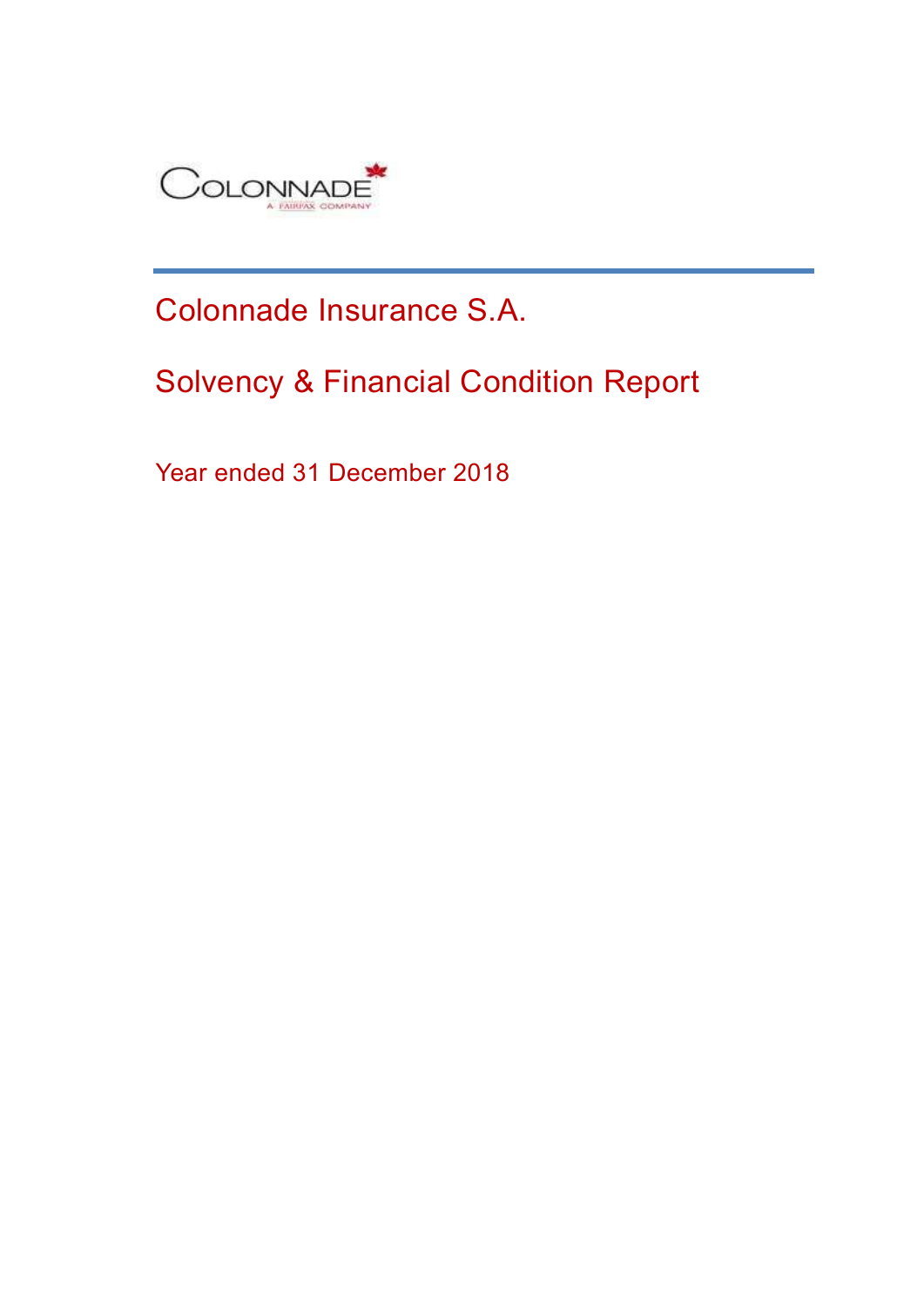## **Contents**

| A.1        |                                                                         |  |
|------------|-------------------------------------------------------------------------|--|
| A.2        |                                                                         |  |
| A.3        |                                                                         |  |
| A.4        |                                                                         |  |
| A.5        |                                                                         |  |
|            |                                                                         |  |
| B.1        |                                                                         |  |
| B.2        |                                                                         |  |
| B.3        | Risk management system including the own risk and solvency assessment11 |  |
| B.4        |                                                                         |  |
| <b>B.5</b> |                                                                         |  |
| B.6        |                                                                         |  |
| B.7        |                                                                         |  |
| B.8        |                                                                         |  |
| <b>B.9</b> |                                                                         |  |
|            |                                                                         |  |
| C.1        |                                                                         |  |
| C.2        |                                                                         |  |
| C.3        |                                                                         |  |
| C.4        |                                                                         |  |
| C.5        |                                                                         |  |
| C.6        |                                                                         |  |
| C.7        |                                                                         |  |
|            |                                                                         |  |
| D.1        |                                                                         |  |
| D.2        |                                                                         |  |
| D.3        |                                                                         |  |
| D.4        |                                                                         |  |
| D.5        |                                                                         |  |
| Е.         |                                                                         |  |
| E.1        |                                                                         |  |
| E.2        |                                                                         |  |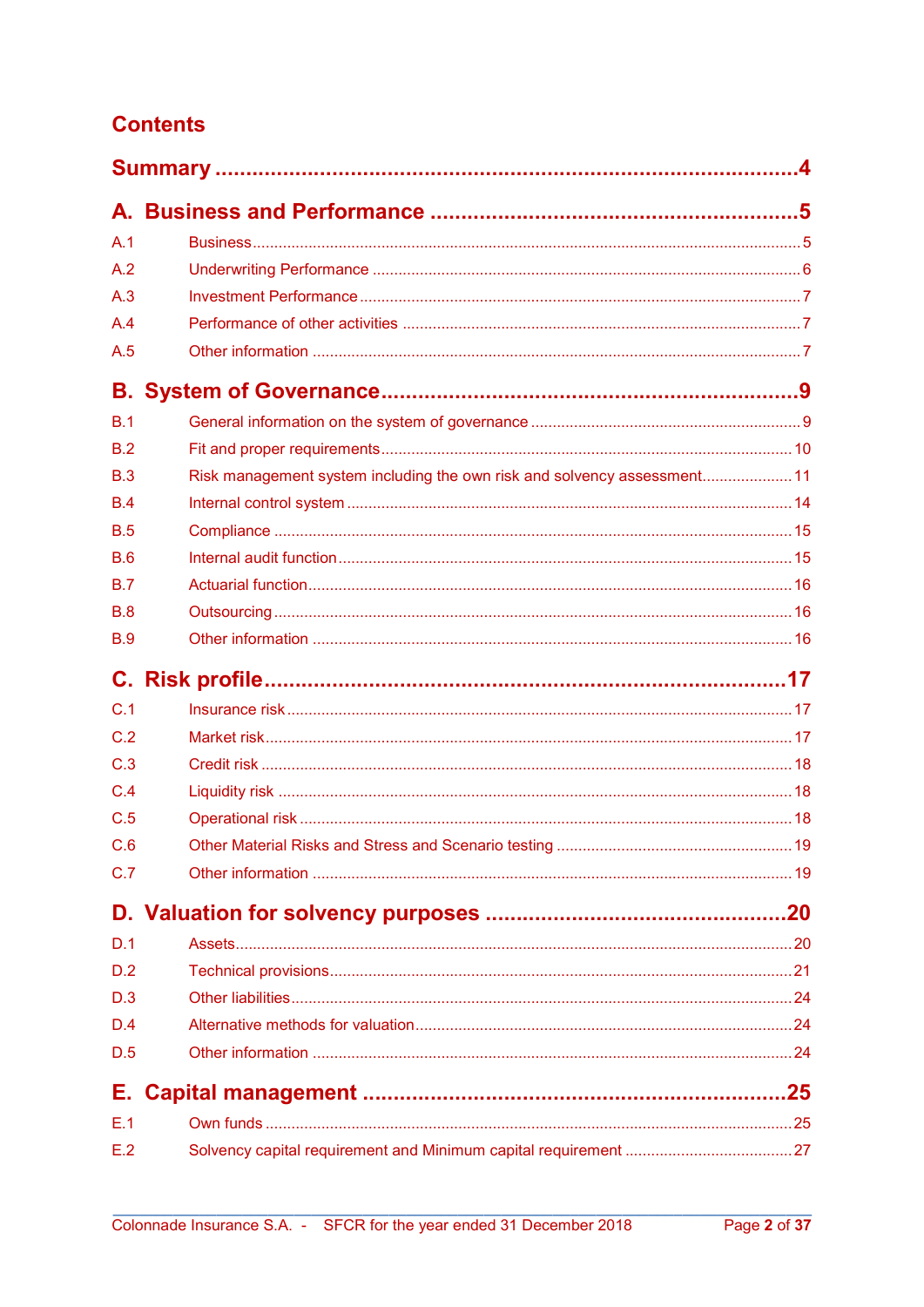| E.5 | Non-compliance with the Minimum Capital requirement with the Solvency Capital          |  |
|-----|----------------------------------------------------------------------------------------|--|
| E.4 | Difference between the standard formula and any internal model used 28                 |  |
| E.3 | Use of the duration-based equity sub-module in the calculation of the Solvency capital |  |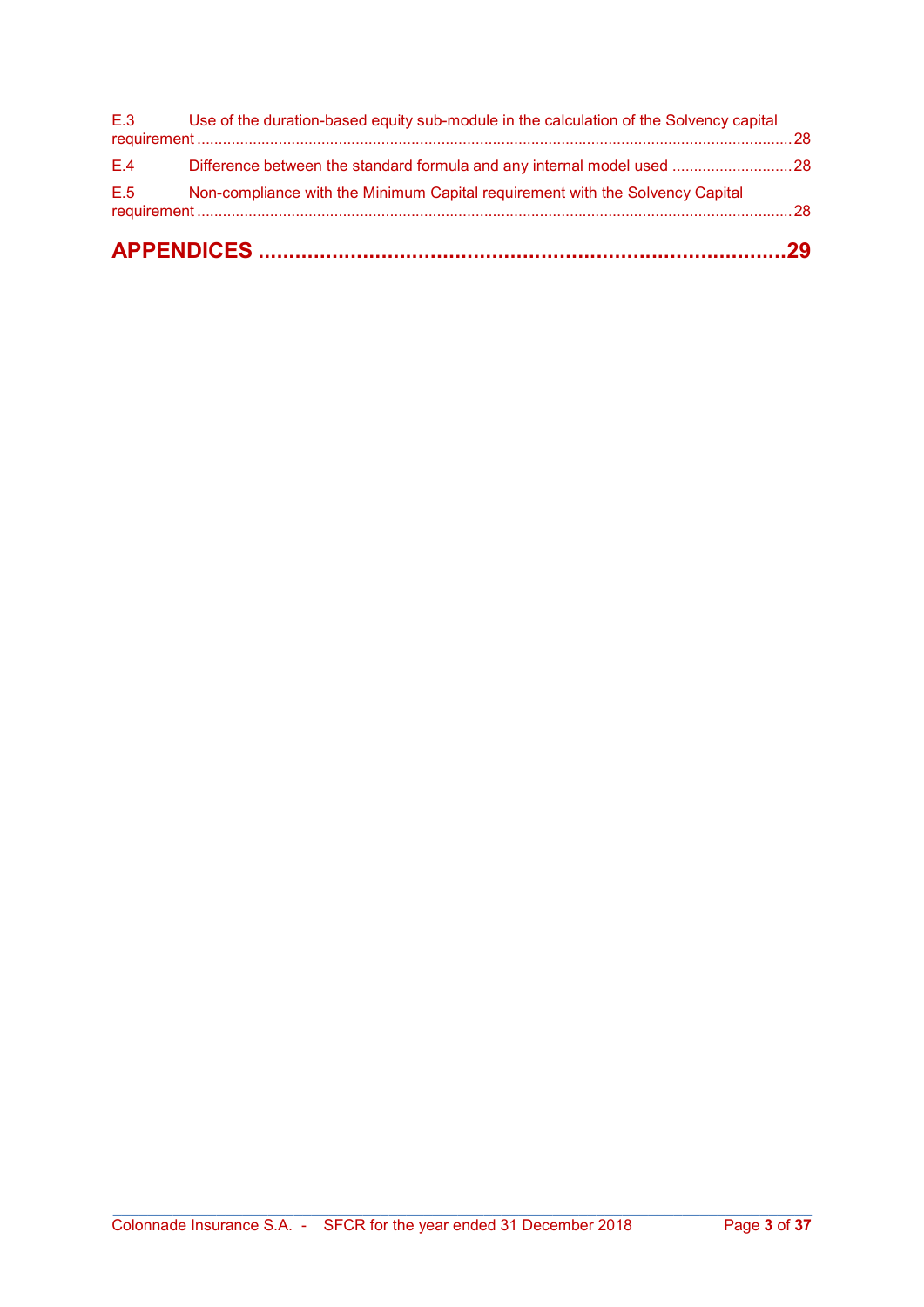## Summary

#### Purpose of report

The Solvency II regulations came into effect on 1 January 2016 and require new reporting and public disclosure arrangements to be implemented by insurance companies within the European Union. This document is the third version of the Solvency & Financial Condition Report ("SFCR") that is required to be submitted to the Commissariat aux Assurances ("CAA").

#### A. Business and Performance

This section summarises how the Company operates and how it has performed during the year ended 31 December 2018. The Company's financial year runs to 31 December and it reports its results in Euro.

#### B. System of Governance

The Company maintains a strong framework for the control and management of the business. This section describes the key committees and functions which serve to provide sound and prudent management of our operations.

#### C. Risk profile

This section provides information regarding our risk management processes, for each of the principal risks faced by the Company.

#### D. Valuation for solvency purposes

The Solvency II regulations require the Company to value assets and liabilities on a different basis to that used in the Company's financial statements when assessing its solvency requirements. This section describes the main methods and assumptions used in the valuation.

#### E. Capital management

The Company holds capital in excess of its regulatory requirements, to maintain its ability to pay its policyholders even if extreme events materialise. In order to assess its regulatory Solvency Capital Requirement, the Company uses the standard formula specified in the Solvency II legislation. This section summarises the assets held to meet the regulatory Solvency Capital requirement.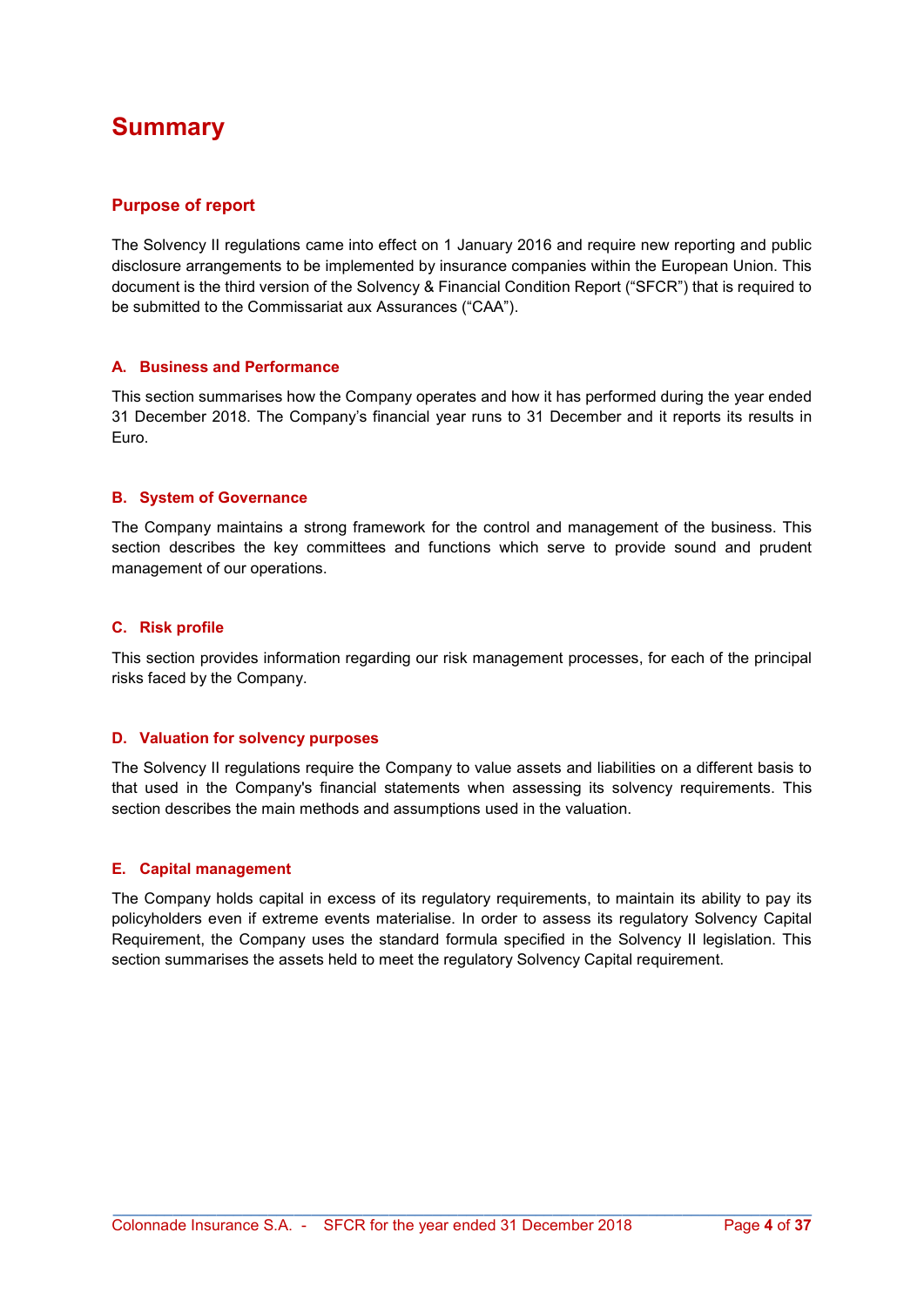## A. Business and Performance

## A.1 Business

#### i. Business profile

Colonnade Insurance S.A. ("Colonnade" or "the Company") is a Luxembourg insurer which is authorised to write all classes of non-life insurance business with the exception of class 10a (motor vehicle liability). Colonnade underwrites consumer and commercial business lines through branches established in Hungary, Czech Republic, Slovakia, Bulgaria, Poland and Romania.

The Company's shareholder is Fairfax Luxembourg Holdings S.à r.l., a company registered in Luxembourg.

The Company's ultimate parent is Fairfax Financial Holdings Limited ("Fairfax"), a major Canadian holding company whose common shares are listed on the Toronto Stock Exchange, and whose address is 95 Wellington Street West, Suite 800, Toronto, Ontario M5J 2N7, Canada. Further details regarding Fairfax are set out within the section entitled "About Fairfax" overleaf.

#### ii. Significant business events during 2018

The year of 2018 was the first year when the Company has not experienced large scale complex projects, so it could focus on stabilization of operational capabilities of Colonnade. In 2018 the full benefit of the completion of historic transactions has resulted in an underwriting profit for the first time for Colonnade.

The Part VII business transferred from QBE in 2017 was 100% ceded to Polish Re (fully owned subsidiary of the Fairfax group) and the business written in 2017 in Slovakia was retroceded by Polish Re to the Slovakian Branch of Colonnade.

The size of the loss reserves and the unearned premium reserve for the business taken over from the legacy QBE business has significantly reduced as the business has been running off. At the end of 2018 Colonnade and Polish Re have agreed to commute both Polish Re Quota Share reinsurance and Polish Re Retrocession contracts for underwriting years 2015 to 2017.

#### iii. Capital and solvency cover

In order to maintain solvency levels, the Company received capital injections of EUR 11 million during 2018. In addition, EUR 7 million of previously unpaid share capital was paid in 2018. Colonnade's SCR (standard formula) cover ratio stood at 164% at 31 December 2018.

#### iv. About Fairfax

Fairfax, through its subsidiaries, has an international insurance and reinsurance business which has a global underwriting reach with longstanding relationships and a broad product range. At each of its subsidiaries there is an experienced management team focused on underwriting discipline and prudent reserving. Management at these companies are committed to Fairfax's goals of underwriting profitability.

Fairfax (http://www.fairfax.ca/) is described in summary detail below:

 Significant player in the P&C industry with US\$15.5 billion in gross premium, US\$11.8 billion in equity capital and over 13,000 employees (as at 31 December 2018).

- Strong long-term relationships developed over 33 years and multiple cycles.
- Global territorial reach in both insurance and reinsurance.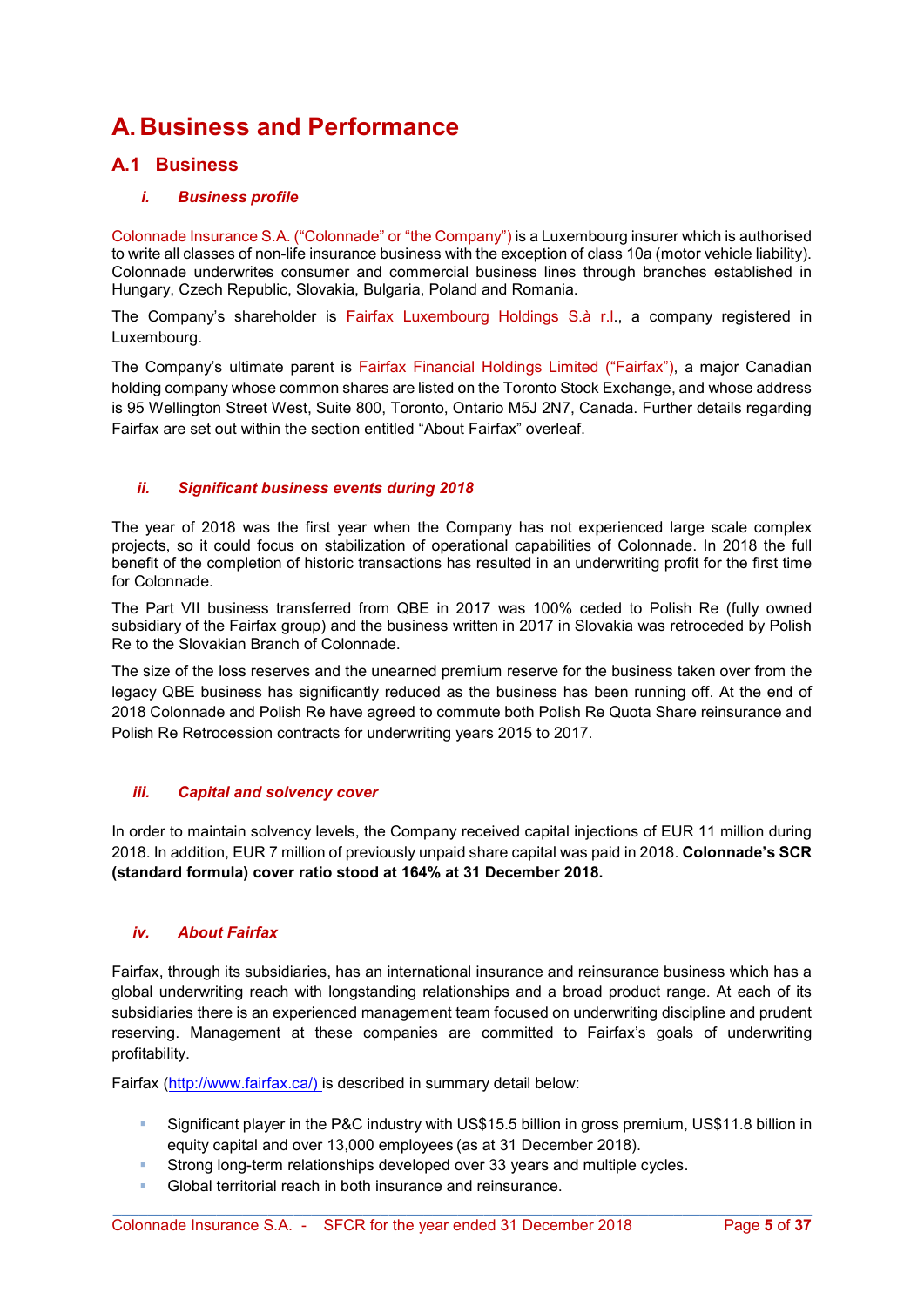Fairfax culture is well known and respected within the industry.

#### v. Summary Financial Performance

Colonnade's summary income statement for the years ended 31 December 2018 and 2017 is set out below:

| <b>Income Statement (EUR'000)</b> | 2018      | 2017      |
|-----------------------------------|-----------|-----------|
| <b>Gross Written Premium</b>      | 160,596   | 105,991   |
| <b>Net Farned Premium</b>         | 105,323   | 46,730    |
| Claims Incurred                   | $-45,953$ | $-20,695$ |
| Net operating expenses            | $-58,225$ | $-40,807$ |
| Allocated investment return       | $-249$    | $-40,806$ |
| <b>Underwriting result</b>        | 897       | $-14,771$ |
| Other income and charges          | $-459$    | 212       |
| Loss before tax                   | 438       | $-14,559$ |
| Taxes                             | $-1,416$  | -558      |
| Loss for the financial period     | -978      | $-15,117$ |

The year of 2018 was the first year when the Company has not experienced large scale complex projects, so it could focus on stabilization of operational capabilities of Colonnade. In 2018 the full benefit of the completion of historic transactions has resulted in an underwriting profit for the first time for Colonnade.

Colonnade recorded an underwriting profit of EUR 0.9 million in 2018 (combined ratio of 98%).

## A.2 Underwriting Performance

Colonnade currently underwrites business through six branches established across the CEE region; three of which, being the branches in Hungary, the Czech Republic and Slovakia, commenced underwriting activities during 2016; with underwriting activities commencing in Bulgaria, Poland and Romania on 1 June, 1 July and 1 November 2017 respectively.

During 2018, Colonnade wrote total gross premiums of EUR 161 million, as tabulated below.

| <b>Gross Written Premiums (EUR)</b><br>'000s   | <b>Bulgaria</b> | <b>Czech</b><br><b>Republic</b> | <b>Hungary</b> | <b>Poland</b> | <b>Romania</b>           | Slovakia. | <b>Grand</b><br><b>Total</b> |
|------------------------------------------------|-----------------|---------------------------------|----------------|---------------|--------------------------|-----------|------------------------------|
| Credit and Suretyship Insurance                |                 |                                 | 609            |               |                          |           | 609                          |
| Fire and Other Damage to<br>Property Insurance | 1.942           | 7.897                           | 7.084          | 13.452        | 5.194                    | 10.335    | 45.904                       |
| General Liability Insurance                    | 1.952           | 10.974                          | 12.742         | 15.404        | 3.017                    | 6.389     | 50,477                       |
| Marine, Aviation and Transport<br>Insurance    | 411             | 3.428                           | 263            | 864           | 71                       | 128       | 5,165                        |
| Medical expense insurance                      | 725             | 10,807                          | 16.342         | 11,883        | 969                      | 647       | 41,373                       |
| Miscellaneous Financial Loss                   | 9               | 401                             | 9              | 3,682         | $\overline{\phantom{a}}$ | 24        | 4,124                        |
| Other Motor Insurance                          |                 | 2,423                           | 1.175          |               | $\overline{\phantom{a}}$ | 9.346     | 12,943                       |
| <b>Grand Total</b>                             | 5,040           | 35,930                          | 38.224         | 45.284        | 9.250                    | 26,868    | 160,596                      |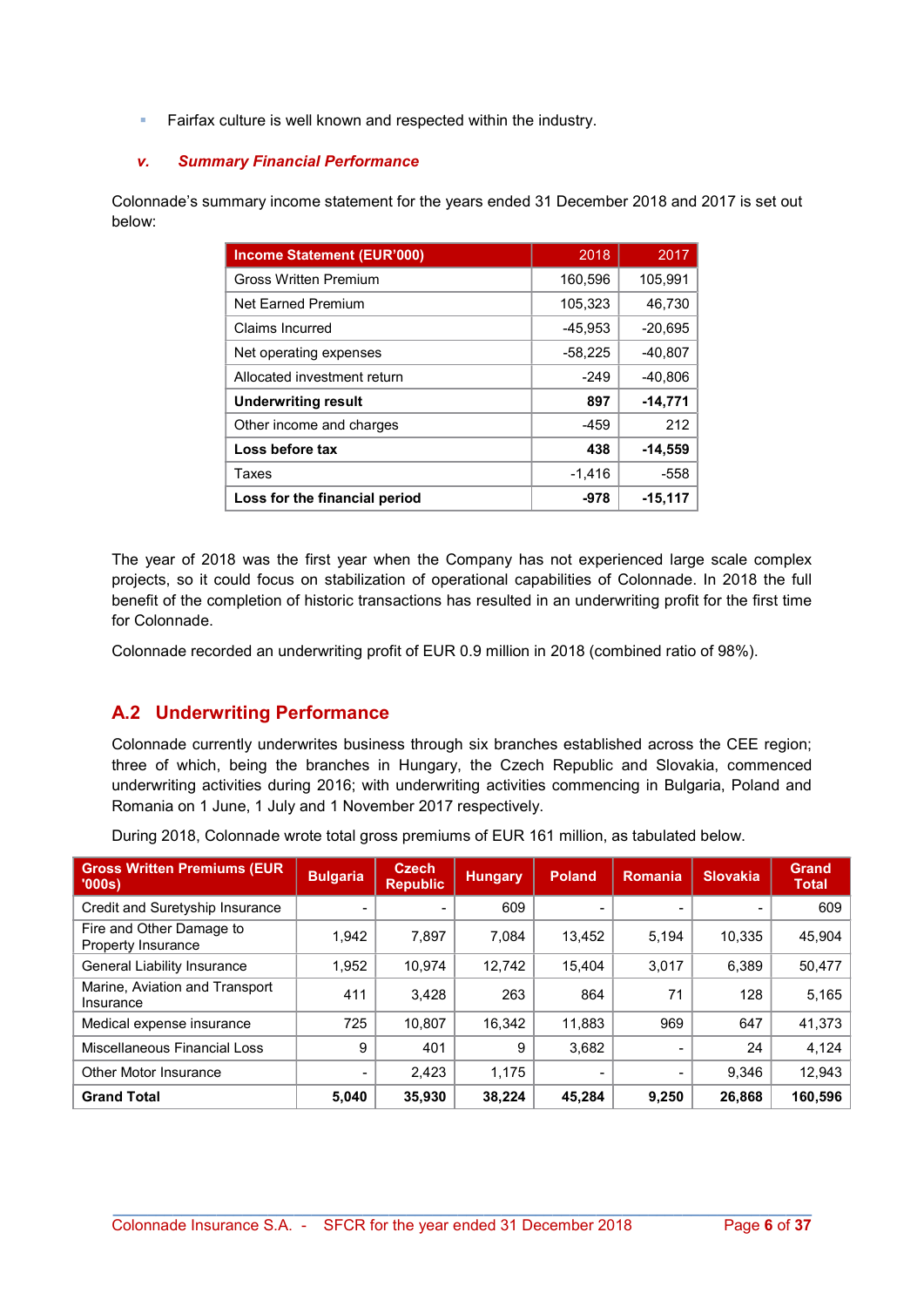A comparison to 2017 is below (positive numbers reflect an increase in premium).

| <b>Gross Written Premiums (EUR '000s)</b>      | <b>Bulgaria</b>          | <b>Czech</b><br><b>Republic</b> | <b>Hungary</b> | <b>Poland</b>            | Romania         | <b>Slovakia</b> | <b>Grand</b><br><b>Total</b> |
|------------------------------------------------|--------------------------|---------------------------------|----------------|--------------------------|-----------------|-----------------|------------------------------|
| Credit and Suretyship Insurance                | $\overline{\phantom{0}}$ |                                 | 59             | $\overline{\phantom{0}}$ |                 |                 | 59                           |
| Fire and Other Damage to Property<br>Insurance | 966                      | 3,439                           | 438            | 10,478                   | 4,837           | 651             | 20,809                       |
| <b>General Liability Insurance</b>             | 1.082                    | 5.379                           | 6.158          | 8,206                    | 2,498           | 6               | 23,328                       |
| Marine, Aviation and Transport<br>Insurance    | 283                      | 2.641                           | (274)          | 209                      | 22              | 38              | 2.919                        |
| Medical expense insurance                      | 473                      | 4,480                           | 5.131          | 5.588                    | 893             | (317)           | 16,249                       |
| Miscellaneous Financial Loss                   | 9                        | 45                              | (10)           | 1,098                    |                 | (12)            | 1,129                        |
| Other Motor Insurance                          | $\blacksquare$           | (2,667)                         | (1,207)        | $\overline{\phantom{a}}$ | $\qquad \qquad$ | (6,015)         | (9,889)                      |
| <b>Grand Total</b>                             | 2,813                    | 13,316                          | 10,296         | 25,579                   | 8,250           | (5,649)         | 54,604                       |

The comparison with 2017 is heavily skewed by the renewal of the former AIG business into Colonnade, which took place during both 2017 and 2018. In addition, the reduction in Other Motor Insurance business is driven by the completion of the Part VII transfer from QBE in 2017, which gave rise to a one-off increase in gross written premium in 2017.

## A.3 Investment Performance

#### i. Investment Performance

In December 2018, the Company began changing its investment strategy to move away from holding 100% cash. However, as the investment portfolio was held entirely in cash prior to then, the result was an investment loss of EUR 0.3 million. This reflects the current negative base rates in the Eurozone. In addition, the impact of exchange rates resulted in a further investment loss of EUR 1.2 million.

The company's strategy is that all assets will be invested in such a manner as to ensure the security, quality, liquidity and profitability of the portfolio as a whole. Assets will also be invested in a manner appropriate to the nature and duration of the Company's insurance liabilities.

The Company is also parent to TIG (Bermuda) Ltd. and its balance sheet includes an asset of EUR 0.9 million in relation to its ownership of this entity. TIG (Bermuda) Ltd. is an insurance company authorised in Bermuda but has not written any new or renewing business for at least the last 8 years. Its net assets comprise a cash / investment portfolio of approximately \$1 million (with nil liabilities).

## A.4 Performance of other activities

There are no other activities to disclose.

## A.5 Other information

#### i. Guarantee from Fairfax

The Company benefits from a guarantee provided to it by Fairfax, under which it guarantees the performance of all (re)insurance business written by the Company. Under the terms of this agreement, Fairfax undertakes to pay all valid claims in the event of insolvency of the Company. The agreement remains in force until and automatically terminates on 31 December 2019 (unless renewed or extended by Fairfax) and covers all policies issued or renewed prior to the date of termination of the agreement.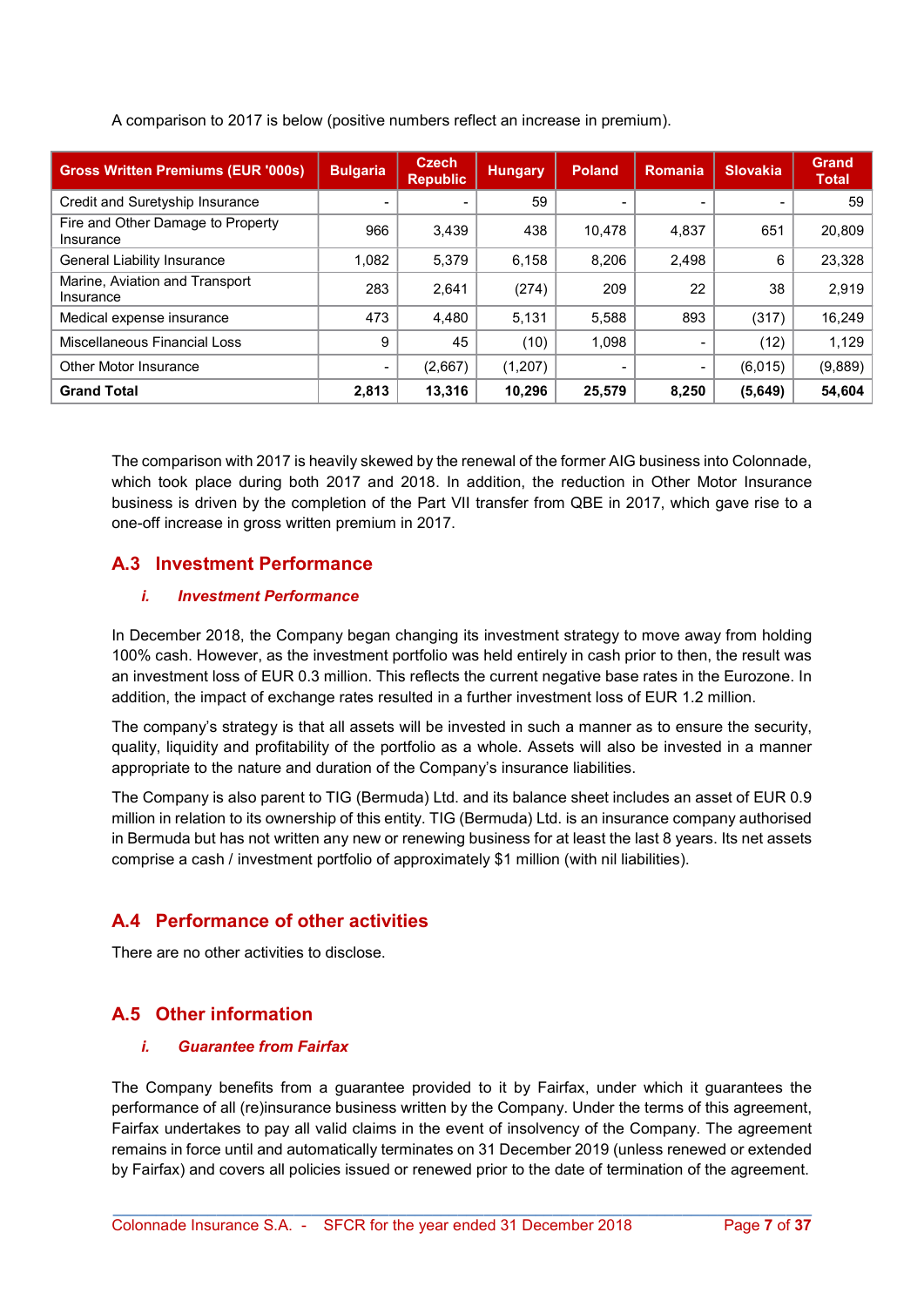#### ii. Supervisory Authority

The Company is regulated in Luxembourg by the Commissariat aux Assurances ("CAA") whose address is 7, boulevard Joseph II, L-1840 Luxembourg.

#### iii. Auditor

The Company's auditor is PwC whose address is 2 Rue Gerhard Mercator, 2182 Luxembourg.

#### iv. Employees

The number of staff employed across the Company's operations was 458 at 31 December 2018.

#### v. Head office address

The Company's head office address is 1, rue Jean Piret, L-2350 Luxembourg, Grand Duchy of Luxembourg.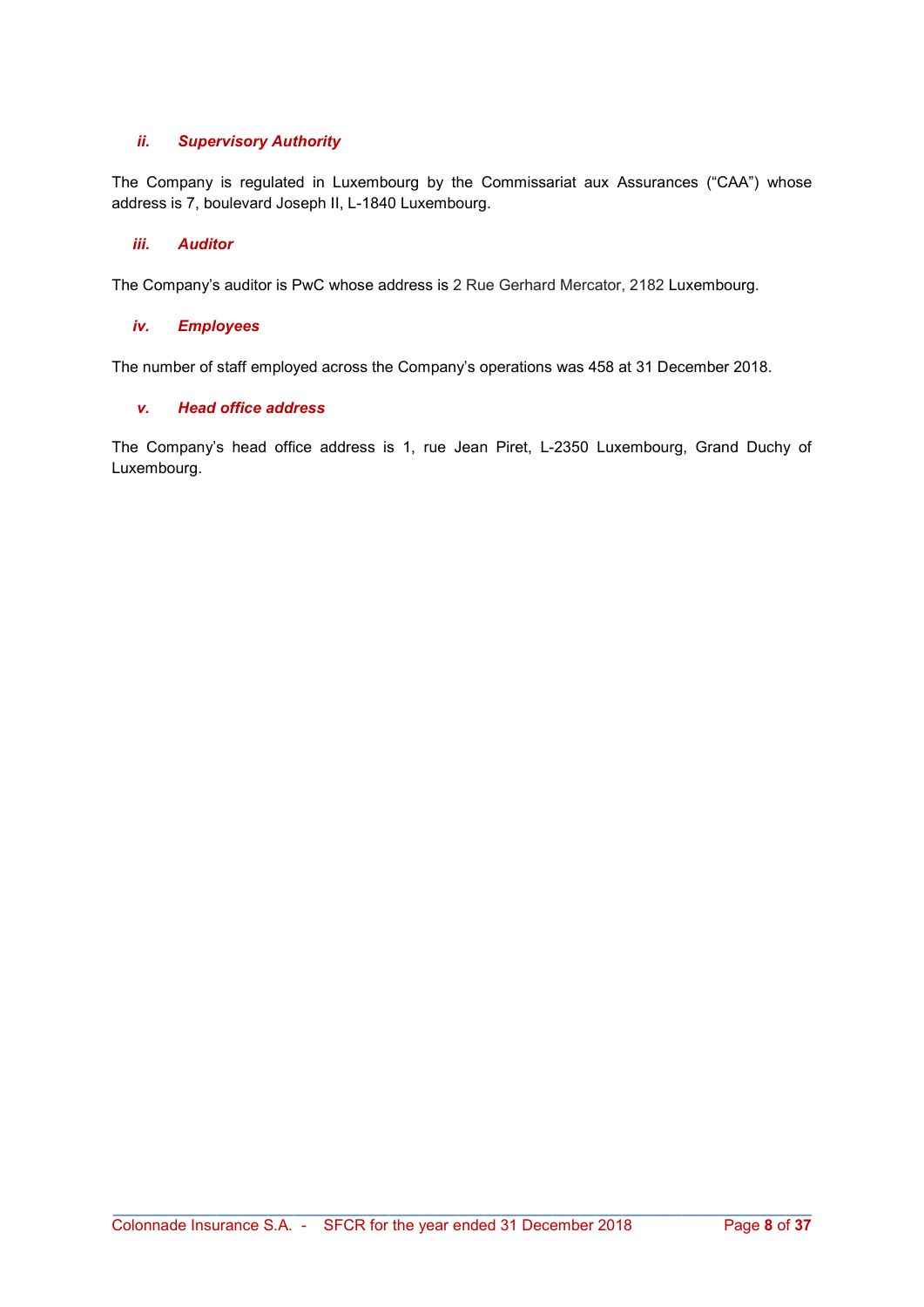## B. System of Governance

### B.1 General information on the system of governance

#### i. Introduction

The Company has implemented a system of governance which provides for sound and prudent management. Risk management, compliance, internal audit and actuarial functions which are consistent with the needs of Company's operations have been established. The Company's staff and directors have the skills, knowledge and expertise to fulfil their allocated responsibilities. The system of governance is therefore considered proportionate to the nature, scale and complexity of the Company's business.

#### ii. Management and Governance Structure

The Company has a Board of Directors and, currently, six board committees being the Reserving Committee, Risk Management Committee, Management Committee, Underwriting Committee, Investment & Foreign Exchange Committee as well as an Audit Committee.

The following diagram summarises the Company's governance structure.



The Board of Directors currently comprises six Directors: an executive Chairman, two executive Directors and three independent non–executive Directors.

\_\_\_\_\_\_\_\_\_\_\_\_\_\_\_\_\_\_\_\_\_\_\_\_\_\_\_\_\_\_\_\_\_\_\_\_\_\_\_\_\_\_\_\_\_\_\_\_\_\_\_\_\_\_\_\_\_\_\_\_\_\_\_\_\_\_\_\_\_\_\_\_\_\_\_\_\_\_\_\_\_

The Board of Directors are:

- Mr. Ronald Schokking (Chairman)
- **Mr. Frederick Gabriel (Independent)**
- **Mr. Marnix Wielenga (Independent)**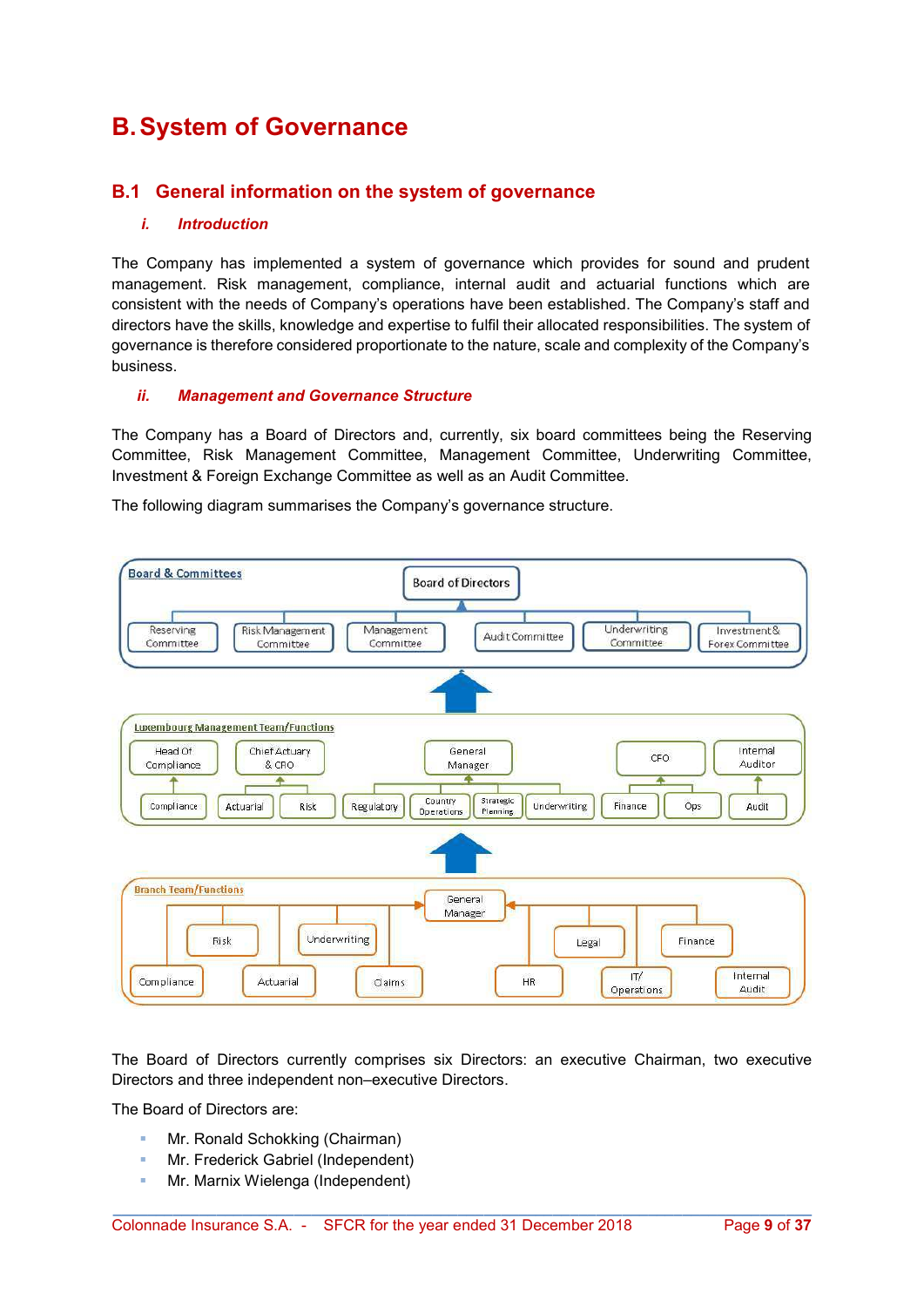- **Mr.** Leo de Waal (Independent)
- **Mr. Jean Cloutier**
- **Mr. Bijan Khosrowshahi**

With the exception of Mr. Khosrowshahi, who was appointed to the Board on 28 September 2017, all of the above have been Directors of the Company since it was licenced as a non-life insurer by the CAA on 24 July 2015. Under the Board's terms of reference, the Board is required to meet at least four times a year.

The responsibilities of the Board, and its committees, are set out below:

- The Board of Directors has ultimate responsibility for the oversight of the business, senior management and setting the strategy and risk appetite. The Board is responsible for ensuring the maintenance of a sound system of internal control and risk management and for the approval of any changes to the capital, corporate and/or management structure of the Company.
- The Reserving Committee oversees the setting of the Company's reserves, liaising closely with the Company's actuarial function.
- The Risk Management Committee's role is to ensure the development and implementation of the Company's Enterprise Risk Management Framework, to ensure that appropriate procedures are in place to identify, assess and manage risk from a strategic and operational perspective and to monitor implementation of risk management procedures.
- The objective of the Management Committee is to take decisions, or to establish the basis on which all decisions are taken, required to execute the strategy determined by the Board, including all major operational decisions.
- **The responsibilities of the Audit Committee include monitoring the Company's financial** reporting process; monitoring the effectiveness of the Company's systems of internal control, internal audit and risk management; monitoring the statutory audit of the statutory financial statements; and reviewing and monitoring of the independence of the statutory auditors.
- **The Underwriting Committee** oversees the development of and adherence to the Company's Underwriting Policy, including setting protocols for underwriting authorities, guidelines and rate monitoring as well as rules of conduct for the distribution of our products.
- **The Investment & Foreign Exchange Committee** oversees the management of the Company's investment portfolio by Hamblin Watsa (a Fairfax company), ensuring compliance with the investment guidelines established by the Board.

The independent, non-executive Directors do not have any executive relationship with the wider Fairfax group. They bring a wide range of experience and expertise from both the insurance and general business sectors.

## B.2 Fit and proper requirements

The Company has adopted a Fitness and Probity policy to ensure that individuals who effectively run the Company or otherwise exercise control functions have adequate qualifications, knowledge and experience to enable sound and prudent management (fit) and are of good repute and integrity (proper).

The Directors, senior managers and those exercising control functions must meet the following criteria, amongst others, to be deemed fit and proper:

\_\_\_\_\_\_\_\_\_\_\_\_\_\_\_\_\_\_\_\_\_\_\_\_\_\_\_\_\_\_\_\_\_\_\_\_\_\_\_\_\_\_\_\_\_\_\_\_\_\_\_\_\_\_\_\_\_\_\_\_\_\_\_\_\_\_\_\_\_\_\_\_\_\_\_\_\_\_\_\_\_

Possess appropriate experience, educational or professional qualifications;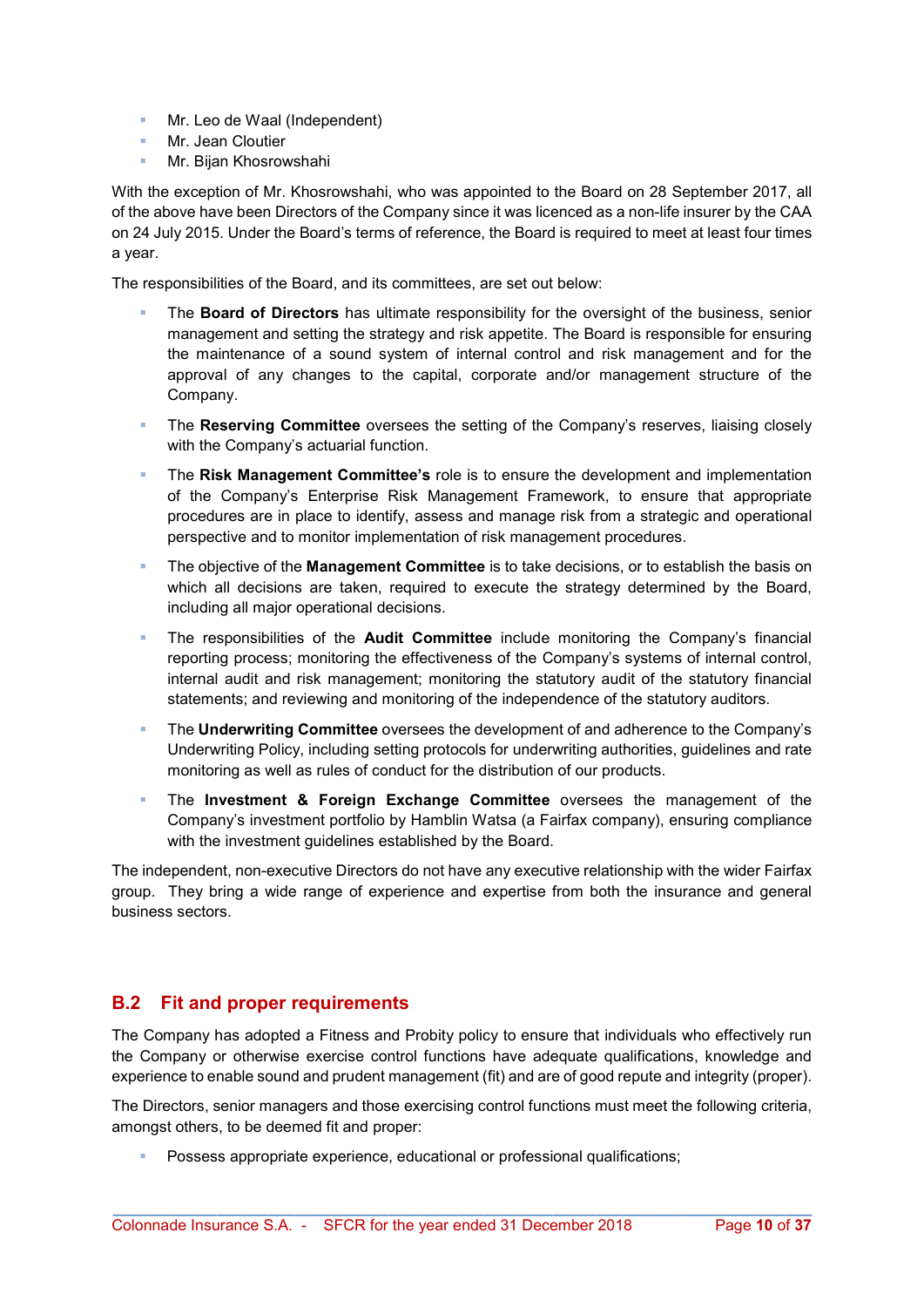- Display a high degree of competency in current and previous roles;
- **Demonstrate at all times good integrity, honesty and sound ethical character;**

The ongoing assurance of fitness and propriety of the Directors and senior managers is re-assessed annually. A register of all persons falling within the Fit and Proper regime is maintained by the Compliance function.

Consistent with the requirements of the Insurance Distribution Directive ("IDD") and its transposition into Luxembourg Insurance law, the company is in the process of introducing policies and procedures around ensuring the fitness and probity of our customer-facing employees who are directly involved in the distribution of our products. A listing of all persons falling within these particular Fit and Proper requirements is also maintained by the Compliance function.

## B.3 Risk management system including the own risk and solvency assessment

#### i. Risk Management Philosophy

Fairfax is the indirect 100% shareholder and ultimate capital provider to the Company. Fairfax expects its operating divisions, of which Colonnade is one, to act in an autonomous de-centralised way within the guiding principles (the "Guiding Principles") established by the Fairfax group.

Colonnade's corporate risk strategy is, therefore, set in the context of the Fairfax Guiding Principles, elements of which are described below:

- We always look at opportunities but emphasize downside protection and look for ways to minimize loss of capital.
- We are entrepreneurial. We encourage calculated risk taking. It is alright to fail but we should learn from our mistakes.
- We will never bet the company on any project or acquisition.

The Company's risk management framework is described below.

#### ii. Risk Management Framework ("RMF")

The Company's Enterprise Risk Management Framework ("ERM") has been designed to:

- Provide management and the Board of Directors with reasonable assurance that the organisation's business objectives will be achieved by aligning risk appetite and strategy, proactively responding to risks, reducing the number of operational incidents and losses, and identifying and managing cross-enterprise risks.
- Facilitate deployment of capital.
- **Ensure appropriate corporate governance practices are in place and successfully respond to a** changing business environment.
- Assist management in implementing a sound and risk-based internal control system and provide the risk reporting tools to be used to identify significant control lapses/weaknesses and monitor corrective action.
- Guide staff in understanding the risk assessment methodology and strengthen their risk awareness and capability to identify, manage and control business risks.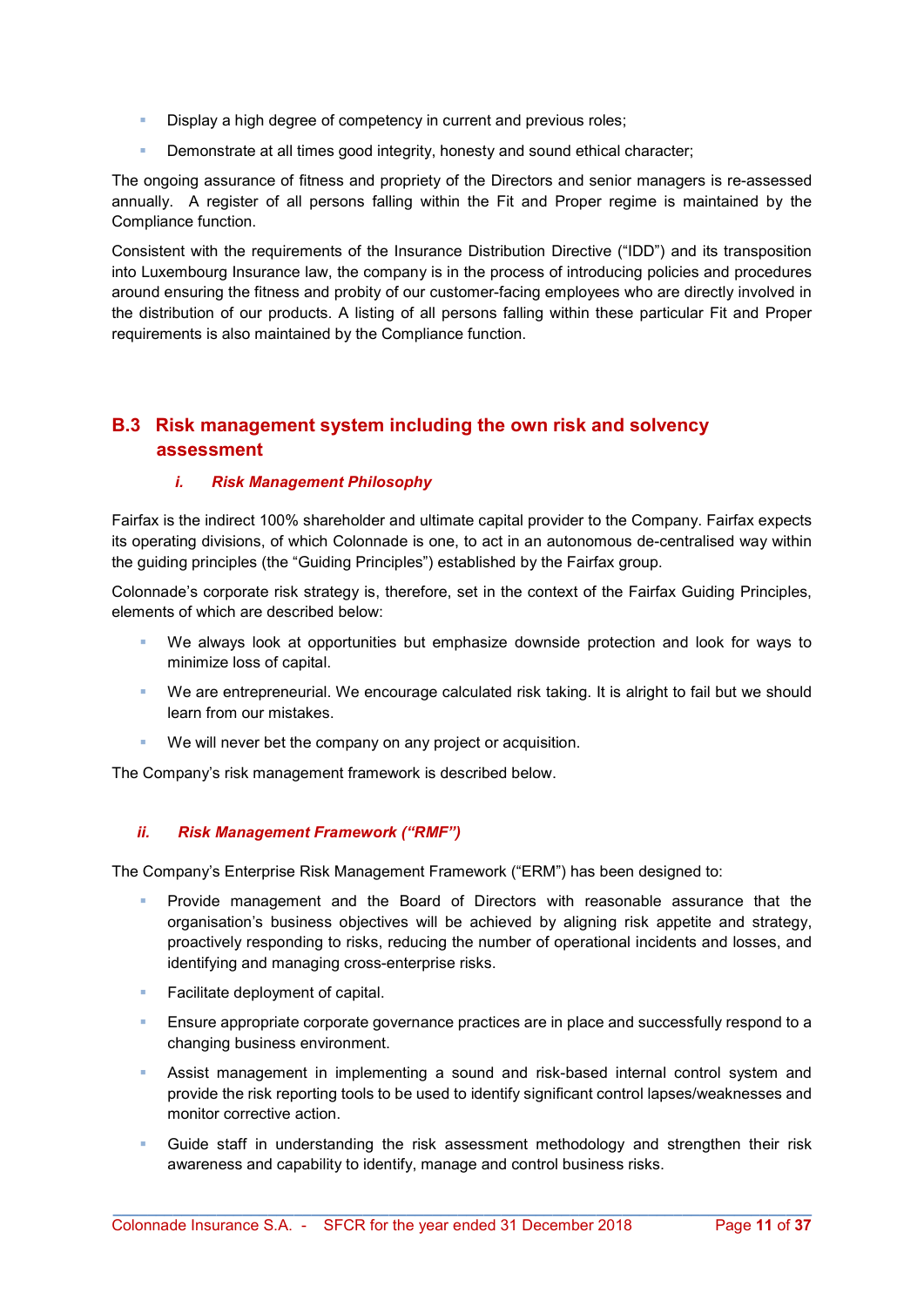Assist the internal audit function in implementing a risk-based audit process for their independent review of the Company's processes.

The key elements of the ERM are:

- Identification: Risk events, risks and relevant controls are identified, classified and recorded in the Company's risk register.
- **Monitoring:** Risks are assessed and controls are evaluated. This includes reviewing the Risk Register for any changes in the risk assessment (both inherent and residual).
- Management: The information resulting from risk identification and measurement is used to improve how the business is managed. For example, key risk indicators (KRIs) are monitored quarterly to provide early warning of any changes in the entities risk profile.

The key categories of risk facing the Company include: insurance, market, credit, liquidity and operational risks.

The Company's strategy for managing its risks includes:

- Identifying and analysing risk through a disciplined risk management process;
- **Mitigating, transferring or avoiding risks that do not fit our business objectives; and**
- Retaining risk within an agreed risk appetite with appropriate levels of capital.

#### Risk appetite

The Board sets the Company's risk appetite at an overall level and each of the key categories of risk.

As the strategy and associated strategic objectives evolve, risk appetite is re-evaluated and updated as appropriate. Should a material change to the risk appetite be required outside of the normal annual review process, an evaluation of proposed changes is presented to senior management and then to the Risk Management Committee and the Board for approval.

Risk appetite for each of the key risks, being insurance risk, market risk, liquidity risk, credit risk, operational risk, reinsurance risk and strategic risk, is aligned with the Company's overall risk appetite.

Business decisions are made based on the impact of a decision on the overall risk appetite. Committee reporting at all levels is aligned to risk appetite measures.

The Board receives a quarterly update on performance against the risk appetites. Regular management team meetings and committee meetings taken place that monitor limits and implement remedial actions as required.

#### iii. Risk Management processes

This section summarises the Company's processes and tools to identify, measure, monitor, manage and report the risks to which the Company is exposed.

#### Risk identification

The following tools and processes are used in the risk identification process:

- Risk Register: The Chief Risk Officer maintains a Risk Register which ensures all risks and controls are recorded and categorised.
- Monitoring of risk events: All employees are required to report all actual and near-miss risk events to the Chief Risk Officer.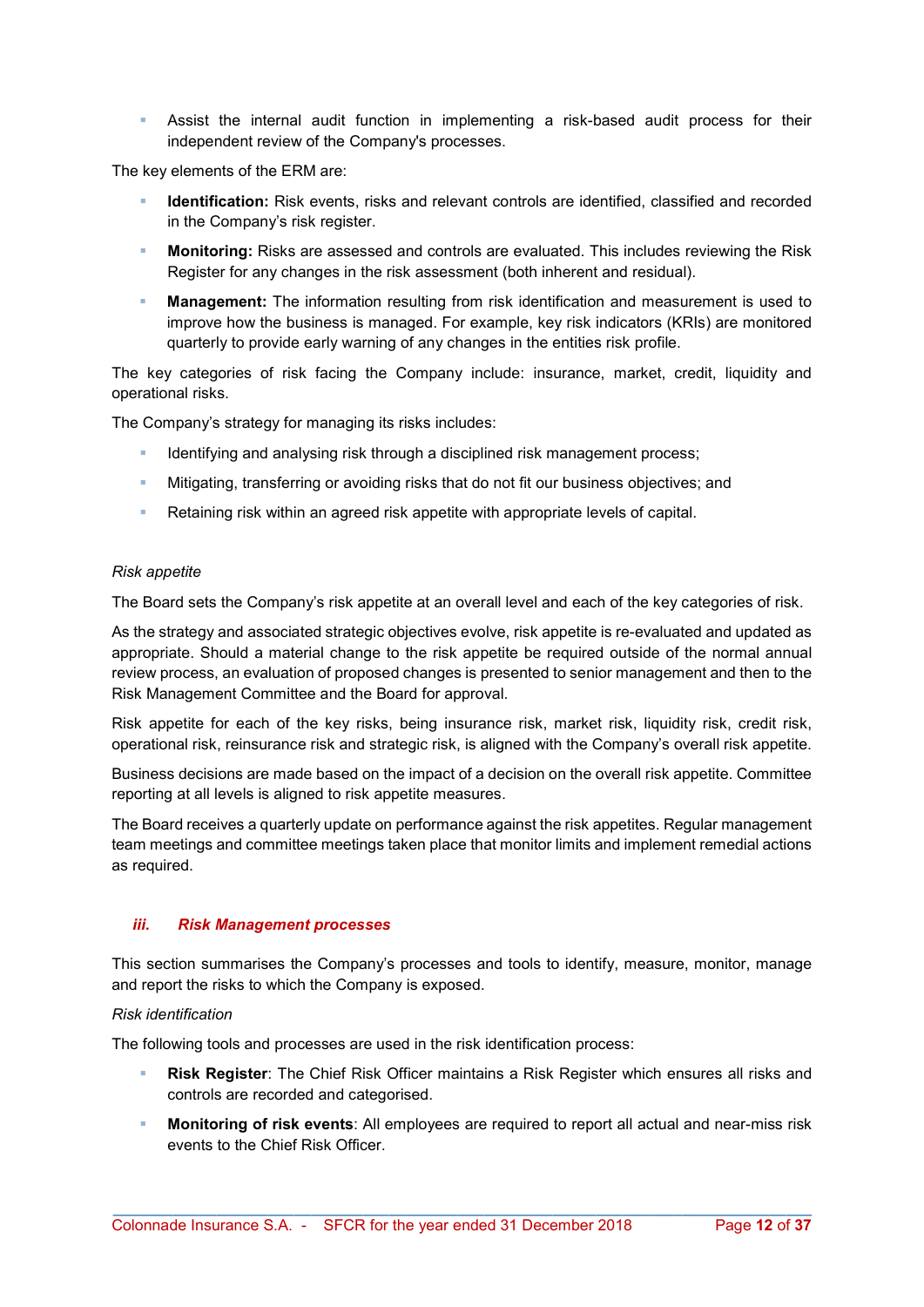**Emerging risk analysis:** The Board and senior management periodically review the potential for risks not yet on the register to adversely impact the Company. These risks are reviewed and monitored in the business, and then added to the Risk Register if material enough.

#### Risk measurement

The following tools and processes are used to quantify the risks faced by the Company:

- Stress testing: The Company performs stress testing as part of its ORSA process and reports the results to the Risk Committee.
- Qualitative assessments: where identified risks are not quantifiable, a view on the likely materiality and nature of such risks is undertaken by the Chief Risk Officer. These risks are reported to the Risk Committee in the same way as quantifiable risks.

#### Risk management, monitoring and reporting

One of the key objectives of the RMF is to provide senior management and the Board with relevant risk information. The following processes and tools are in place to ensure risks are effectively monitored and escalated:

- Risk policies: The Company has developed policies for each of the key risk categories which set out the roles of each committee and the process to be followed to monitor and report risks.
- Oversight by the Risk, Investment & Foreign Exchange, Reserving and Underwriting committees: These Board-level committees, which meet quarterly, receive periodic updates from the Chief Risk Officer to ensure that risks are effectively monitored and reported.
- **Chief Risk Officer updates to Board:** A quarterly update from the Company's Chief Risk Officer is provided which sets out the key changes to the Company's key risk indicators ("KRIs") and a summary of the key risk activities since the last update.

#### iv. Own Risk and Solvency Assessment ("ORSA")

The ORSA is defined as the series of processes used to:

- Identify and assess the risks to which Colonnade is or could be exposed to in the short and long term.
- Determine the own funds necessary to ensure that overall solvency needs are met at all times.

The ORSA process undertaken by the Colonnade's Board of Directors (the "Board") and management involved:

- Establishing an appropriate risk management framework;
- **Establishing the business strategy;**
- Determining the maximum level of risk that Colonnade is willing to tolerate in pursuit of its business strategy;
- **Comparing these risk tolerances for individual risks to the risk appetite, and establishing the** risk management policies and procedures to manage such risks;
- Identifying risks that may prevent Colonnade from achieving its strategic objectives;
- Performing a forward-looking assessment of solvency needs with a medium or long-term perspective; and
- Stress testing the Company's capital levels for key risks over the business planning period.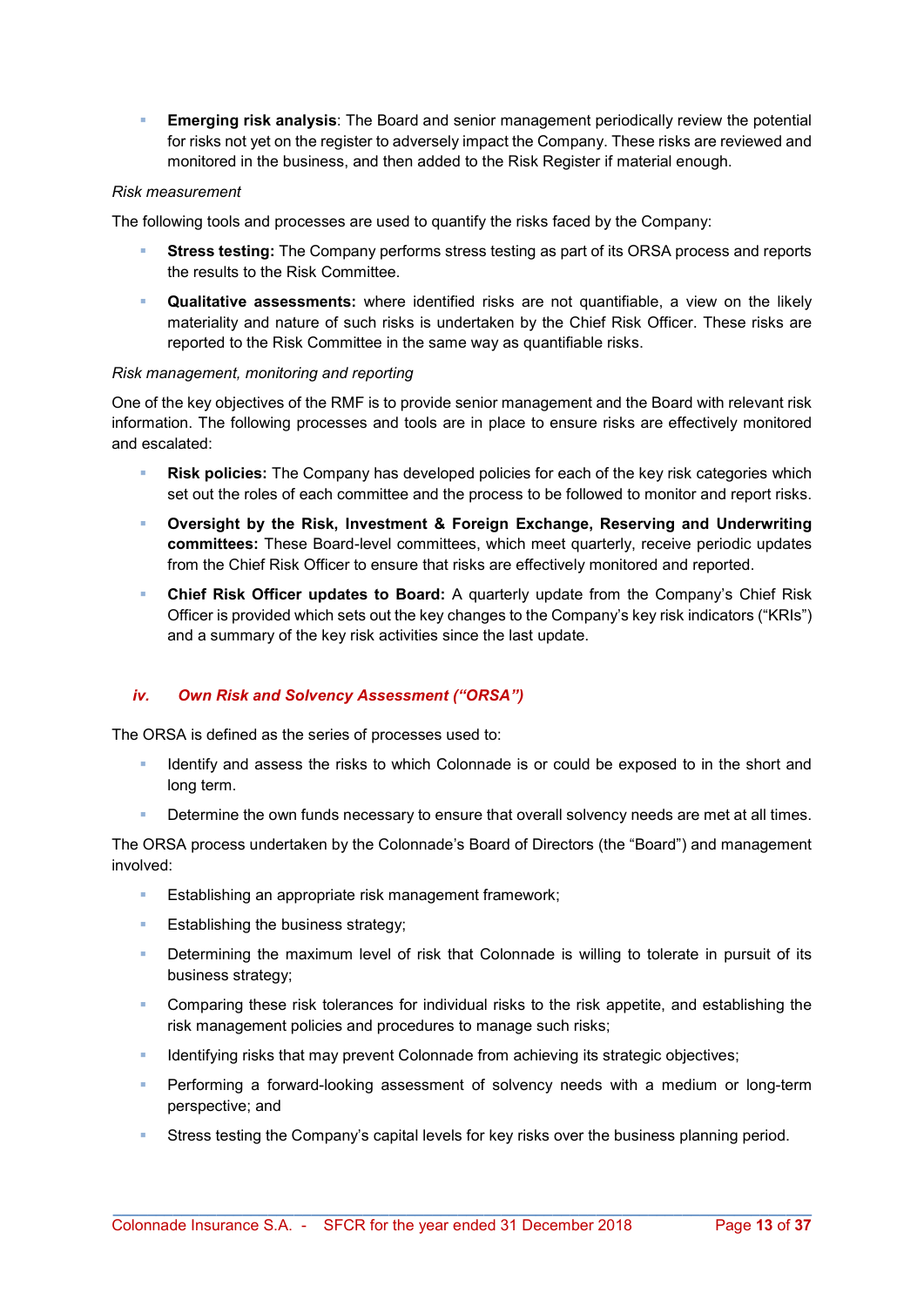A report was prepared which summarised the outputs of the ORSA process and which covered the three-year period to 31 December 2021. This report was approved by the Board of Directors and was submitted to the CAA in December 2018.

The ORSA process is proportionate to the nature, scale and complexity of risks at Colonnade and is an integral part of the business decision making process.

#### v. Summary and Effectiveness of the Risk Management Process

On a quarterly basis, the Risk Management Committee and Board of Directors will monitor the business against the various tolerances and appetites as set out in the Enterprise Risk Management Framework and as agreed by the Board of Directors. This is a key part of the ongoing management of the company that contributes to an effective ORSA process.

Accountability for risk management responsibilities is set forth in the Company's ERM framework and risk management policies. The governance hierarchy of risk management is illustrated in the chart set out in section B.1.ii ("Management and Governance Structure").

This structure leads to an effective Risk Management structure as:

- Sufficient oversight is provided to the Board of Directors.
- **The assessment of the effectiveness of controls is documented in the risk register and approved** by the Board.
- **The Luxembourg based management team have sufficient oversight around the management** of risk in the company and risks which must be managed holistically.
- Sufficient ownership and accountability is delegated to the branches where many of the day to day risks are taken.

Risk management is implemented through the branches via a number of ways:

- General Managers are responsible for embedding good risk management practices in their branches.
- All employees are required to practice risk awareness and risk management as part of the working culture of the Company.
- **Each branch has a Risk Manager who oversees risk management at a branch level. This is** overseen by the Chief Risk Officer.

## B.4 Internal control system

#### i. Overview

The Company's internal controls framework is made up of:

- The control environment the culture and organisational structures that support sound internal control;
- Risk assessment to determine controls that should be implemented to manage identified risks to within tolerance levels;
- Control activities the elements of effective control design and operation;
- **Information and communication reporting lines to report achievement of goals and adverse** reporting to the Board and its sub-committees; and
- Monitoring and oversight supporting the oversight and governance of internal control.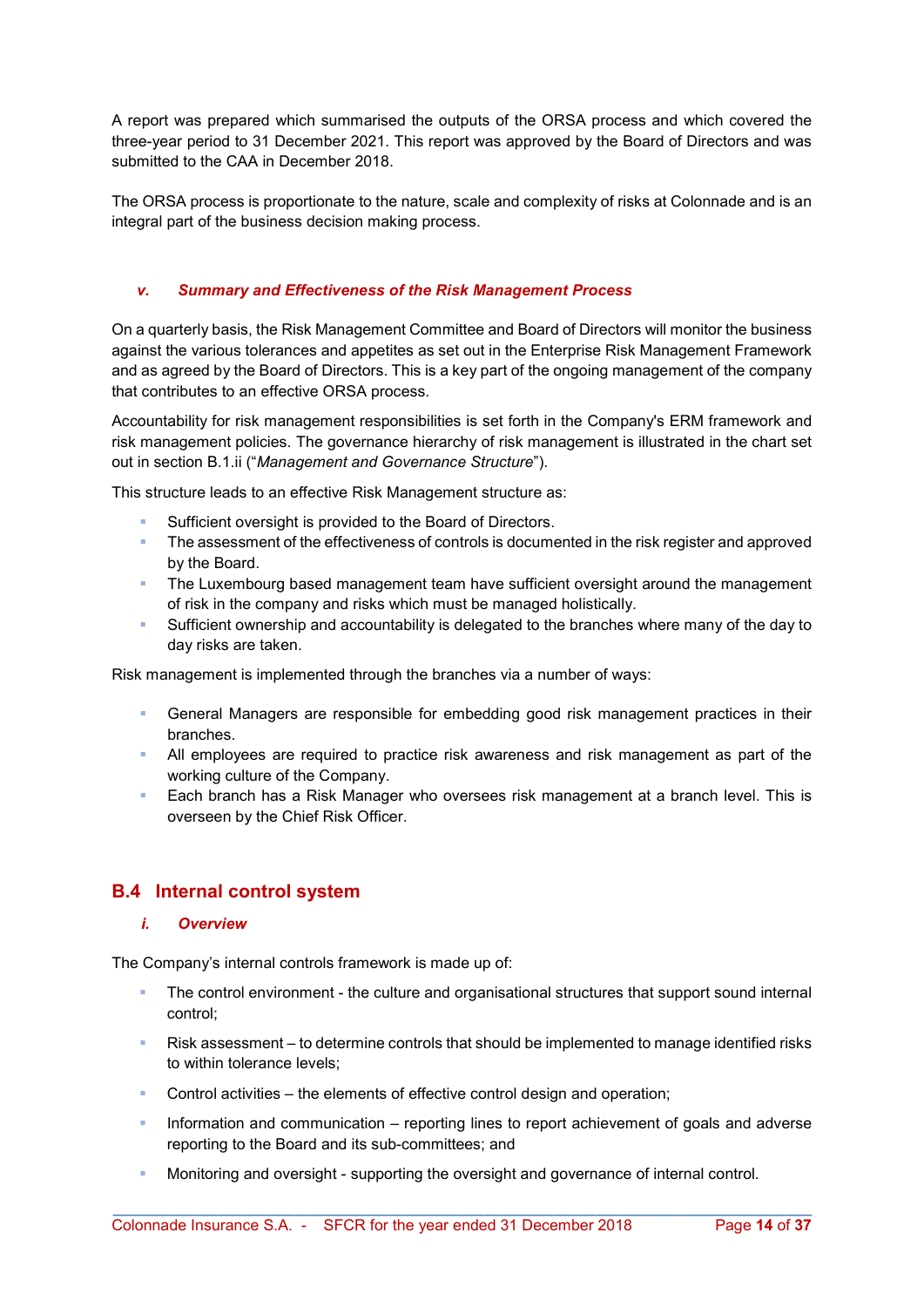In order to ensure the ongoing effectiveness and efficiency of the control framework, the Company operates a "three lines of defence model". Each of these three "lines" plays a distinct role within the Company's wider governance framework, as described overleaf.

- Controls are the responsibility of the business and relevant line management, i.e. the 'first line of defence'. As the first line of defence, line management is responsible for monitoring day to day adherence to this framework within its area of jurisdiction. There is close interaction between management based in Luxembourg and those located in the Company's branch offices.
- Assurance, or the 'second line of defence', is provided by employees who are independent from business line management. Assurance functions include Risk Management and Compliance. Second line of defence assurance functions monitor compliance to the control framework. Breaches are reported to the Board and the Risk Committee on an exceptionsbasis as appropriate.
- **The 'third line of defence'** is provided by Internal Audit and the Audit Committee. Independent non-executive directors comprise the majority of the Audit Committee.

Ultimate responsibility for implementing and monitoring the Internal Control Framework resides with the Board. The Internal Control Framework is reviewed and approved by management and the Board on an annual basis.

## B.5 Compliance

The Company's Head of Compliance has overall responsibility for overseeing compliance related activities across the Company and reports directly to the Board on compliance related matters and activities of relevance to the Company.

In executing the Company's risk-based compliance monitoring programme, the Head of Compliance works closely with local branch compliance officers appointed by the branch managers. The branch compliance officers are responsible for carrying out compliance monitoring activities within their respective branch. They are also responsible for ensuring their branch complies with applicable local legal and regulatory requirements. Each branch compliance officer reports directly to their branch manager and the head of compliance in respect of their duties.

In the event that any compliance breaches or deficiencies are identified, the Head of Compliance will report these to the Board together with corrective measures recommended to address them, and on corrective measures already taken.

## B.6 Internal audit function

The Company's Internal Auditor is based in its head office in Luxembourg, with a remit extending to the Company's branch operations. The Internal Auditor is responsible for evaluating the effectiveness and adequacy of the internal control system and other areas of governance within the Company.

Internal Audit activity is driven by a three year Internal Audit planning cycle which covers all areas of the Company's activities. A "rolling" three year Internal Audit plan, together with the proposed internal audit activities for the coming year, is approved by the Board annually. This utilises a risk based approach to ensure that the internal audit plan provides adequate coverage of business activities with a particular focus on the higher risk areas of the business and taking into account the specificities of the Company.

\_\_\_\_\_\_\_\_\_\_\_\_\_\_\_\_\_\_\_\_\_\_\_\_\_\_\_\_\_\_\_\_\_\_\_\_\_\_\_\_\_\_\_\_\_\_\_\_\_\_\_\_\_\_\_\_\_\_\_\_\_\_\_\_\_\_\_\_\_\_\_\_\_\_\_\_\_\_\_\_\_

The Internal Auditor does not assume any other key functions within the Company.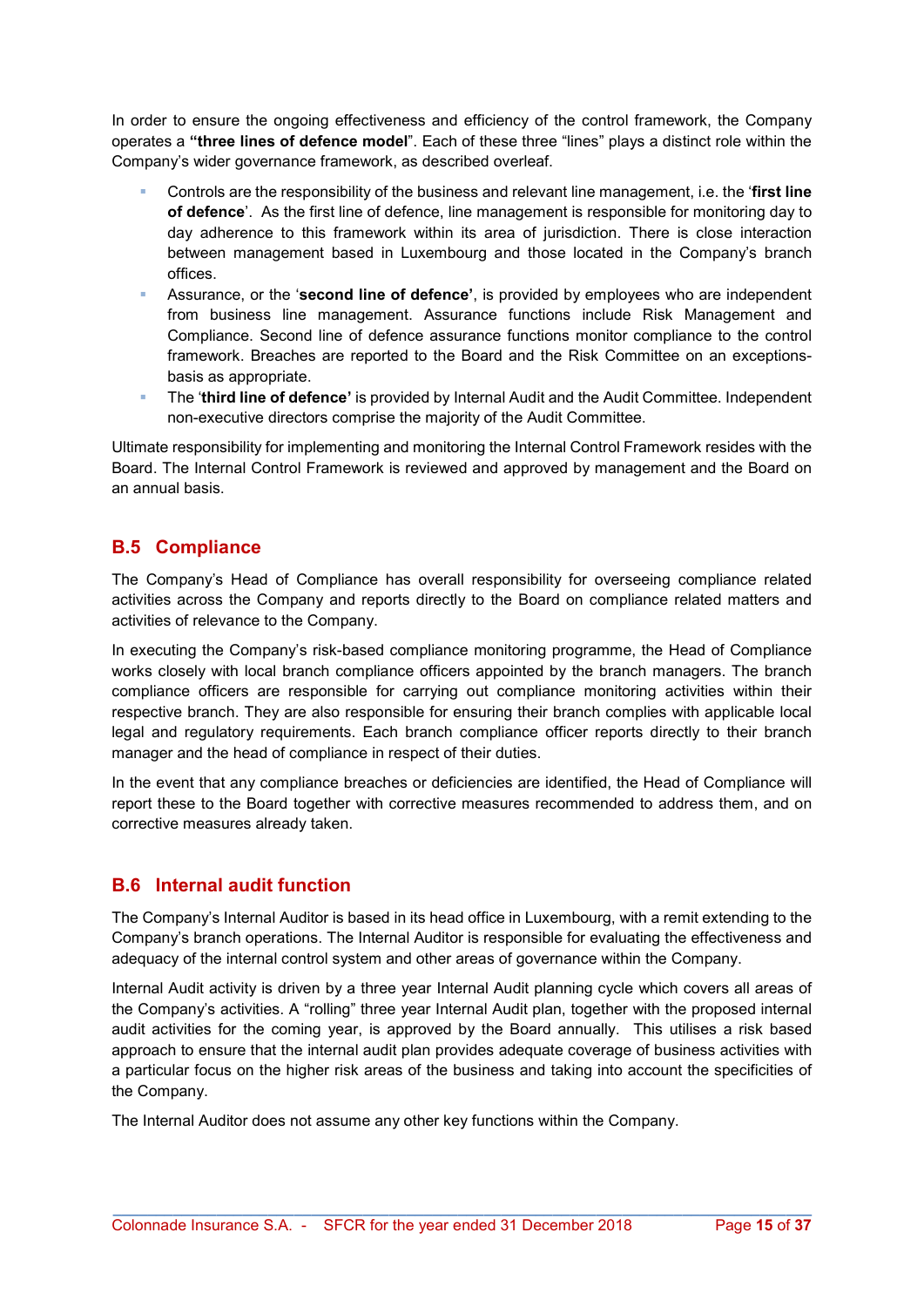## B.7 Actuarial function

The Company's Luxembourg based Chief Actuary is responsible for setting the Company's technical provisions, which are developed in accordance with Fairfax Group reserving policies and local requirements (including Solvency II). The Chief Actuary is also a member of the Company's Reserving Committee and Underwriting Committee. Additionally, amongst other duties, the Chief Actuary is responsible for preparing an opinion on the Company's underwriting policy and the adequacy of the reinsurance arrangements in place as well as contributing to the effective implementation of the risk management system.

In discharging these duties, the Chief Actuary works closely with actuarial resources located in the Company's branches as well as other business functions; namely Underwriting, Finance, Risk Management, Claims and Operations.

## B.8 Outsourcing

The Board of Directors are responsible for all of Colonnade's activities, irrespective of whether the function is outsourced or not.

Intra company outsourcing arrangements are subject to the same level of diligence and monitoring as third-party service providers. Terms are negotiated on an arm's length basis.

A Fairfax group company, *ffh* Management Services, located in Ireland, provides IT Administration & Support services, as may be required.

Prior to December 2018, the Company was solely invested in cash. However, from December 2018 Hamblin Watsa Investment Counsel Ltd, a wholly owned subsidiary of Fairfax, have been investing in a more diverse portfolio of assets, including bonds and equities.

Furthermore, Fairfax's head office (in Toronto) provides legal, tax and tax planning, actuarial (as may be required) support to the Company.

Responsibility for overseeing each of the outsourced activities is assigned to an individual within the Company who has the requisite knowledge and experience.

The Company's outsourcing policy is reviewed and approved by both management and the Board each year and more frequently, if required.

## B.9 Other information

All relevant information regarding the Company's governance and control structures is considered to be included in sections B1-B7 above.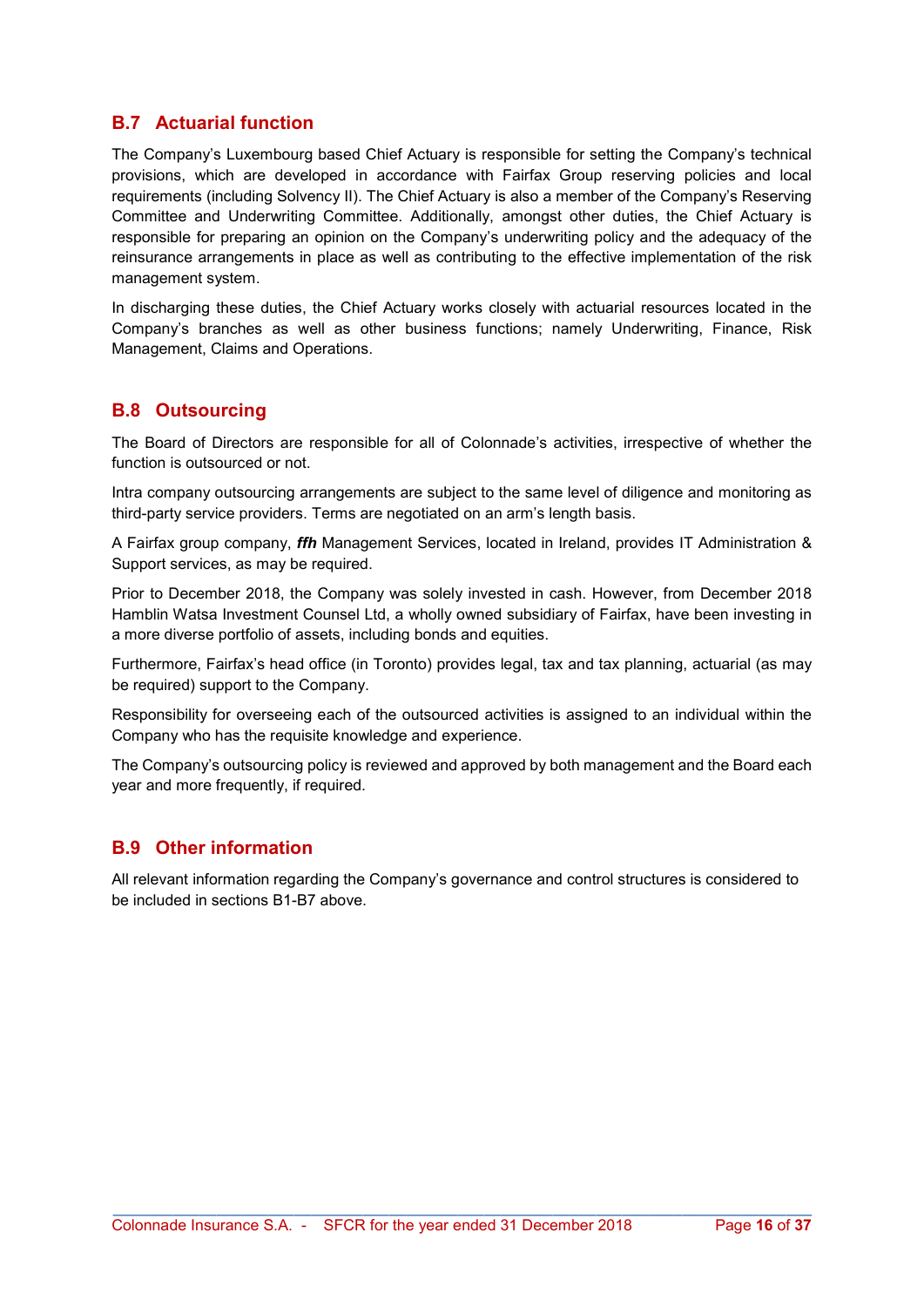## C. Risk profile

The Company's activities expose it to a number of key risks which have the potential to affect its ability to achieve its business objectives. The main risks facing the Company's business include insurance (underwriting and reserving), market, credit, liquidity and operational risks. The Company's approach to managing these risks is as follows:

## C.1 Insurance risk

#### i. Underwriting risk

Underwriting risk includes both the risk of inappropriate underwriting and inadequate pricing.

The insurance risk management policy covers the underwriting, claims and actuarial department and addresses risks such as inappropriate or unauthorised underwriting and pricing and inadequate controls around recording and reporting of underwriting results and exposures. Metrics have been developed for the ongoing monitoring of insurance risks.

Control structures are in place to mitigate the risk of accumulations of loss from catastrophic events and the Company is further protected by the reinsurance programme comprising a range of quota share and excess of loss contracts that cover the different lines of business written by the Company (for example, the Company's net exposure to a natural catastrophe event is limited to EUR 2 million).

#### ii. Reserving risk

This is the risk that unpaid loss reserves prove to be inadequate. The Company has recorded gross reserves for unpaid losses of EUR 73.1 million (which are in addition to a gross unearned premium reserve amounting to EUR 69.7 million) in the Luxembourg GAAP financial statements at 31 December 2018.

Colonnade has an Actuarial Function, to assess reserving levels, working in close cooperation with underwriting and claims staff within each of the branches. Oversight and reserve setting and compliance with the reserving policy (as established by the Board of Colonnade) are the responsibility of the Reserving Committee which meets at least three times per year. Fairfax's actuarial team will also periodically review final reserve selections as part of the independent peer review process.

## C.2 Market risk

At 31 December 2018, the Company's investment portfolio comprised cash (EUR 71.5 million), Bonds (EUR 67.8 million) and an investment in a subsidiary, TIG (Bermuda) Ltd., recorded at EUR 0.9 million. With that investment portfolio, the Company's market risk exposure predominately resulted from currency risk exposure (given that the Company undertakes business in multiple currencies).

The market risk management policy covers interest rate risk, currency exchange rate risk, commodity price risk and equity price risk. The Company has established limits for each asset class and for net unhedged foreign currency exposure. Key risk indicators such as interest rates, credit quality and investment return, will be monitored to assess the appropriateness and riskiness of market exposures.

The Investment and Foreign Exchange Committee reviews and oversees currency risk. The net exposure to currencies is measured in the KRIs and reported regularly to the Risk Management Committee.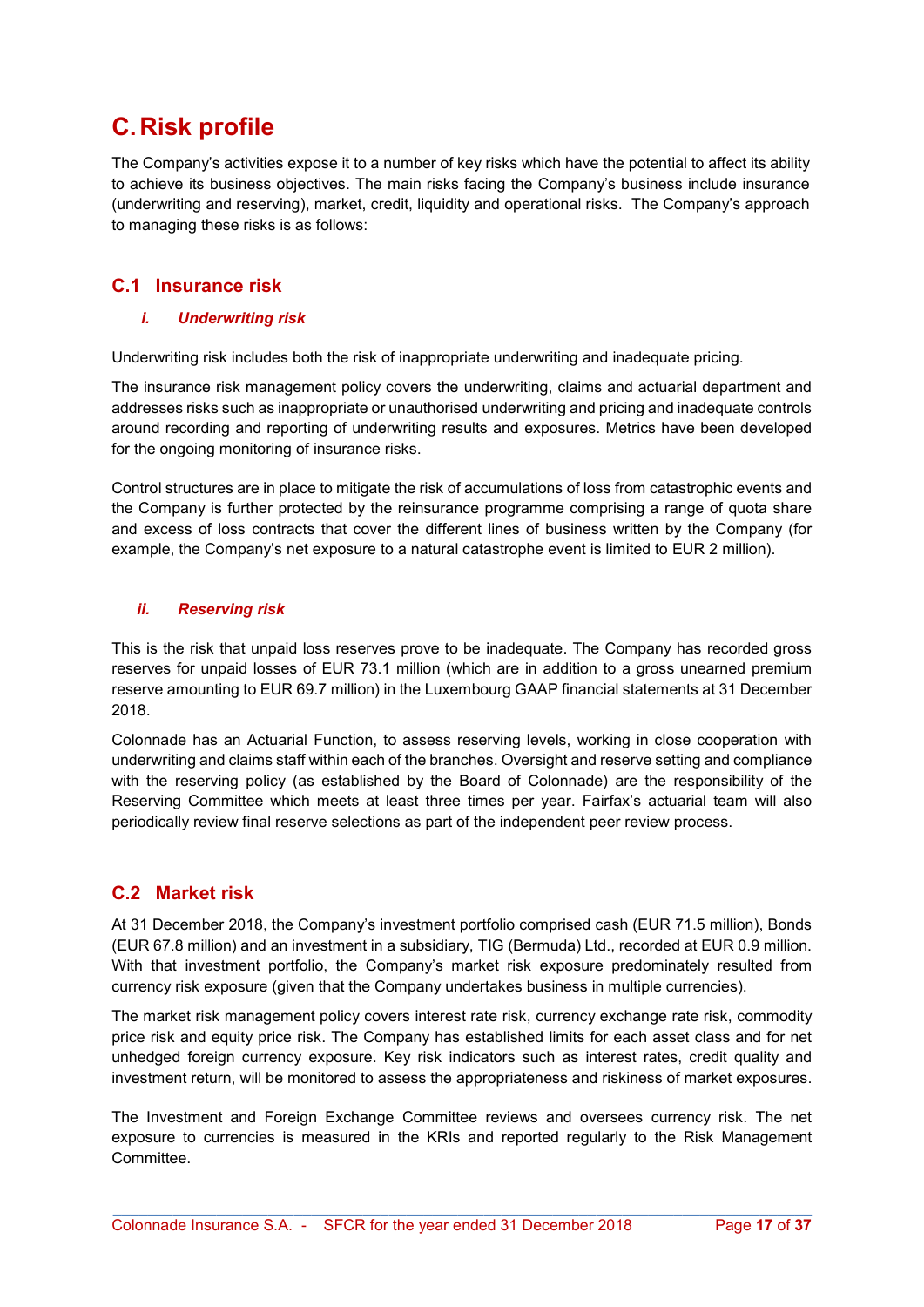## C.3 Credit risk

This is the risk that one party to a financial arrangement will fail to discharge an obligation and cause the other party to incur a financial loss. The main sources of credit risk relate to:

- Reinsurers: through the failure to pay valid claims against a reinsurance contract held by the Company.
- **Premium debtors**: where a broker, intermediary or policyholder fails to pass on premiums or claims collected or paid on behalf of the Company.
- **Investments:** through the issuer default of all or part of the value of a financial instrument or the market value of that instrument.

#### Reinsurance credit risk

Credit risk from reinsurers is controlled through only transacting with reinsurers that meet certain minimum requirements and that have been approved by the Fairfax Reinsurance Security Committee in advance.

At 31 December 2018, the Company's largest balance sheet exposure to reinsurers is with AIG Europe S.A., a Luxembourg domiciled insurance company, rated A2 by Moody's.

The Company's premium debtors arising from direct insurance and reinsurance operations are EUR 35.9 million and EUR 5.6 million respectively as at 31 December 2018. Debtors are valued at the lower of their nominal or estimated realisable value. The credit risk associated with these receivables is considered low.

#### Investment credit risk

Credit risk relating to financial investments and cash and cash equivalents is monitored by the Investment & Foreign Exchange Committee, which is responsible for the management of investment credit risk.

At 31 December 2018, the Company has an exposure to credit risk in relation to cash held with credit institutions (EUR 71.5 million). Cash is placed, in accordance with established policy, with credit institutions having a rating of at least A-, except for immaterial exposures approved by the Risk Management Committee.

## C.4 Liquidity risk

This is the risk the Company, though solvent, may encounter difficulty in meeting obligations associated with financial liabilities as they fall due.

The Company monitors the levels of cash and investments to ensure liquidity requirements are addressed. The Company's exposure to liquidity risk is considered low, given the significant cash balances held at 31 December 2018 (EUR 71.2 million) and throughout the reporting period.

The Expected Profit in Future Premiums (EPIFP) is the profit relating to existing contracts with premium due in the future but not yet received at the valuation date. The EPIFP amounts to EUR 15.2 million at 31 December 2018.

## C.5 Operational risk

Operational risk is defined as the risk of loss resulting from inadequate or failed internal processes, people, and systems, or from external events.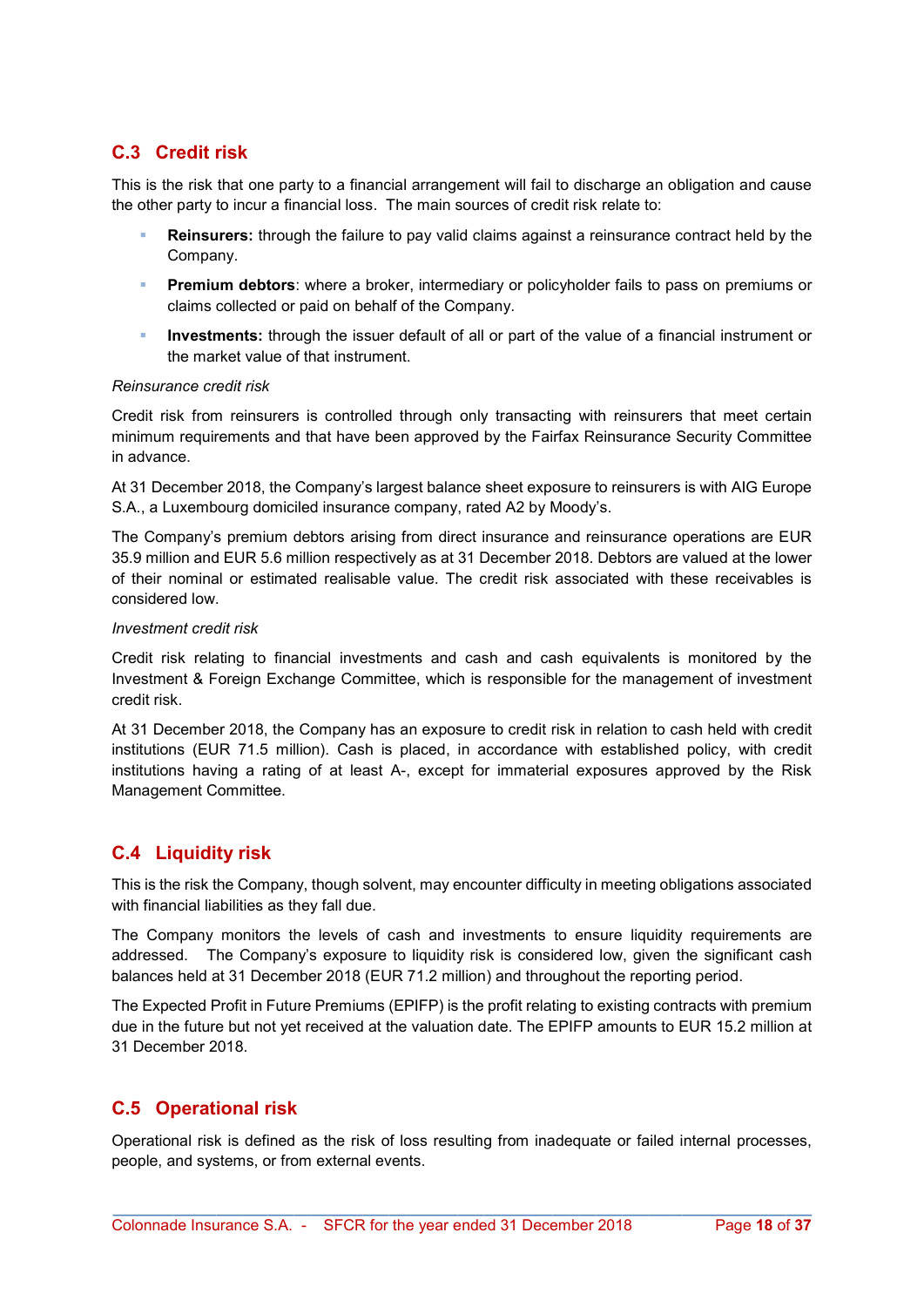Managing day-to-day operational risk is the responsibility of the line managers, both within Luxembourg and the branch offices. This includes responsibility for managing claims risks through policies and procedures including defining authority levels, protocols for management oversight, an automated system to support and report on major claims activity and a formal review process for major claims. The Company's investment managers, along with the company management, are responsible for establishing processes and controls to ensure an effective risk management framework with regard to investments. Operational risks through exposures to key counterparties like banks are managed by the Luxembourg management team whereas risks arising from relationships with brokers and other local counterparties are the responsibility of local branch managers.

## C.6 Other Material Risks and Stress and Scenario testing

2018 was the first year when the Company has not experienced large scale complex projects, so it could focus on stabilization of operational capabilities of Colonnade. Therefor the risks facing the company were reflective of the ongoing portfolio.

#### Stress and Scenario testing

As part of the ORSA process, stress and scenario testing was undertaken to ensure the key risks identified were modelled to assess their impact on the SCR, income statement and resulting solvency ratio. This considered events considerably more severe than the Company's experience to date. The results of the testing are summarised in the annual ORSA report reviewed by the Board and submitted to the CAA. The latest exercise confirms that the Company has sufficient capital and liquidity to absorb the losses under each scenario considered and remain viable.

## C.7 Other information

During 2019 the investment portfolio is expected to evolve to include other assets, such as equities, aside from cash and bonds. This risk is being overseen by the Investment and Foreign Exchange **Committee**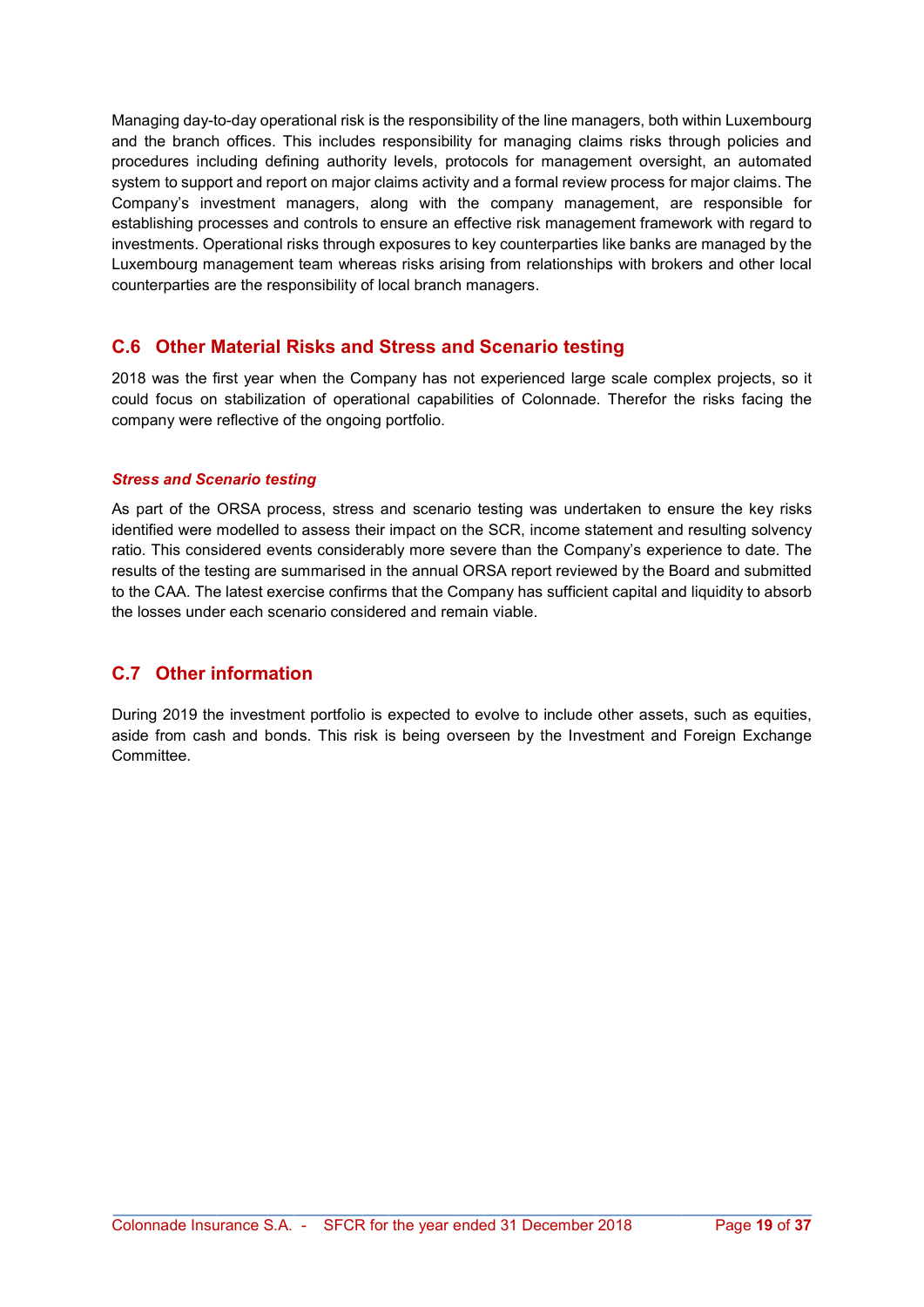## D. Valuation for solvency purposes

The Company prepares its financial statements on a going concern basis and in accordance with Luxembourg GAAP ("Lux GAAP").

The table below summarises the Company's balance sheet under Lux GAAP and Solvency II bases:

| Balance sheet as at 31 December 2018 (EUR'000)             | <b>Lux GAAP</b> | Solvency II Difference |              |
|------------------------------------------------------------|-----------------|------------------------|--------------|
| <b>Assets</b>                                              |                 |                        |              |
| Deferred acquisition costs                                 | 16,303.9        |                        | (16, 303.9)  |
| Intangible assets                                          | 4,819.6         |                        | (4,819.6)    |
| Deferred tax assets                                        |                 | 3,332.7                | 3,332.7      |
| Holdings in related undertakings, including participations | 907.3           | 907.3                  |              |
| Reinsurance recoverables                                   | 44,122.5        | 14,613.3               | (29, 509.2)  |
| Insurance and intermediaries receivables                   | 41,416.8        |                        | (41, 416.8)  |
| Cash and cash equivalents                                  | 71,530.0        | 71,530.0               | (0.0)        |
| <b>Bonds</b>                                               | 67,795.5        | 68,257.1               | 461.6        |
| Property, plant & equipment held for own use               | 1,767.1         | 1,767.1                |              |
| Other assets, not elsewhere shown                          | 4,228.7         | 3,767.1                | (461.6)      |
| <b>Total Assets</b>                                        | 252,891.4       | 164,174.5              | (88, 716.9)  |
| <b>Liabilities</b>                                         |                 |                        |              |
| <b>Technical Provisions</b>                                | 142,812.2       | 68,236.8               | (74, 575.4)  |
| Insurance & intermediaries payables                        | 13,900.7        |                        | (13,900.7)   |
| Reinsurance payables                                       | 11,772.9        |                        | (11, 772.9)  |
| Payables (trade, not insurance)                            | 17,123.9        | 14, 180.0              | (2,943.9)    |
| <b>Total Liabilities</b>                                   | 185,609.7       | 82,416.9               | (103, 192.9) |
| <b>Excess of assets over liabilities</b>                   | 67,281.7        | 81,757.7               | 14,476.0     |

The difference between the shareholder equity in the Lux GAAP financial statements (EUR 67.3 million) and the excess of assets over liabilities on the Solvency II balance sheet (EUR 81.8 million) amounts to EUR 14.5 million and results from the differing valuation / balance sheet treatment of certain assets and liabilities, such as technical provisions, under Lux GAAP and Solvency II. These are described below.

## D.1 Assets

The differences in valuation between Lux GAAP and Solvency II are discussed below.

#### i. Deferred Acquisition Costs

Deferred Acquisition Costs on the Lux GAAP balance sheet are recognised under Solvency II rules, in line with the recognition of the best-estimate cashflows associated with the gross Unearned Premium reserve.

#### ii. Intangible assets

In accordance with Solvency II requirements, intangible assets recognised in the Lux GAAP financial statements (being policy data rights; software; and concessions, patents, licences and trademarks) have been ascribed a nil value.

\_\_\_\_\_\_\_\_\_\_\_\_\_\_\_\_\_\_\_\_\_\_\_\_\_\_\_\_\_\_\_\_\_\_\_\_\_\_\_\_\_\_\_\_\_\_\_\_\_\_\_\_\_\_\_\_\_\_\_\_\_\_\_\_\_\_\_\_\_\_\_\_\_\_\_\_\_\_\_\_\_

#### iii. Deferred Tax Assets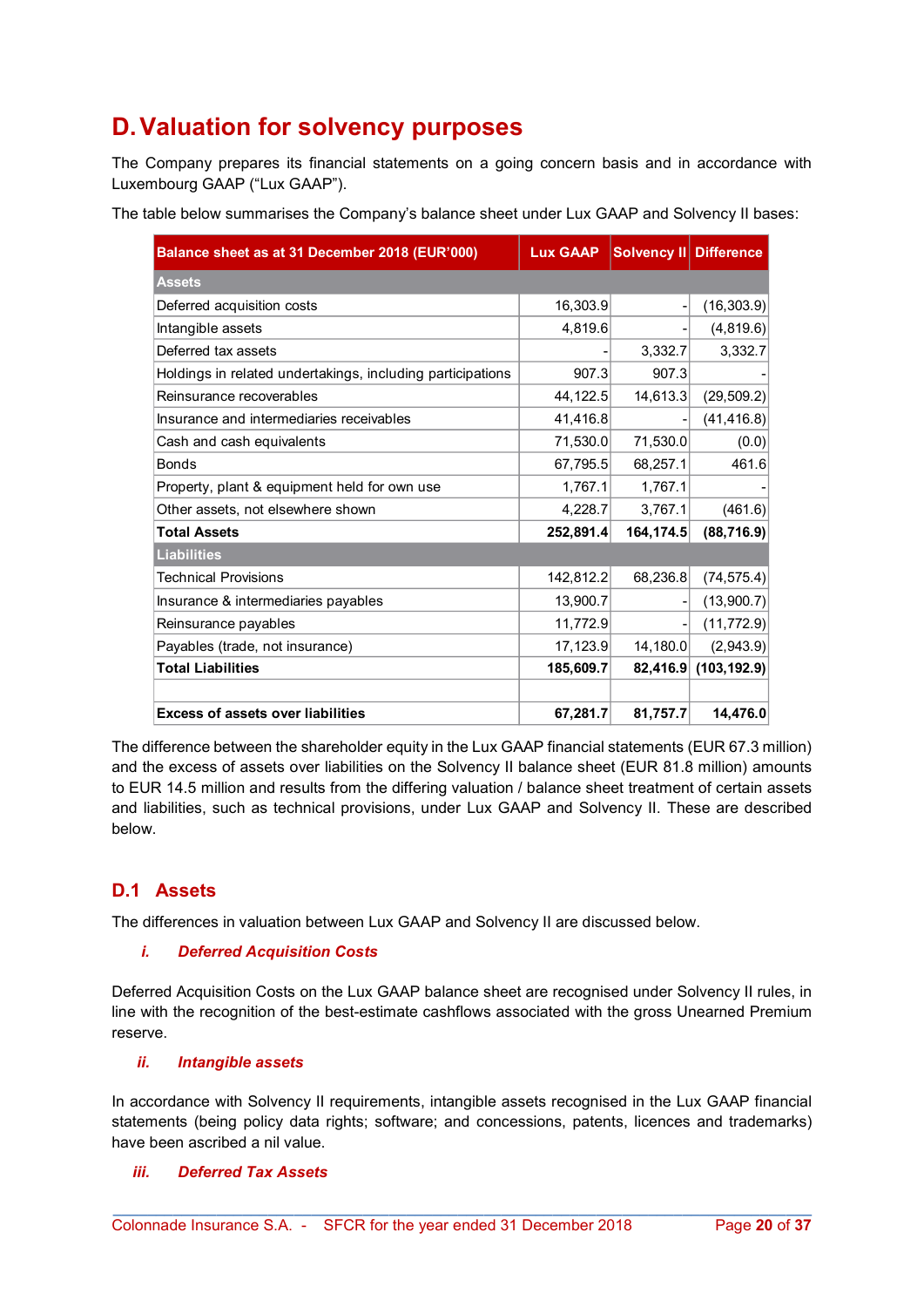The Solvency II balance sheet includes a deferred tax asset of EUR 3.3 million, which largely results from trading losses incurred at the level of the Company's branches, which is not recognised under Lux GAAP.

#### iv. Reinsurance recoverables

The reinsurance recoverables have been determined on a best estimate basis and consider those associated with the premium provision and claims provision, in line with the Solvency II rules.

#### v. Insurance, reinsurance and intermediaries receivables

Consistent with the Solvency II regulations, the technical provisions include claims expenses and premium cash flows. Therefore, insurance and intermediary receivables are incorporated within the Solvency II technical provisions whereas they are shown separately on the Lux GAAP balance sheet.

#### vi. Bonds and other assets

The differences shown relate to the treatment of accrued income/gains.

#### D.2 Technical provisions

#### i. Solvency II Technical Provisions as at 31 December 2018

A breakdown of the Solvency II technical provisions as at 31 December 2018 is provided below (amounts in EUR'000):

| <b>LEUR'000</b>   | <b>Best</b><br><b>Estimate</b> | <b>Risk</b><br><b>Margin</b> | <b>Total</b> |
|-------------------|--------------------------------|------------------------------|--------------|
| <b>Gross</b>      | 59,695                         | 8.542                        | 68,237       |
| Reinsurers' share | $-14.613$                      |                              | $-14,613$    |
| <b>Net</b>        | 45,082                         | 8,542                        | 53,624       |

Details of the net technical provisions by Solvency II LoB as at 31 December 2018 are as follows (amounts in EUR'000s):

| <b>Solvency II LoB</b>                      | <b>Net Best</b><br><b>Estimate</b> | <b>Risk</b><br><b>Margin</b> | <b>Total</b> |
|---------------------------------------------|------------------------------------|------------------------------|--------------|
| Medical Expense Insurance                   | 5,775                              | 1.094                        | 6,870        |
| Other Motor Insurance                       | 4,093                              | 775                          | 4,868        |
| Marine, Aviation and Transport Insurance    | 1,568                              | 297                          | 1,865        |
| Fire and Other Damage to Property Insurance | 16,833                             | 3.189                        | 20,022       |
| <b>General Liability Insurance</b>          | 15,380                             | 2.914                        | 18,294       |
| Credit and Suretyship Insurance             | 255                                | 48                           | 303          |
| Miscellaneous Financial Loss                | 1.068                              | 202                          | 1,270        |
| <b>Total</b>                                | 45,082                             | 8,542                        | 53,624       |

An analysis of the difference between the technical provisions on a Lux GAAP and Solvency II basis by Solvency II Line of Business as at 31 December 2018 is shown below (amounts in EUR'000s):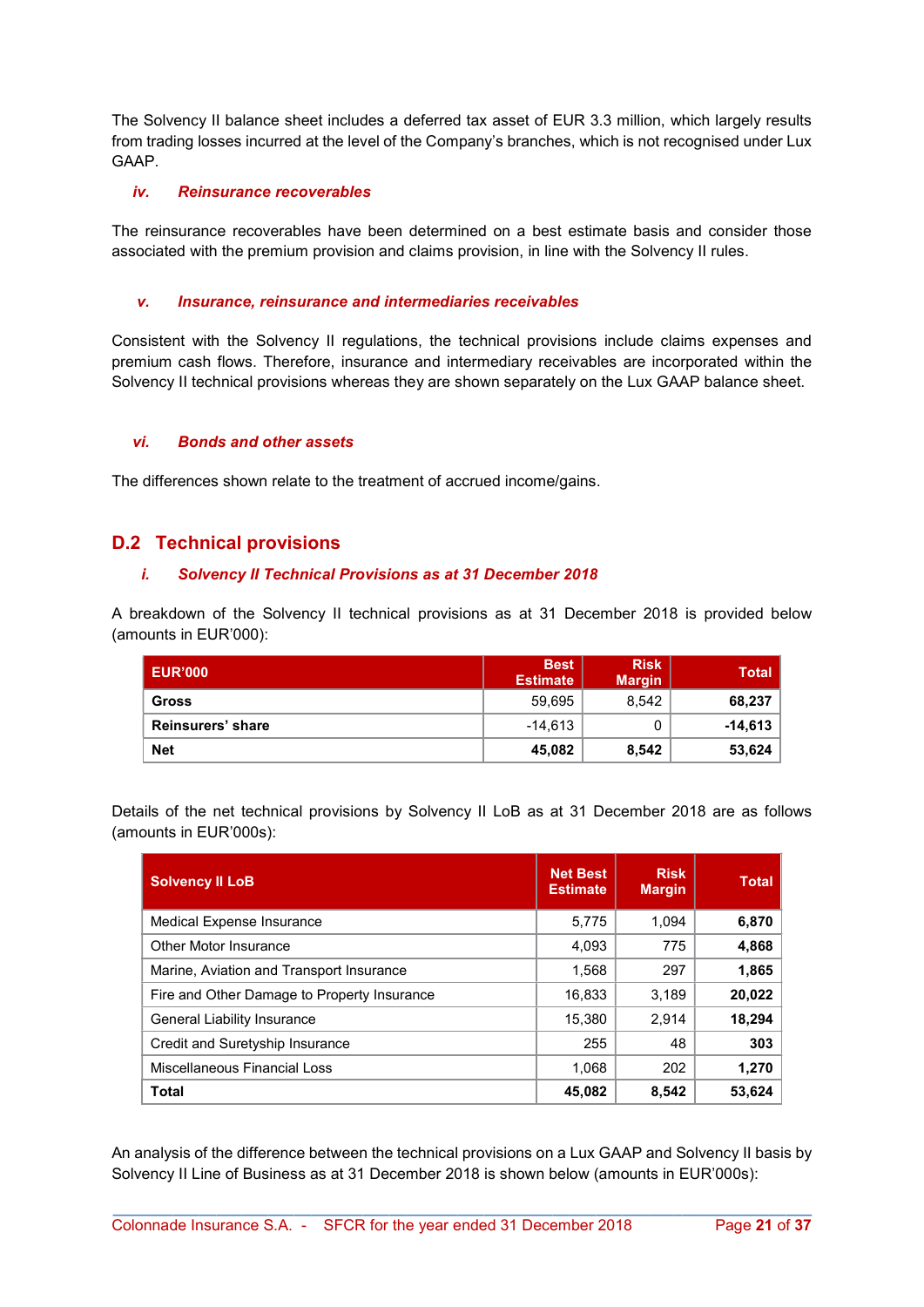| <b>Solvency II LoB</b>                         | <b>Lux GAAP</b><br><b>Net Insurance</b><br><b>Liabilities</b> | <b>Reclassification</b><br><b>Adjustments</b> | <b>Solvency II</b><br><b>Basis</b><br>change | <b>Solvency</b><br>II TPs |
|------------------------------------------------|---------------------------------------------------------------|-----------------------------------------------|----------------------------------------------|---------------------------|
| Medical Expense Insurance                      | 15,439                                                        | $-5,283$                                      | $-3,287$                                     | 6,870                     |
| Other Motor Insurance                          | 27,077                                                        | $-15.014$                                     | $-7,195$                                     | 4,868                     |
| Marine, Aviation and Transport<br>Insurance    | 3.334                                                         | $-1.230$                                      | $-238$                                       | 1,865                     |
| Fire and Other Damage to Property<br>Insurance | 32,403                                                        | $-11,820$                                     | -561                                         | 20,022                    |
| <b>General Liability Insurance</b>             | 27,730                                                        | $-5,883$                                      | $-3,552$                                     | 18,294                    |
| Credit and Suretyship Insurance                | 419                                                           | 45                                            | $-161$                                       | 303                       |
| Miscellaneous Financial Loss                   | 6,189                                                         | $-3,822$                                      | $-1,097$                                     | 1,270                     |
| <b>Total</b>                                   | 112,590                                                       | -43,007                                       | $-15,960$                                    | 53,624                    |

The 'Net Insurance Liabilities' include earned reserves and UPR net of reinsurance and commissions.

The reclassification adjustments reflect where cash flows in (such as insurance balances receivable) are offset against cash flows out (such as future claims payments) in the Solvency II balance sheet and do not result in a difference in the valuation of balance sheet equity. The differences in basis that impacts the equity are discussed further below (see sub-section vii).

#### ii. Reserving Process and Governance

The Company's reserving process to determine the technical provisions on GAAP and Solvency II bases broadly comprises the following steps, as part of a robust and rigorous process for setting reserves:

- **Determination and recommendation of ultimate claims by the Actuarial Function;**
- **Review/validation by the branches:**
- Determination of the technical provisions to adopt in the GAAP/Solvency II technical provisions; and
- **Review and approval by the Reserving Committee / Board.**

#### iii. Key methodology and assumptions used to determine ultimate premiums and claims

To determine the estimate for ultimate premiums and claims, analysis is undertaken separately for each line of business.

For the majority of the classes of business, the following standard actuarial projection techniques are used to calculate ultimate premiums and claims:

- Basic Chain Ladder (based on paid and incurred claims)
- **Bornhuetter-Ferguson (based on paid and incurred claims)**
- **Initial Expected Loss Ratio**

Claim experience on the most recent years of account is relatively immature. As a result, the Basic Chain Ladder methods produce estimates with a relatively higher level of uncertainty. When projecting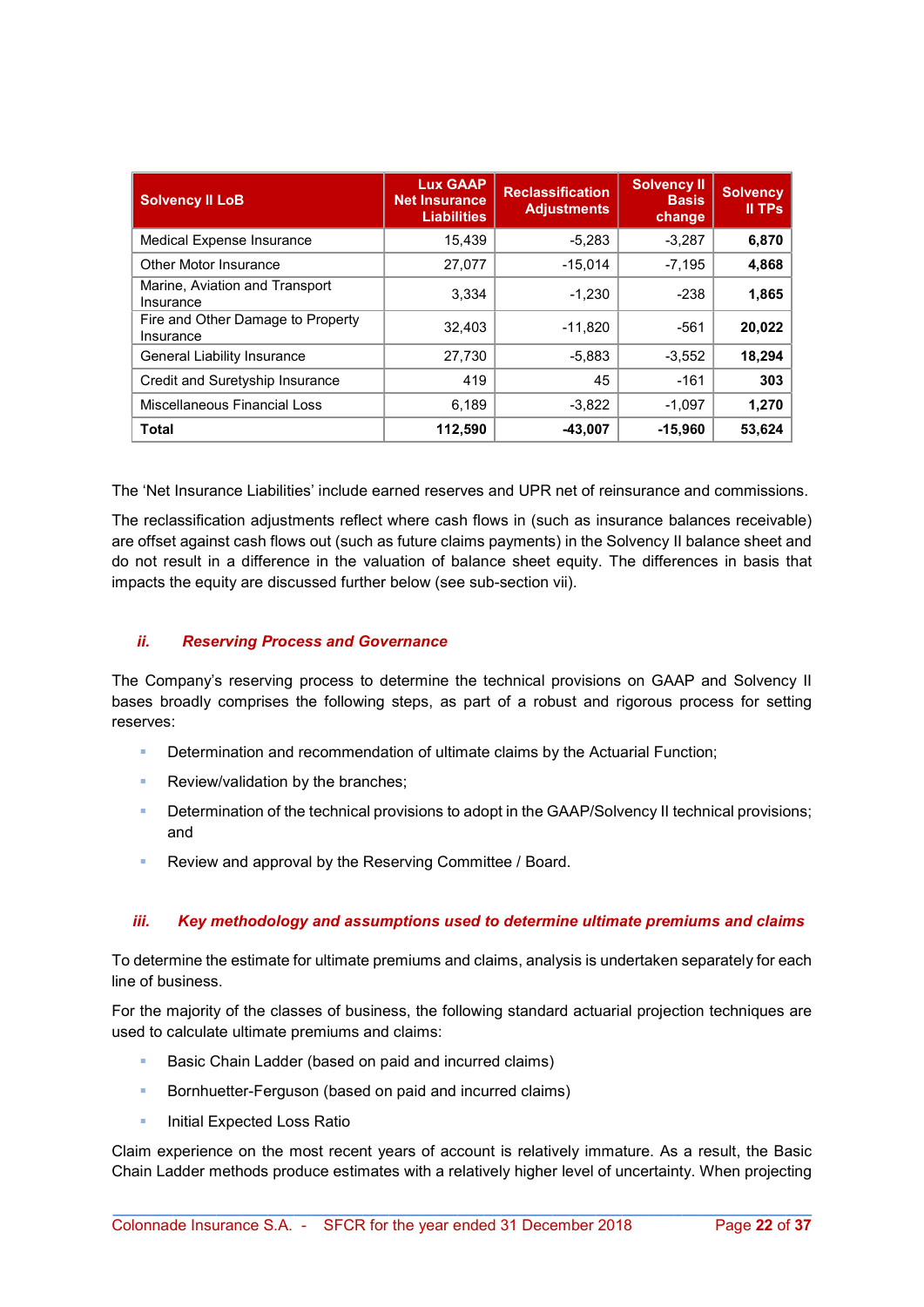estimates for these years of account, the Bornhuetter-Ferguson and Initial Expected Loss Ratio methods are used instead.

Specific adjustments may be made to projected ultimate claims at either a class or an individual claim level. This may be due to a known large loss and/or loss experience on a particular contract.

When choosing between methods, the maturity of each year of account, volume of data, benchmark information and other business-specific issues that are known about at the time of valuation are taken into account.

#### iv. Key methodologies and assumptions used to determine best estimate technical provisions on a GAAP and Solvency II basis

Having determined the ultimate premiums and claims to form the basis for the technical provisions, a number of additional material assumptions are required to determine the technical provisions on a GAAP and Solvency II basis:

- Writing and earnings patterns used to determine the level of earned, unearned and bound but not incepted (BBNI) premiums. These are based on the inception and expiry dates of the underlying contracts.
- Expense provisions an Unallocated Loss Adjustment Expenses (ULAE) provision is held within the GAAP technical provisions. In addition, expense provisions are required within the Solvency II technical provisions in respect of premiums, claims and investments which represent the on-going servicing of the business included in the valuation.
- **Payment patterns** used to determine the cash flow profiles. When calculating technical provisions to demonstrate solvency on a Solvency II basis, the time-value of money must be allowed for. This requires the estimation of timing and quantum of future cash flows associated with the technical provisions. These cash flows are then discounted back to present value using risk-free yield curves.
- Risk free yield curves by currency and based on those set by EIOPA.
- **Events Not In Data (ENID)** designed to capture those potential future cashflows that do not exist in any historical data used for the LuxGAAP calculation.

A Risk Margin, being the expected cost of capital to support the run-off of the technical provisions, is also added and is calculated based on the standard formula and discounted using a yield of 6% as set by EIOPA.

#### v. Reserve Uncertainty

The key uncertainties surrounding the technical provisions relate to the ultimate unpaid claims reserves. These uncertainties are present on both a financial accounting and Solvency II basis. However, in determining the ultimate unpaid claims reserves, it was established that the Company was not exposed to any individual or aggregation of large losses which increased the uncertainty of the Company's reserves beyond the normal range of uncertainty for insurance liabilities at this stage of development.

\_\_\_\_\_\_\_\_\_\_\_\_\_\_\_\_\_\_\_\_\_\_\_\_\_\_\_\_\_\_\_\_\_\_\_\_\_\_\_\_\_\_\_\_\_\_\_\_\_\_\_\_\_\_\_\_\_\_\_\_\_\_\_\_\_\_\_\_\_\_\_\_\_\_\_\_\_\_\_\_\_

#### vi. Impact of Reinsurance

The impact of reinsurance on the Solvency II technical provisions is quantified above.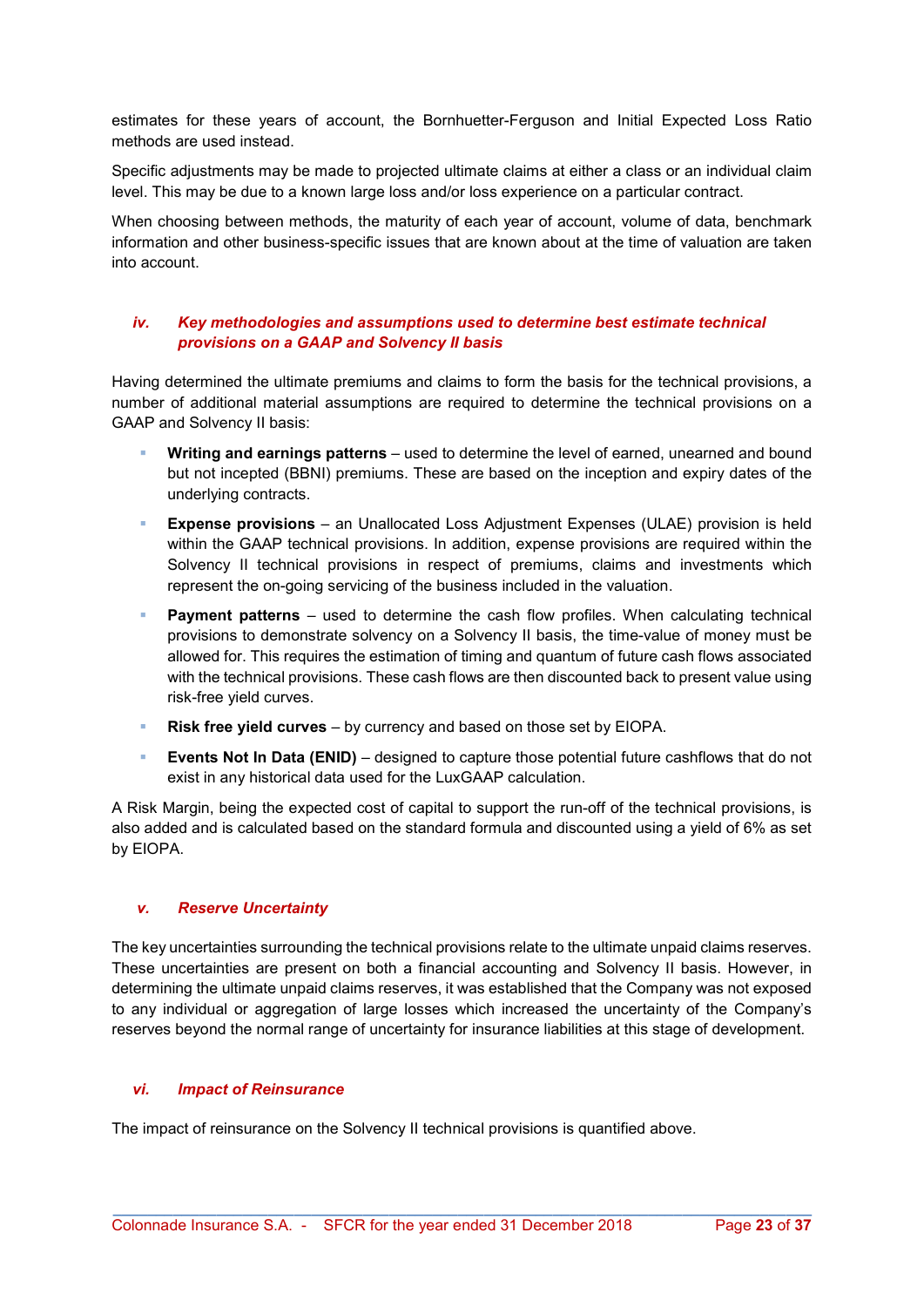#### vii. Material differences between technical provisions on GAAP and Solvency II bases

The key differences between the GAAP and Solvency II technical provisions are:

- Profit on Unearned Premiums the UPR is based on 100% of unearned premium on a GAAP basis, whereas under Solvency II, profit relating to the unearned premium is recognised at the relevant expected loss ratio plus an allowance for expenses.
- Additional Solvency II loads in addition to the Unallocated Loss Adjustment Expenses (ULAE) and bad debt held on a GAAP basis, provisions are required in respect of premiums, claims and investment expenses, as well as ENID.
- Discounting the impact of discounting using yield curves provided by EIOPA as at 31 December 2018.
- Risk Margin the load required for the Risk Margin as at 31 December 2018.

In valuing the Solvency II technical provisions:

- There are no matching adjustments applied.
- **There are no volatility adjustments used.**
- There are no transitional risk-free interest term structures applied.
- **There are no transitional deductions applied.**

#### D.3 Other liabilities

For all liabilities other than the technical provisions, there are no valuation differences between the GAAP and Solvency II bases.

#### D.4 Alternative methods for valuation

There are no alternative valuation methods to disclose.

#### D.5 Other information

All relevant information regarding the Company's valuation methodologies is considered to be included in sections D1-D4 above.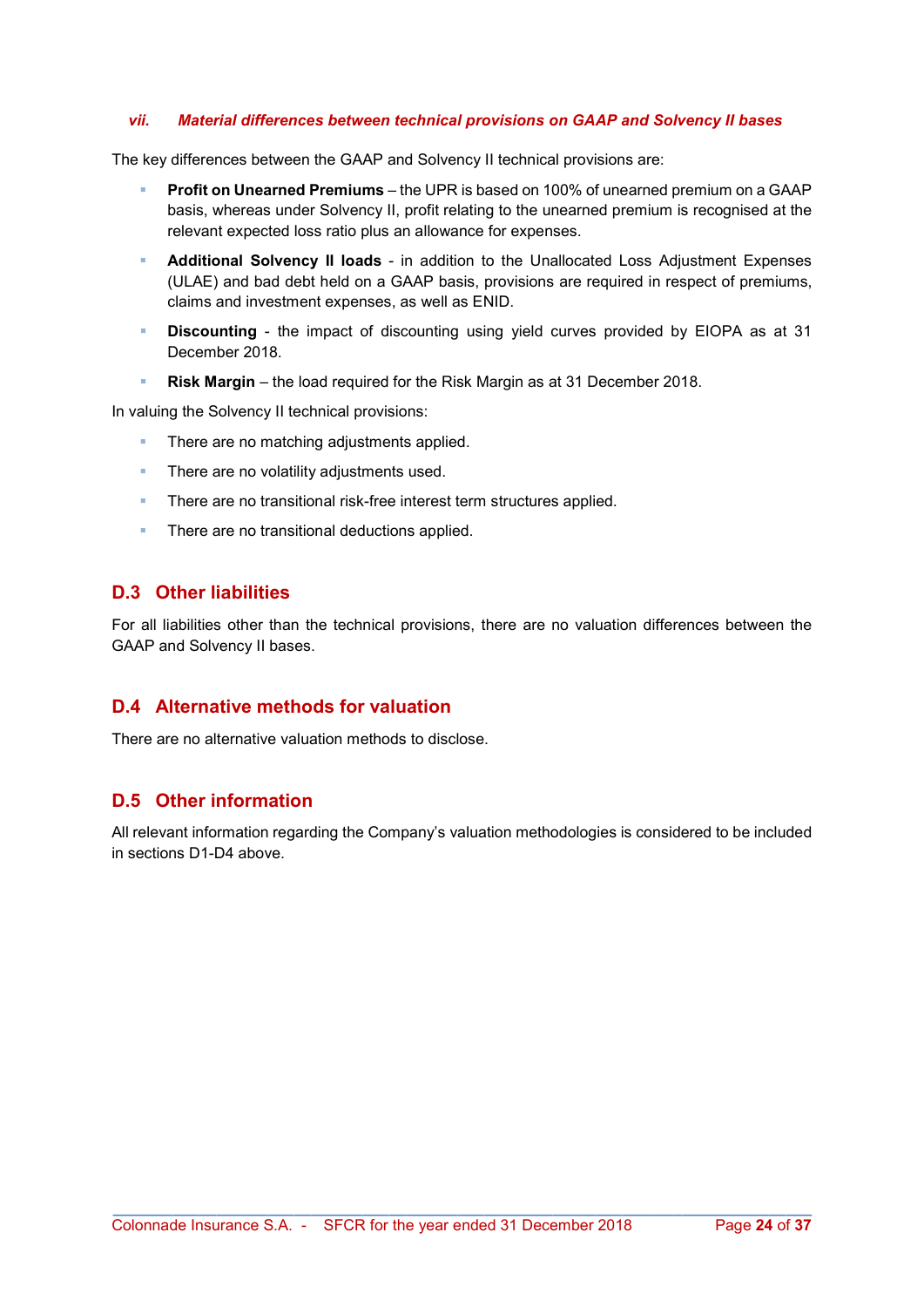## E. Capital management

## E.1 Own funds

#### i. Policy

The Company's capital policy sets out capital requirements and principles of funding and states the importance of ensuring that the Company is sufficiently capitalised at all times and complies with the Solvency II requirements. Responsibility for ensuring compliance with this policy rests with the Board.

#### ii. Capital requirements

With effect from 1 January 2016, the regulatory and solvency requirements for most insurers and reinsurers underwent a major change with the introduction of Solvency II, which provides for the valuation of both assets and liabilities on a market consistent basis.

The Solvency Capital Requirement ("SCR") is the amount of capital required to ensure continued solvency over a one-year time frame with a probability of 99.5%. The Company calculates its SCR using the standard formula specified in detail in the Solvency II legislation.

The absolute minimum level of capital required under Solvency II is the Minimum Capital Requirement (MCR). This amount is lower than the SCR and defines the point of intensive regulatory intervention.

Under Solvency II, capital is referred to as Own Funds and a distinction is made between Basic Own Funds (BOF) and Ancillary Own Funds (AOF). Capital starts with the excess of assets over liabilities on the Solvency II balance sheet (EUR 81.8 million at year end 2018) to which qualifying subordinated debt are added (the Company has no subordinated debt) to arrive at Basic Own Funds. Off balance sheet items that may absorb losses are known as Ancillary Own Funds (the Company has none at 31 December 2018).

The Own Funds are classified into tiers of Own Funds and restrictions are applied to limit the extent to which the components of Own Funds can be used to meet the capital requirements (SCR and MCR).

#### iii. Reconciliation of Lux GAAP Net Equity to Solvency II Own Funds

The following table compares shareholders' equity as set out in the Company's Lux GAAP financial statements to the Solvency II Available Own Funds at 31 December 2018.

|                                           | <b>EUR'000</b> |
|-------------------------------------------|----------------|
| Lux GAAP shareholders' equity             | 67,282         |
| Intangibles                               | $-4.820$       |
| Net Deferred Tax Assets                   | 3,333          |
| Revaluation of Non-Life reserves          | 15,963         |
| Solvency II Available Own<br><b>Funds</b> | 81,758         |

The composition of the Company's Solvency II Available Own Funds at 31 December 2018 is set out in the following section.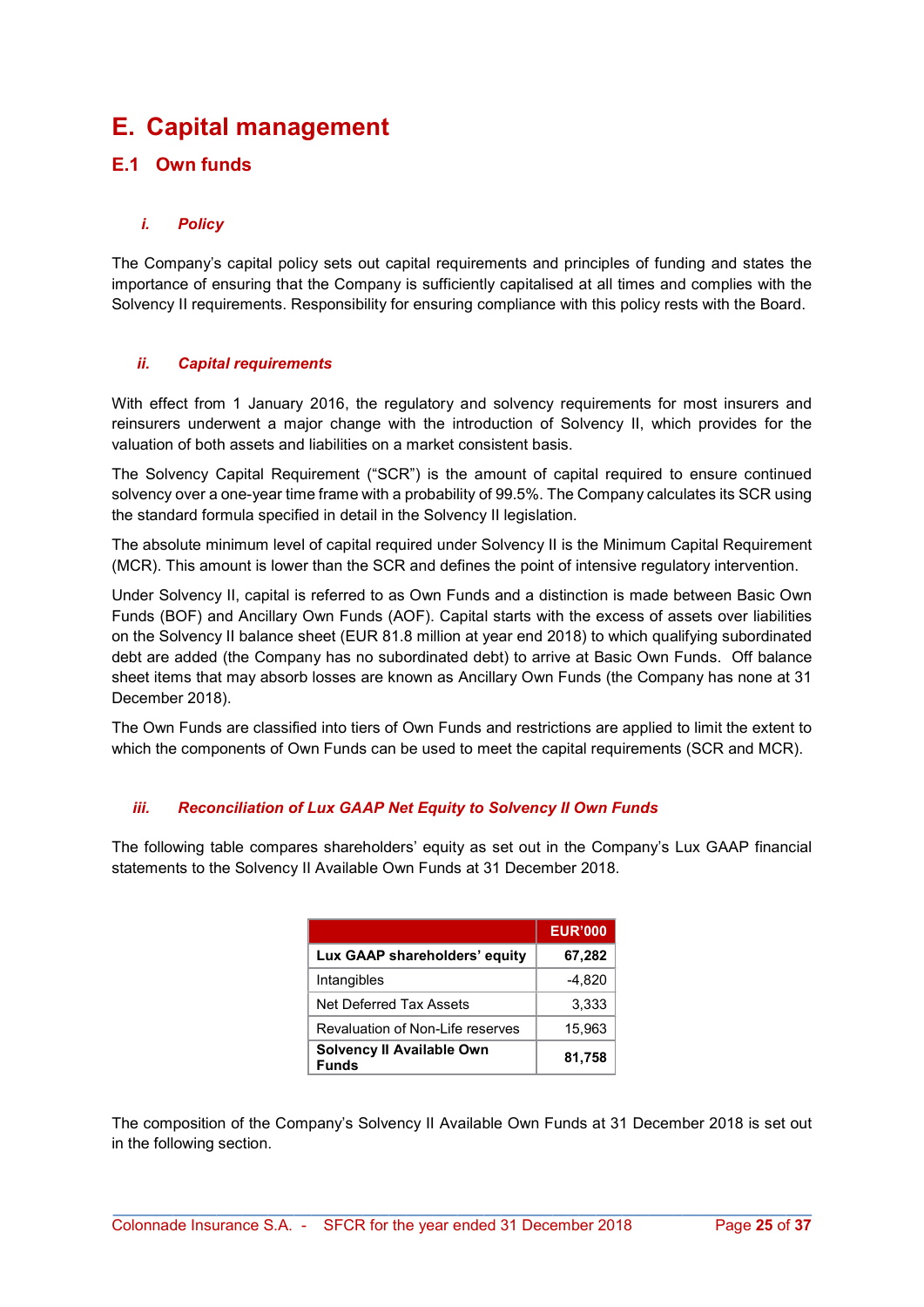#### iv. Own Funds structure as at 31 December 2018

Whilst Basic Own Funds may fall within one of three tiers, Ancillary Own Funds are only permitted to form part of Tier 2 or 3 reflecting the fact they are not on the balance sheet.

| <b>EUR'000</b>                    | Tier <sub>1</sub><br><b>Unrestricted</b><br><b>BOF</b> | Tier 2<br><b>Ancillary</b> | Tier <sub>3</sub><br><b>BOF</b> | <b>Total</b> |
|-----------------------------------|--------------------------------------------------------|----------------------------|---------------------------------|--------------|
| Paid up share capital             | 9,500                                                  |                            |                                 | 9,500        |
| Uncalled and unpaid share capital |                                                        | 0                          |                                 |              |
| <b>Share Premium</b>              | 84,876                                                 |                            |                                 | 84,876       |
| Legal reserve                     | 0                                                      |                            |                                 |              |
| Net Deferred Tax Assets           |                                                        |                            | 3,333                           | 3,333        |
| Reconciliation reserve            | $-15.951$                                              |                            |                                 | $-15.951$    |
| <b>Total Own Funds</b>            | 78,425                                                 | 0                          | 3.333                           | 81,758       |

The Company's paid up share capital, share premium and legal reserve have each been classified as Tier 1 capital. The reconciliation reserve is also classified as Tier 1 capital in accordance with the Solvency II guidelines. The reconciliation reserve has been calculated as follows:

| <b>Reconciliation reserve</b>            | <b>EUR'000</b> |
|------------------------------------------|----------------|
| <b>Excess of assets over liabilities</b> | 81,758         |
| l ess:                                   |                |
| Paid up Ordinary Share Capital           | $-9,500$       |
| <b>Share Premium</b>                     | -84,876        |
| Legal Reserve                            |                |
| Net Deferred Tax Assets                  | $-3,333$       |
| <b>Reconciliation Reserve</b>            | $-15,951$      |

#### v. Eligible Own Funds at 31 December 2018

The classification into tiers is relevant to the determination of eligible own funds – being the own funds that are eligible to cover the MCR and SCR.

The MCR may only be covered by Tier 1 and Tier 2 basic own funds (Tier 2 ancillary own funds and Tier 3 basic own funds are not eligible to cover the MCR).

The table below shows the amount of eligible own funds to cover the SCR and MCR by tier:

| <b>EUR'000</b>                           | <b>Total</b><br>eligible<br>own<br>funds | Tier 1<br><b>Unrestricted</b><br><b>BOF</b> | Tier 2<br><b>Ancillary</b> | Tier 3<br><b>BOF</b> |
|------------------------------------------|------------------------------------------|---------------------------------------------|----------------------------|----------------------|
| Total eligible own funds to meet the SCR | 81,758                                   | 78.425                                      |                            | 3,333                |
| Total eligible own funds to meet the MCR | 78,425                                   | 78.425                                      |                            |                      |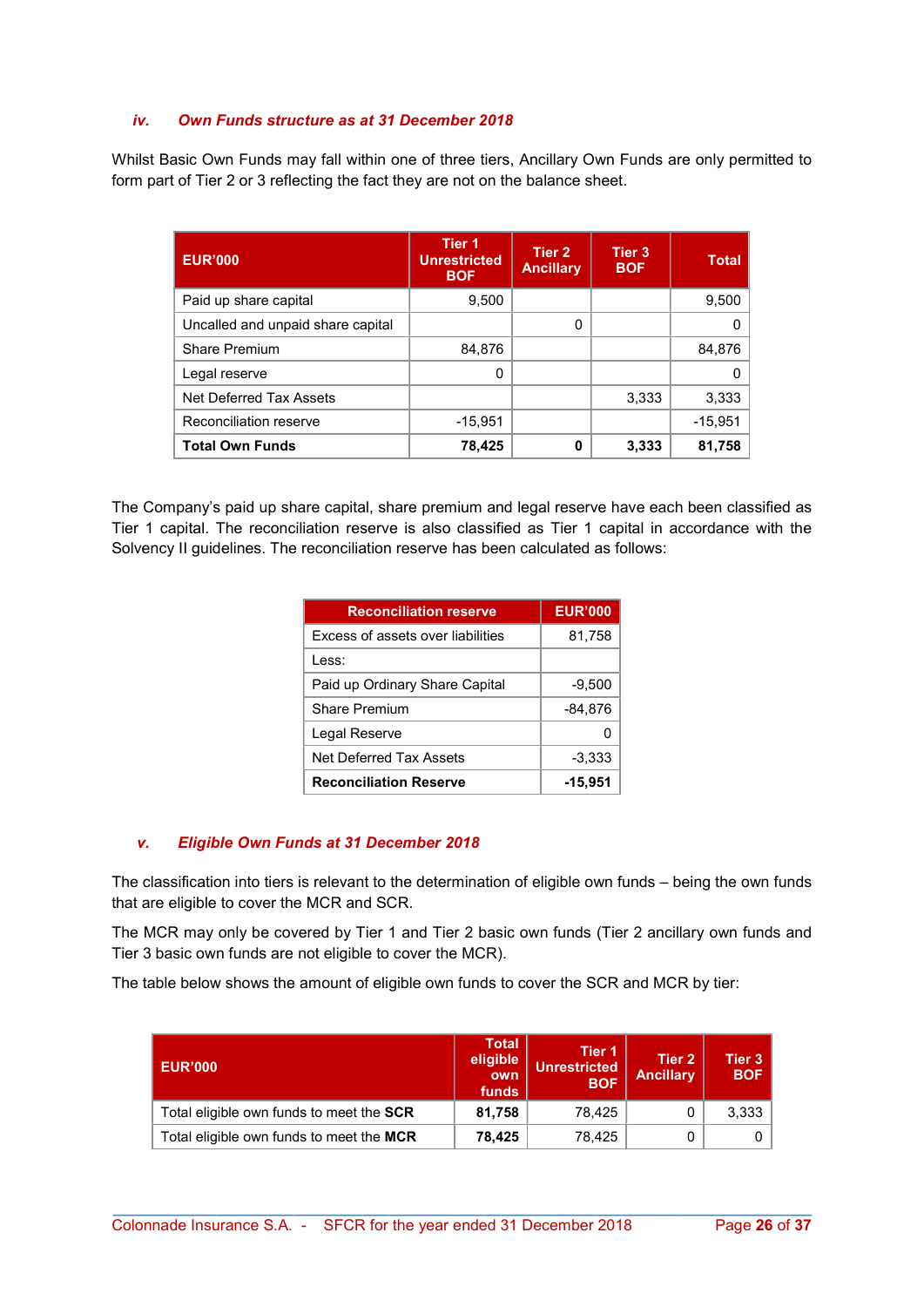EUR 78.4 million (96%) of the company's eligible own funds are unrestricted tier 1 capital. This consists of the Company's paid up share capital, share premium, legal reserve and the reconciliation reserve.

#### vi. Eligible Own Funds to cover capital requirements (SCR and MCR)

The table below presents the ratio of eligible own funds that the Company holds to cover its capital requirements at 31 December 2018.

| <b>EUR'000</b>                   | 2018   |
|----------------------------------|--------|
| <b>SCR</b>                       | 49,963 |
| MCR                              | 14,222 |
| <b>Capital available for SCR</b> | 81,758 |
| <b>Capital available for MCR</b> | 78,425 |
| <b>Ratio SCR</b>                 | 164%   |
| <b>Ratio MCR</b>                 | 551%   |

#### E.2 Solvency capital requirement and Minimum capital requirement

The Company uses EIOPA's Solvency II Standard Formula to calculate its SCR. It does not use Company specific parameters and does not use simplified calculations in its computation. The table below sets out the capital requirements for each risk module of the Standard Formula.

| Capital requirement for each risk module (EUR'000) | <b>Net</b><br>solvency<br>capital<br>requirement |
|----------------------------------------------------|--------------------------------------------------|
| Non-life underwriting risk                         | 30,323                                           |
| Life underwriting risk                             | O                                                |
| Health underwriting risk                           | 7,320                                            |
| Market risk                                        | 5,568                                            |
| Counterparty default risk                          | 15,018                                           |
| Diversification                                    | $-14,794$                                        |
| <b>Basic Solvency Capital Requirement</b>          | 43,434                                           |
| Operational risk                                   | 6,529                                            |
| <b>Solvency Capital Requirement ("SCR")</b>        | 49,963                                           |

As at 31 December 2018, the main component of the Company's SCR is non-life underwriting risk, particularly premium risk, in expectation of the premiums to be earned in 2019. Also included within non-life underwriting risk is a catastrophe risk charge which relates primarily to flood and earthquake exposures.

The next most significant component is counterparty default risk which includes risks associated with reinsurance, insurance balances receivable and cash at bank.

The other components of Colonnade's SCR are market risk, which is predominantly currency risk related, health underwriting risk, related to the medical expenses Solvency II line of business, and operational risk.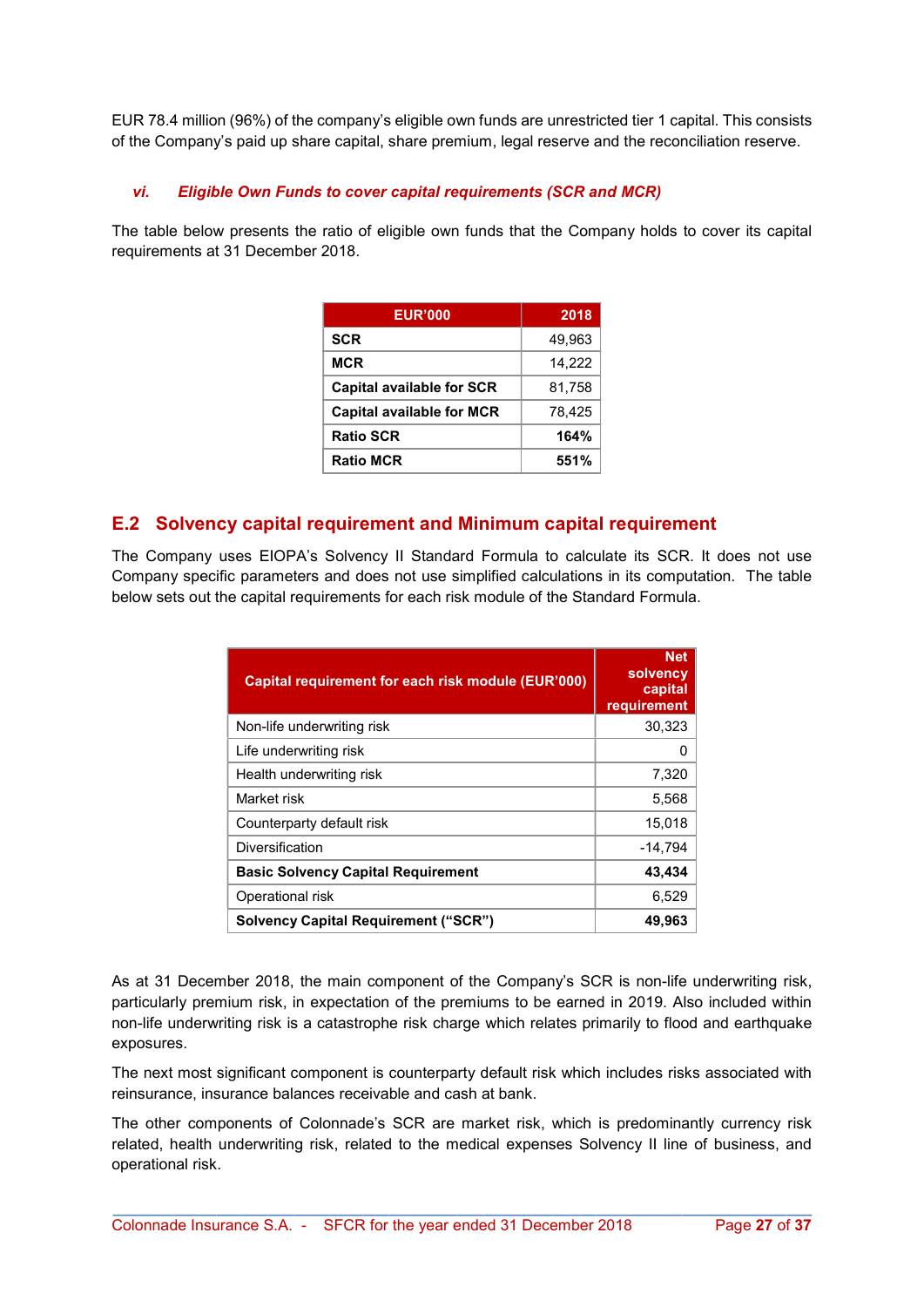The Minimum Capital Requirement at 31 December 2018 is EUR 14.2 million which is based on the Linear SCR calculation.

## E.3 Use of the duration-based equity sub-module in the calculation of the Solvency capital requirement

As the Company does not write life insurance business, the duration-based equity risk sub-module set out in Article 304 is not relevant for the Company.

## E.4 Difference between the standard formula and any internal model used

As the Company does not utilise an internal capital model, this is not relevant.

## E.5 Non-compliance with the Minimum Capital requirement with the Solvency Capital requirement

There has been no non-compliance with the MCR or SCR during the reporting period, and the Company is expected to remain compliant going forward.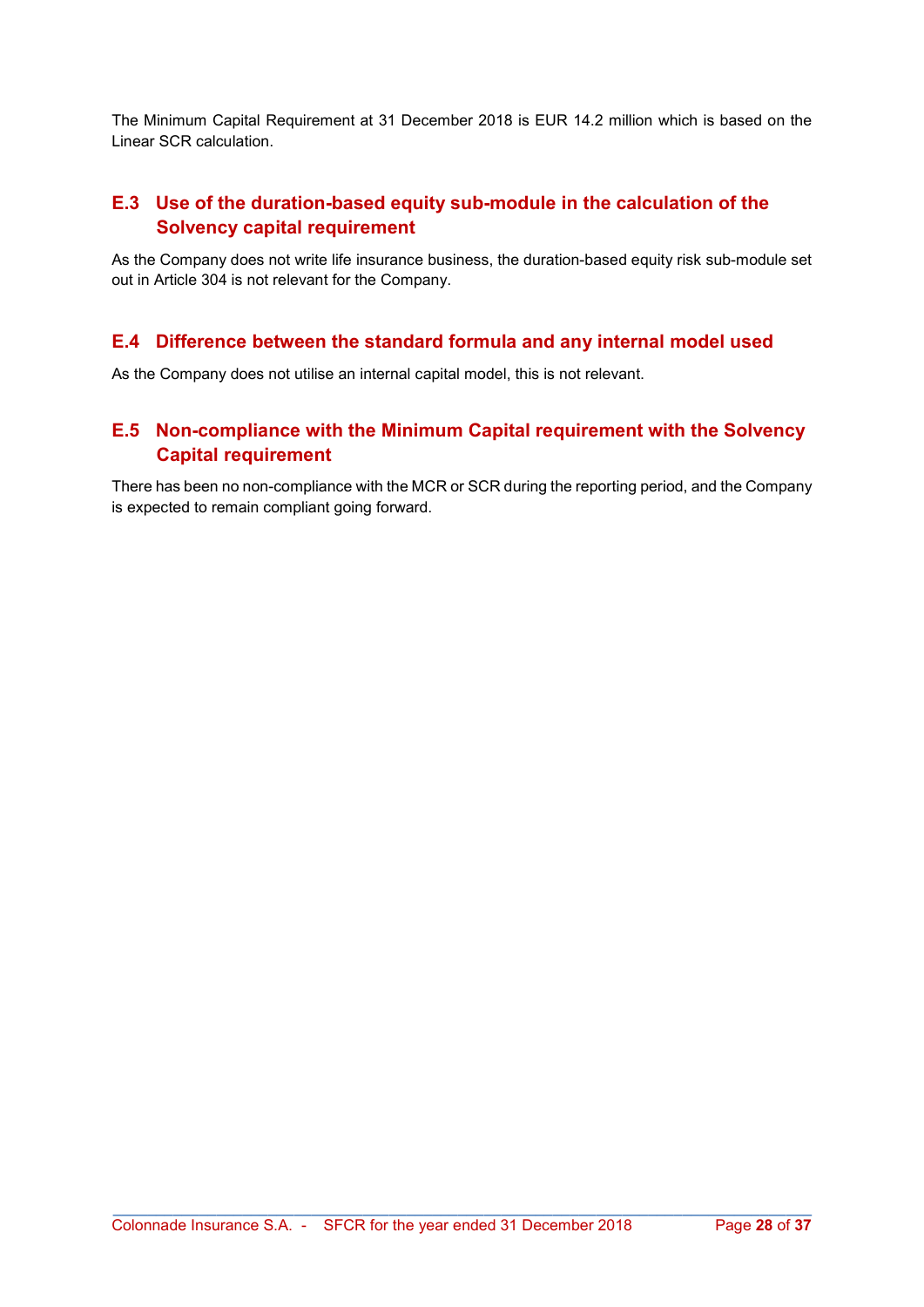## APPENDICES

The following QRTs are included as appendices:

S.02.01 - Balance Sheet

S.05.01 - Premiums, claims and expenses by line of business

S.05.02 - Premiums, claims and expenses by Country

S.17.01 - Non-Life Technical Provisions

S.19.01 - Non-Life Insurance Claims Information

S.23.01 - Own Funds

S.25.01 - Solvency Capital Requirement – for undertakings on Standard Formula

S.28.01 - Minimum Capital Requirement – only life or non-life insurance or reinsurance activity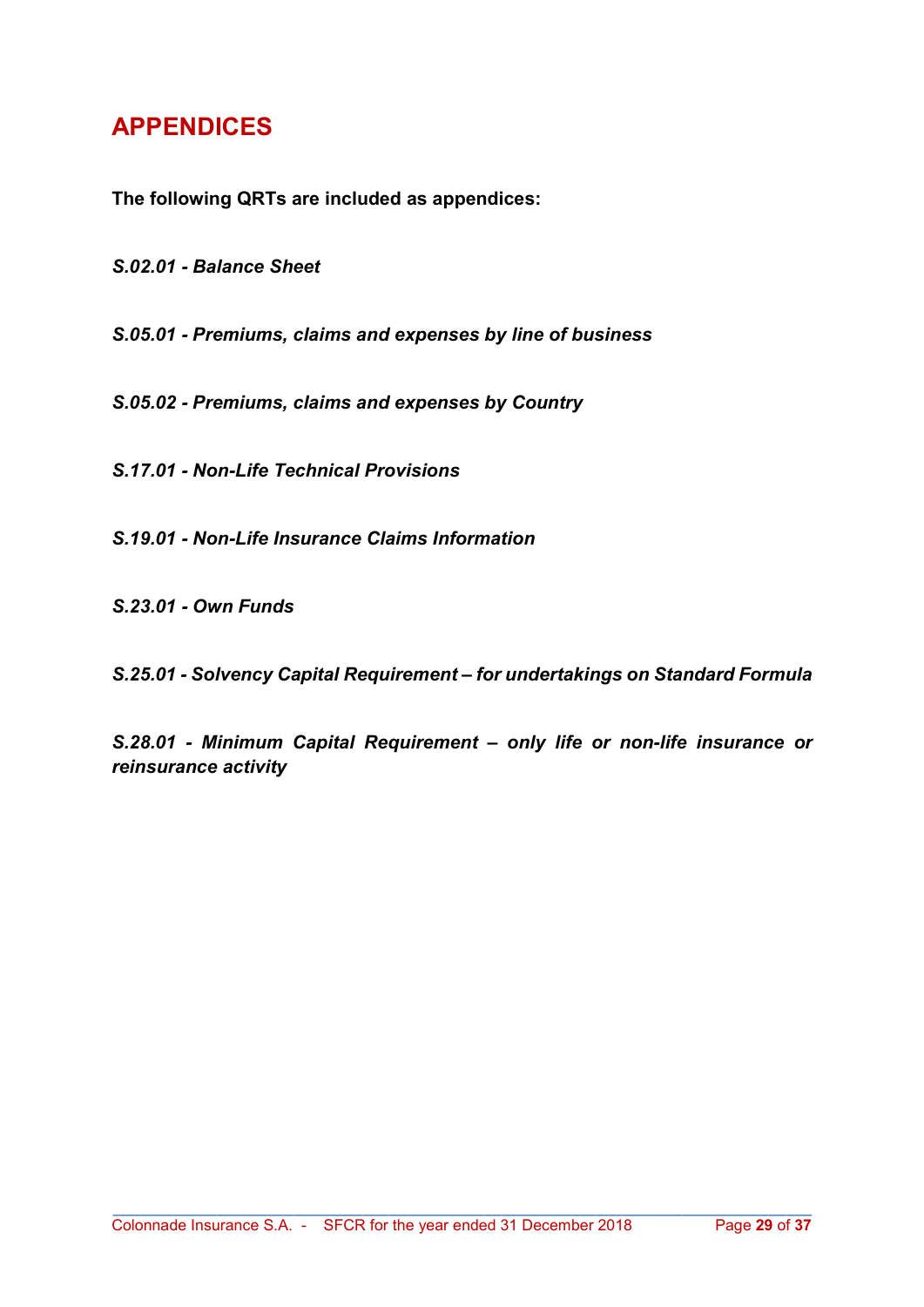## S.02.01 - Balance Sheet

#### As at 31 December 2018, amounts in €000 unless stated

|                                                                                                                      |                       | Solvency II<br>value | <b>Statutory</b><br>accounts |
|----------------------------------------------------------------------------------------------------------------------|-----------------------|----------------------|------------------------------|
|                                                                                                                      | Column                | C0010                | value<br>C0020               |
| <b>Assets</b>                                                                                                        | Row                   |                      |                              |
| Goodwill                                                                                                             | R0010<br>R0020        |                      | 16,303.9                     |
| Deferred acquisition costs<br>Intangible assets                                                                      | R0030                 |                      | 4,819.6                      |
| Deferred tax assets                                                                                                  | R0040                 | 3,332.7              |                              |
| Pension benefit surplus                                                                                              | R0050                 |                      |                              |
| Property, plant & equipment held for own use                                                                         | R0060<br>R0070        | 1,767.1<br>69,164.4  | 1,767.1<br>67,795.5          |
| Investments (other than assets held for index-linked and unit-linked contracts)<br>Property (other than for own use) | R0080                 |                      |                              |
| Holdings in related undertakings, including participations                                                           | R0090                 | 907.3                | 907.3                        |
| Equities                                                                                                             | R0100                 |                      |                              |
| Equities - listed                                                                                                    | R0110<br>R0120        |                      |                              |
| Equities - unlisted<br><b>Bonds</b>                                                                                  | R0130                 | 68 257 1             | 67.795.5                     |
| Government Bonds                                                                                                     | R0140                 | 60,736.7             | 41,330.2                     |
| Corporate Bonds                                                                                                      | R0150                 | 7.520.4              | 26,465.3                     |
| Structured notes                                                                                                     | R0160<br>R0170        |                      |                              |
| <b>Collateralised securities</b><br>Collective Investments Undertakings                                              | R0180                 |                      |                              |
| Derivatives                                                                                                          | R0190                 |                      |                              |
| Deposits other than cash equivalents                                                                                 | R0200                 |                      |                              |
| Other investments                                                                                                    | R0210<br>R0220        |                      |                              |
| Assets held for index-linked and unit-linked contracts<br>Loans and mortgages                                        | R0230                 |                      |                              |
| Loans on policies                                                                                                    | R0240                 |                      |                              |
| Loans and mortgages to individuals                                                                                   | R0250                 |                      |                              |
| Other loans and mortgages                                                                                            | R0260<br>R0270        | 14,613.3             | 44,122.5                     |
| Reinsurance recoverables from:<br>Non-life and health similar to non-life                                            | R0280                 | 14,613.3             | 44,122.5                     |
| Non-life excluding health                                                                                            | R0290                 | 14,595.5             | 44,122.5                     |
| Health similar to non-life                                                                                           | R0300                 | 17.8                 |                              |
| Life and health similar to life, excluding health and index-linked and unit-linked                                   | R0310<br>R0320        |                      |                              |
| Health similar to life<br>Life excluding health and index-linked and unit-linked                                     | R0330                 |                      |                              |
| Life index-linked and unit-linked                                                                                    | R0340                 |                      |                              |
| Deposits to cedants                                                                                                  | R0350                 |                      |                              |
| Insurance and intermediaries receivables                                                                             | R0360<br>R0370        |                      | 35,863.6<br>5,553.2          |
| Reinsurance receivables<br>Receivables (trade, not insurance)                                                        | R0380                 |                      |                              |
| Own shares (held directly)                                                                                           | R0390                 |                      |                              |
| Amounts due in respect of own fund items or initial fund called up but not yet paid in                               | R0400                 |                      |                              |
| Cash and cash equivalents                                                                                            | R0410<br>R0420        | 71,530.0             | 71,530.0                     |
| Any other assets, not elsewhere shown<br><b>Total assets</b>                                                         | <b>R0500</b>          | 3,767.1<br>164,174.5 | 4,228.7<br>252,891.4         |
| <b>Liabilities</b>                                                                                                   |                       |                      |                              |
| Technical provisions - non-life                                                                                      | R0510                 | 68,236.8             | 142.812.2                    |
| Technical provisions - non-life (excluding health)                                                                   | R0520<br>R0530        | 61,504.4             | 142,812.2                    |
| Technical provisions calculated as a whole<br><b>Best Estimate</b>                                                   | R0540                 | 54.032.5             |                              |
| Risk margin                                                                                                          | R0550                 | 7,472.0              |                              |
| Technical provisions - health (similar to non-life)                                                                  | R0560                 | 6,732.4              |                              |
| Technical provisions calculated as a whole<br><b>Best Estimate</b>                                                   | R0570<br>R0580        | 5.662.8              |                              |
| Risk margin                                                                                                          | R0590                 | 1,069.5              |                              |
| Technical provisions - life (excluding index-linked and unit-linked)                                                 | R0600                 |                      |                              |
| Technical provisions - health (similar to life)                                                                      | R0610                 |                      |                              |
| Technical provisions calculated as a whole                                                                           | R0620<br><b>ROP30</b> |                      |                              |
| Best Estimate<br>Risk margin                                                                                         | R0640                 |                      |                              |
| Technical provisions - life (excluding health and index-linked and unit-linked)                                      | R0650                 |                      |                              |
| Technical provisions calculated as a whole                                                                           | R0660                 |                      |                              |
| <b>Best Estimate</b>                                                                                                 | R0670<br>R0680        |                      |                              |
| Risk margin<br>Technical provisions - index-linked and unit-linked                                                   | R0690                 |                      |                              |
| Technical provisions calculated as a whole                                                                           | R0700                 |                      |                              |
| <b>Best Estimate</b>                                                                                                 | R0710                 |                      |                              |
| Risk margin                                                                                                          | R0720<br>R0730        |                      |                              |
| Other technical provisions<br>Contingent liabilities                                                                 | R0740                 |                      |                              |
| Provisions other than technical provisions                                                                           | R0750                 |                      |                              |
| Pension benefit obligations                                                                                          | R0760                 |                      |                              |
| Deposits from reinsurers<br>Deferred tax liabilities                                                                 | R0770<br>R0780        |                      |                              |
| Derivatives                                                                                                          | R0790                 |                      |                              |
| Debts owed to credit institutions                                                                                    | R0800                 |                      |                              |
| Financial liabilities other than debts owed to credit institutions                                                   | R0810                 |                      |                              |
| Insurance & intermediaries payables                                                                                  | R0820<br>R0830        |                      | 13,900.7<br>11,772.9         |
| Reinsurance payables<br>Payables (trade, not insurance)                                                              | R0840                 | 14,180.0             | 17,123.9                     |
| Subordinated liabilities                                                                                             | R0850                 |                      |                              |
| Subordinated liabilities not in Basic Own Funds                                                                      | R0860                 |                      |                              |
| Subordinated liabilities in Basic Own Funds<br>Any other liabilities, not elsewhere shown                            | R0870<br>R0880        |                      |                              |
| <b>Total liabilities</b>                                                                                             | <b>R0900</b>          | 82,416.9             | 185,609.7                    |
| <b>Excess of assets over liabilities</b>                                                                             | R1000                 | 81,757.7             | 67,281.7                     |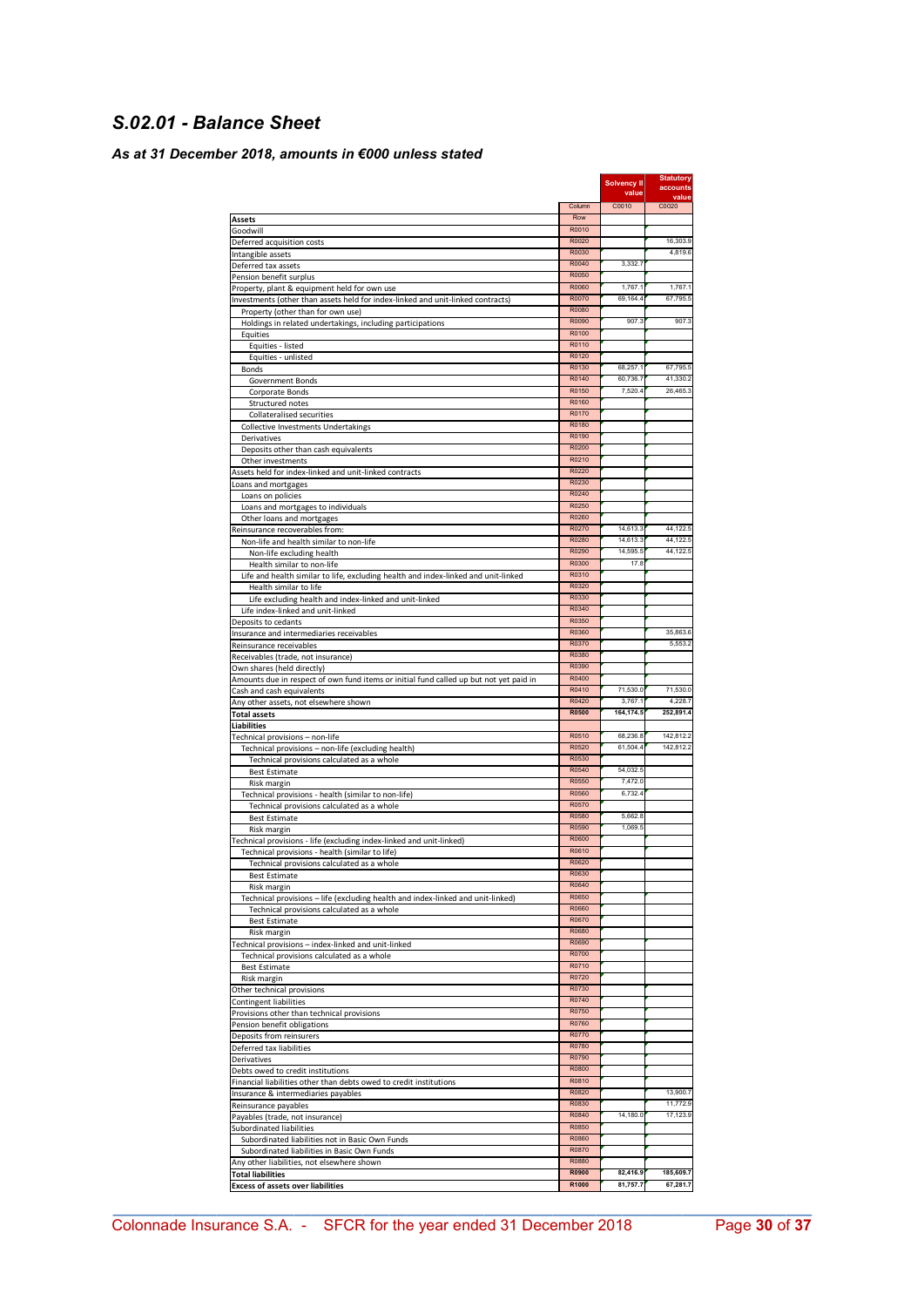## S.05.01 - Premiums, claims and expenses by line of business

#### As at 31 December 2018, amounts in €000 unless stated

|                                                                    |                |            |                 |                      |                          | Line of Business for: non-life insurance and reinsurance obligations (direct business and accepted proportional reinsurance) |                       |                             |            |                           |            | Line of Business for: accepted non-proportional reinsurance |               |          |           |          |           |
|--------------------------------------------------------------------|----------------|------------|-----------------|----------------------|--------------------------|------------------------------------------------------------------------------------------------------------------------------|-----------------------|-----------------------------|------------|---------------------------|------------|-------------------------------------------------------------|---------------|----------|-----------|----------|-----------|
|                                                                    | <b>Medical</b> | Income     | <b>Workers'</b> | <b>Motor vehicle</b> |                          | <b>Marine, aviation</b>                                                                                                      | Fire and other        |                             |            |                           |            |                                                             |               |          | Marine.   |          |           |
|                                                                    | expense        | protection | compensation    | liability            | Other motor<br>insurance | and transport                                                                                                                |                       | damage to General liability | suretyship | Credit and Legal expenses | Assistance | <b>Miscellaneous</b><br>financial loss                      | <b>Health</b> | Casualty | aviation  | Property | Total     |
|                                                                    | insurance      | insurance  | insurance       | insurance            |                          | insurance                                                                                                                    | property<br>insurance | insurance                   | insurance  | insurance                 |            |                                                             |               |          | transport |          |           |
| Column                                                             | C0010          | C0020      | C0030           | C0040                | C0050                    | C0060                                                                                                                        | C0070                 | C0080                       | C0090      | C0100                     | C0110      | C0120                                                       | C0130         | C0140    | C0150     | C0160    | C0200     |
| Roy<br><b>Premiums written</b>                                     |                |            |                 |                      |                          |                                                                                                                              |                       |                             |            |                           |            |                                                             |               |          |           |          |           |
| R0110<br>Gross - Direct Business                                   | 39,274.        |            |                 |                      | 12,738.6                 | 5,035.4                                                                                                                      | 42,419.               | 48,489.                     | 609.       |                           |            | 4,074.4                                                     |               |          |           |          | 152,640.4 |
| R0120<br>Gross - Proportional reinsurance accepted                 | 2,099.2        |            |                 |                      | 204.9                    | 129.9                                                                                                                        | 3,484.4               | 1,987.                      |            |                           |            | 49.8                                                        |               |          |           |          | 7,955.8   |
| Gross - Non-proportional reinsurance accepte R0130                 |                |            |                 |                      |                          |                                                                                                                              |                       |                             |            |                           |            |                                                             |               |          |           |          |           |
| R0140<br>Reinsurers' share                                         | 338.0          |            |                 |                      | $-2,852.2$               | 616.9                                                                                                                        | 17,356.               | 23,172.0                    | 231.       |                           |            | $-35.0$                                                     |               |          |           |          | 38,827.7  |
| R0200<br>Net                                                       | 41,035.        |            |                 |                      | 15,795.7                 | 4,548.4                                                                                                                      | 28,546.               | 27,305.                     | 377.       |                           |            | 4,159.2                                                     |               |          |           |          | 121,768.5 |
| <b>Premiums earned</b>                                             |                |            |                 |                      |                          |                                                                                                                              |                       |                             |            |                           |            |                                                             |               |          |           |          |           |
| R0210<br>Gross - Direct Business                                   | 37,252.        |            |                 |                      | 10,404.6                 | 5,011.2                                                                                                                      | 34,376.               | 40,646.                     | 606.       |                           |            | 1,047.7                                                     |               |          |           |          | 129,344.5 |
| R0220<br>Gross - Proportional reinsurance accepted                 | 2.691.         |            |                 |                      | 960.6                    | 349.                                                                                                                         | 6.072.                | 5.409.5                     |            |                           |            | 239.5                                                       |               |          |           |          | 15.721.8  |
| R0230<br>Gross - Non-proportional reinsurance accepte              |                |            |                 |                      |                          |                                                                                                                              |                       |                             |            |                           |            |                                                             |               |          |           |          |           |
| Reinsurers' share                                                  | 369.5          |            |                 |                      | 3.041.8                  | 676.2                                                                                                                        | 13,873.               | 21.494.4                    | 221.       |                           |            | 66.0                                                        |               |          |           |          | 39,743.0  |
| R0300<br>Net                                                       | 39,573.7       |            |                 |                      | 8,323.4                  | 4,684.0                                                                                                                      | 26,574.5              | 24,561.                     | 384.       |                           |            | 1,221.2                                                     |               |          |           |          | 105,323.4 |
| <b>Claims incurred</b>                                             |                |            |                 |                      |                          |                                                                                                                              |                       |                             |            |                           |            |                                                             |               |          |           |          |           |
| R0310<br>Gross - Direct Business                                   | 13,121.9       |            |                 |                      | 5,682.8                  | 2,198.8                                                                                                                      | 24,599.               | 13,889.                     | 16.2       |                           |            | 328.4                                                       |               |          |           |          | 59,837.2  |
| R0320<br>Gross - Proportional reinsurance accepted                 | 322.           |            |                 |                      | 215.                     | 88.4                                                                                                                         | 3,850.                | 2,963.                      |            |                           |            | $-69.5$                                                     |               |          |           |          | 7,370.0   |
| R0330<br>Gross - Non-proportional reinsurance accepte              |                |            |                 |                      |                          |                                                                                                                              |                       |                             |            |                           |            |                                                             |               |          |           |          |           |
| Reinsurers' share<br>R0340                                         | $-108.0$       |            |                 |                      | 721.7                    | $-4.5$                                                                                                                       | 12,506.               | 9,706.2                     | $-12.8$    |                           |            | 28.7                                                        |               |          |           |          | 22,837.5  |
| R0400<br>Net                                                       | 13,552.        |            |                 |                      | 5.176.8                  | 2.291.6                                                                                                                      | 15.943.               | 7.147.                      | 29(        |                           |            | 230.2                                                       |               |          |           |          | 44.369.7  |
| Changes in other technical provisions<br>R0410                     |                |            |                 |                      |                          |                                                                                                                              |                       |                             |            |                           |            |                                                             |               |          |           |          |           |
| Gross - Direct Business                                            |                |            |                 |                      |                          |                                                                                                                              |                       |                             |            |                           |            |                                                             |               |          |           |          |           |
| R0420<br>Gross - Proportional reinsurance accepted                 |                |            |                 |                      |                          |                                                                                                                              |                       |                             |            |                           |            |                                                             |               |          |           |          |           |
| R0430<br>Gross - Non- proportional reinsurance accepto<br>R0440    |                |            |                 |                      |                          |                                                                                                                              |                       |                             |            |                           |            |                                                             |               |          |           |          |           |
| Reinsurers' share<br><b>R050</b>                                   |                |            |                 |                      |                          |                                                                                                                              |                       |                             |            |                           |            |                                                             |               |          |           |          |           |
| Net<br><b>R0550</b>                                                |                |            |                 |                      |                          |                                                                                                                              |                       |                             |            |                           |            |                                                             |               |          |           |          |           |
| <b>Expenses incurred</b>                                           | 24,846.3       |            |                 |                      | 5,362.7                  | 2,176.3                                                                                                                      | 13,619.               | 11,674.                     | $-81.0$    |                           |            | 1,375.8                                                     |               |          |           |          | 58,973.9  |
| Administrative expenses                                            |                |            |                 |                      |                          |                                                                                                                              |                       |                             |            |                           |            |                                                             |               |          |           |          |           |
| Gross - Direct Business<br>R0620                                   | 4.571.9        |            |                 |                      | 1.375.9                  | 519.4                                                                                                                        | 3.817.                | 3.641.                      | 69.7       |                           |            | 161.7                                                       |               |          |           |          | 14,157.1  |
| Gross - Proportional reinsurance accepted                          | 298.0          |            |                 |                      | $-10.0$                  | 43.7                                                                                                                         | 571.                  | 370.4                       |            |                           |            | 44.2                                                        |               |          |           |          | 1,317.5   |
| Gross - Non-proportional reinsurance accep R0630                   |                |            |                 |                      |                          |                                                                                                                              |                       |                             |            |                           |            |                                                             |               |          |           |          |           |
| Reinsurers' share<br><b>R0700</b>                                  | 4,869.9        |            |                 |                      | 1,365.9                  | 563.1                                                                                                                        | 4,388.                | 4,011.8                     | 69.        |                           |            | 206.0                                                       |               |          |           |          | 15,474.6  |
| Net                                                                |                |            |                 |                      |                          |                                                                                                                              |                       |                             |            |                           |            |                                                             |               |          |           |          |           |
| Investment management expenses<br>R0710<br>Gross - Direct Business |                |            |                 |                      |                          |                                                                                                                              |                       |                             |            |                           |            |                                                             |               |          |           |          |           |
| R0720<br>Gross - Proportional reinsurance accepted                 |                |            |                 |                      |                          |                                                                                                                              |                       |                             |            |                           |            |                                                             |               |          |           |          |           |
| Gross - Non-proportional reinsurance accep R0730                   |                |            |                 |                      |                          |                                                                                                                              |                       |                             |            |                           |            |                                                             |               |          |           |          |           |
| Reinsurers' share<br>R0740                                         |                |            |                 |                      |                          |                                                                                                                              |                       |                             |            |                           |            |                                                             |               |          |           |          |           |
| R0800<br>Net                                                       |                |            |                 |                      |                          |                                                                                                                              |                       |                             |            |                           |            |                                                             |               |          |           |          |           |
| Claims management expenses                                         |                |            |                 |                      |                          |                                                                                                                              |                       |                             |            |                           |            |                                                             |               |          |           |          |           |
| R081<br>Gross - Direct Business                                    | 525.5          |            |                 |                      | 295.6                    | 81.7                                                                                                                         | 350.3                 | 319.8                       | $-3.9$     |                           |            | 14.1                                                        |               |          |           |          | 1,583.1   |
| Gross - Proportional reinsurance accepted                          |                |            |                 |                      |                          |                                                                                                                              |                       |                             |            |                           |            |                                                             |               |          |           |          |           |
| Gross - Non-proportional reinsurance accep R0830                   |                |            |                 |                      |                          |                                                                                                                              |                       |                             |            |                           |            |                                                             |               |          |           |          |           |
| Reinsurers' share                                                  |                |            |                 |                      |                          |                                                                                                                              |                       |                             |            |                           |            |                                                             |               |          |           |          |           |
| R0900<br>Net                                                       | 525.5          |            |                 |                      | 295.6                    | 81.7                                                                                                                         | 350.                  | 319.8                       | $-3.9$     |                           |            | 14.1                                                        |               |          |           |          | 1,583.1   |
| <b>Acquisition expenses</b>                                        |                |            |                 |                      |                          |                                                                                                                              |                       |                             |            |                           |            |                                                             |               |          |           |          |           |
| Gross - Direct Business                                            | 17,367.9       |            |                 |                      | 4.395.7                  | 1,508.3                                                                                                                      | 9,657.                | 12,342.8                    | 77.7       |                           |            | 1,086.8                                                     |               |          |           |          | 46.437.3  |
| Gross - Proportional reinsurance accepted                          | 1.971.2        |            |                 |                      | 86.9                     | 50.2                                                                                                                         | 866.                  | 489.                        |            |                           |            | 87.4                                                        |               |          |           |          | 3.551.5   |
| Gross - Non-proportional reinsurance accep R0930                   |                |            |                 |                      |                          |                                                                                                                              |                       |                             |            |                           |            |                                                             |               |          |           |          |           |
| Reinsurers' share                                                  | $-111.9$       |            |                 |                      | 781.4                    | 27.0                                                                                                                         | 1,643.                | 5,489.8                     | 224.       |                           |            | 18.6                                                        |               |          |           |          | 8,072.7   |
| R1000<br>Net                                                       | 19,451.0       |            |                 |                      | 3,701.2                  | 1,531.5                                                                                                                      | 8,881.                | 7,342.7                     | $-146.5$   |                           |            | 1,155.7                                                     |               |          |           |          | 41,916.1  |
| Overhead expenses                                                  |                |            |                 |                      |                          |                                                                                                                              |                       |                             |            |                           |            |                                                             |               |          |           |          |           |
| R1010<br>Gross - Direct Business                                   |                |            |                 |                      |                          |                                                                                                                              |                       |                             |            |                           |            |                                                             |               |          |           |          |           |
| Gross - Proportional reinsurance accepted                          |                |            |                 |                      |                          |                                                                                                                              |                       |                             |            |                           |            |                                                             |               |          |           |          |           |
| Gross - Non-proportional reinsurance accep R1030                   |                |            |                 |                      |                          |                                                                                                                              |                       |                             |            |                           |            |                                                             |               |          |           |          |           |
| R1040<br>Reinsurers' share                                         |                |            |                 |                      |                          |                                                                                                                              |                       |                             |            |                           |            |                                                             |               |          |           |          |           |
| R1100<br>Net                                                       |                |            |                 |                      |                          |                                                                                                                              |                       |                             |            |                           |            |                                                             |               |          |           |          |           |
| R1200<br>Other expenses                                            |                |            |                 |                      |                          |                                                                                                                              |                       |                             |            |                           |            |                                                             |               |          |           |          | 833.7     |
| R1300<br><b>Total expenses</b>                                     |                |            |                 |                      |                          |                                                                                                                              |                       |                             |            |                           |            |                                                             |               |          |           |          | 59,807.6  |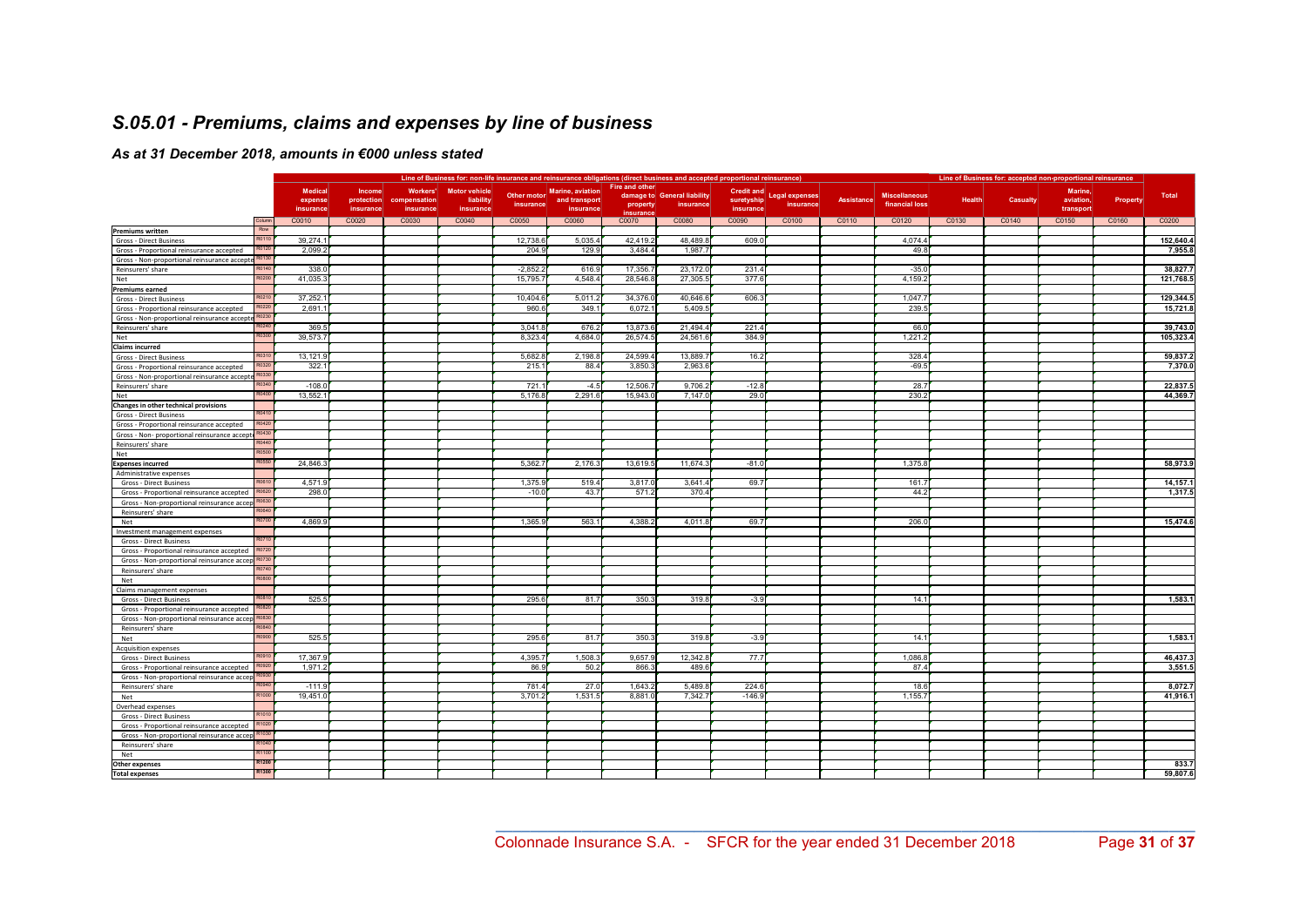## S.05.02 - Premiums, claims and expenses by Country

#### As at 31 December 2018, amounts in €000 unless stated

|                                             |         |                 | Country (by amount of gross premiums written) - non-life obligations |                        |         |                        |                 |                                           |
|---------------------------------------------|---------|-----------------|----------------------------------------------------------------------|------------------------|---------|------------------------|-----------------|-------------------------------------------|
|                                             | Country | <b>BULGARIA</b> |                                                                      | <b>CZECHIA HUNGARY</b> |         | <b>POLAND SLOVAKIA</b> | Home<br>country | <b>Total Top 5</b><br>and home<br>country |
| <b>Premiums written</b>                     | Row     |                 |                                                                      |                        |         |                        |                 |                                           |
| <b>Gross - Direct Business</b>              | R0110   | 34,048.2        | 37,627.6                                                             | 42,400.8               | 9,097.1 | 24,818.0               |                 | 147,991.7                                 |
| Gross - Proportional reinsurance accepted   | R0120   | 1,881.7         | 596.9                                                                | 2,882.8                | 152.9   | 2,050.2                |                 | 7,564.5                                   |
| Gross - Non-proportional reinsurance accept | R0130   |                 |                                                                      |                        |         |                        |                 |                                           |
| Reinsurers' share                           | R0140   | 7,698.0         | 5,370.5                                                              | 15,090.9               | 4,849.3 | 4,058.1                |                 | 37,066.8                                  |
| <b>Net</b>                                  | R0200   | 28,231.9        | 32,854.0                                                             | 30,192.7               | 4,400.7 | 22,810.2               |                 | 118,489.4                                 |
| <b>Premiums earned</b>                      |         |                 |                                                                      |                        |         |                        |                 |                                           |
| <b>Gross - Direct Business</b>              | R0210   | 29,945.8        | 35,597.9                                                             | 31,153.5               | 6,448.5 | 22,365.7               |                 | 125,511.4                                 |
| Gross - Proportional reinsurance accepted   | R0220   | 3,674.2         | 1,611.1                                                              | 5,673.6                | 401.2   | 3,719.1                |                 | 15,079.2                                  |
| Gross - Non-proportional reinsurance accept | R0230   |                 |                                                                      |                        |         |                        |                 |                                           |
| Reinsurers' share                           | R0240   | 9,543.6         | 6,508.1                                                              | 11,424.0               | 3,357.0 | 7,498.5                |                 | 38,331.2                                  |
| <b>Net</b>                                  | R0300   | 24,076.4        | 30,701.0                                                             | 25,403.1               | 3,492.7 | 18,586.3               |                 | 102,259.4                                 |
| <b>Claims incurred</b>                      |         |                 |                                                                      |                        |         |                        |                 |                                           |
| <b>Gross - Direct Business</b>              | R0310   | 11,938.4        | 13,628.8                                                             | 22,956.2               | 1,972.4 | 8,067.6                |                 | 58,563.3                                  |
| Gross - Proportional reinsurance accepted   | R0320   | 723.2           | 1,842.8                                                              | 3,177.3                | 82.2    | 1,424.9                |                 | 7,250.5                                   |
| Gross - Non-proportional reinsurance accept | R0330   |                 |                                                                      |                        |         |                        |                 |                                           |
| Reinsurers' share                           | R0340   | 4,035.6         | 2,450.4                                                              | 13,638.4               | 639.4   | 1,890.7                |                 | 22,654.5                                  |
| Net                                         | R0400   | 8,626.0         | 13,021.2                                                             | 12,495.1               | 1,415.2 | 7,601.8                |                 | 43,159.3                                  |
| Changes in other technical provisions       |         |                 |                                                                      |                        |         |                        |                 |                                           |
| <b>Gross - Direct Business</b>              | R0410   |                 |                                                                      |                        |         |                        |                 |                                           |
| Gross - Proportional reinsurance accepted   | R0420   |                 |                                                                      |                        |         |                        |                 |                                           |
| Gross - Non-proportional reinsurance accept | R0430   |                 |                                                                      |                        |         |                        |                 |                                           |
| Reinsurers' share                           | R0440   |                 |                                                                      |                        |         |                        |                 |                                           |
| <b>Net</b>                                  | R0500   |                 |                                                                      |                        |         |                        |                 |                                           |
| <b>Expenses incurred</b>                    | R0550   | 12,645.7        | 15,624.7                                                             | 15,348.8               | 1,584.5 | 9,933.5                |                 | 57,331.9                                  |
| <b>Other expenses</b>                       | R1200   |                 |                                                                      |                        |         |                        |                 |                                           |
| <b>Total expenses</b>                       | R1300   |                 |                                                                      |                        |         |                        |                 | 57,331.9                                  |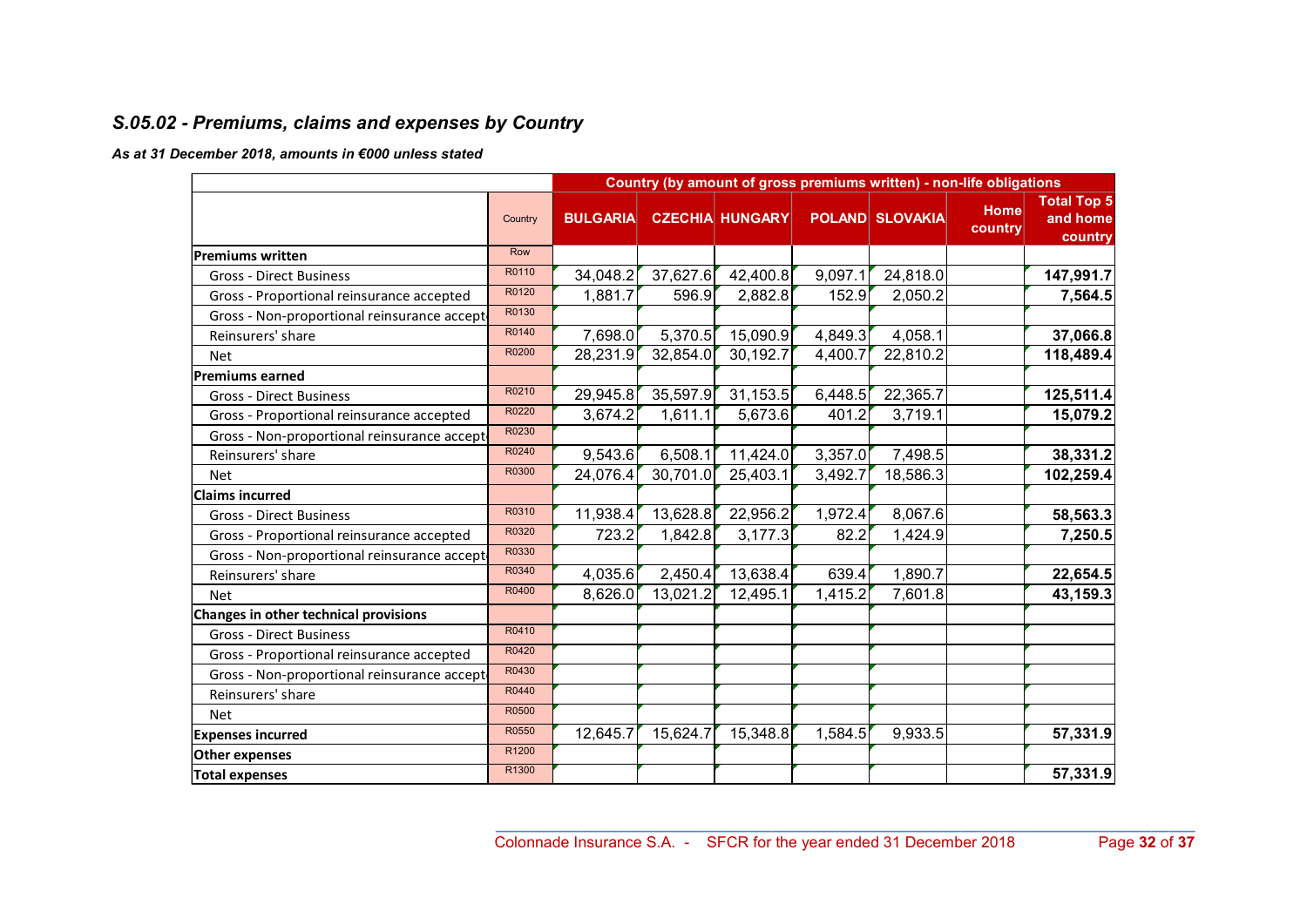## S.17.01 - Non-Life Technical Provisions

#### As at 31 December 2018, amounts in €000 unless stated

|                                                                                                              |              |                        |                      |                               |                                   |             |                                   | Direct business and accepted proportional reinsurance |                          |                                 |                  |                   |                      |                                                    | accepted non-proportional reinsurance |                        |                         |                       |
|--------------------------------------------------------------------------------------------------------------|--------------|------------------------|----------------------|-------------------------------|-----------------------------------|-------------|-----------------------------------|-------------------------------------------------------|--------------------------|---------------------------------|------------------|-------------------|----------------------|----------------------------------------------------|---------------------------------------|------------------------|-------------------------|-----------------------|
|                                                                                                              |              |                        |                      |                               |                                   |             |                                   | Fire and other                                        |                          |                                 |                  |                   |                      |                                                    |                                       | <b>Non-proportiona</b> |                         |                       |
|                                                                                                              |              | <b>Medical expense</b> | Income<br>protection | Workers'<br>npensation<br>COL | <b>Motor vehicle</b><br>liability | Other motor | Marine, aviation<br>and transport | damage to                                             | <b>General liability</b> | <b>Credit and</b><br>suretyship | Legal expenses   | <b>Assistance</b> | <b>Miscellaneous</b> | <b>Non-proportional Non-proportional</b><br>health |                                       | marine, aviation       | lon-proportional        | <b>Total Non-Life</b> |
|                                                                                                              |              | insurance              | insurance            | insurance                     | insurance                         | insurance   | insurance                         | property                                              | insuranc                 | insurance                       | <b>insurance</b> |                   | financial loss       | reinsurance                                        | casualty<br>reinsurance               | and transport          | property<br>reinsurance | obligation            |
|                                                                                                              |              |                        |                      |                               |                                   |             |                                   | insurance                                             |                          |                                 |                  |                   |                      |                                                    |                                       | reinsurance            |                         |                       |
|                                                                                                              | Row/Col      | C0020                  | C0030                | C0040                         | C0050                             | C0060       | C0070                             | C0080                                                 | 00090                    | C0100                           | C0110            | CO120             | CO130                | C0140                                              | C0150                                 | C0160                  | C0170                   | C0180                 |
| Technical provisions calculated as a whole                                                                   | <b>ROO10</b> |                        |                      |                               |                                   |             |                                   |                                                       |                          |                                 |                  |                   |                      |                                                    |                                       |                        |                         |                       |
| Direct business                                                                                              |              |                        |                      |                               |                                   |             |                                   |                                                       |                          |                                 |                  |                   |                      |                                                    |                                       |                        |                         |                       |
| Accepted proportional reinsurance business                                                                   | <b>ROOM</b>  |                        |                      |                               |                                   |             |                                   |                                                       |                          |                                 |                  |                   |                      |                                                    |                                       |                        |                         |                       |
| Accepted non-proportional reinsurance                                                                        |              |                        |                      |                               |                                   |             |                                   |                                                       |                          |                                 |                  |                   |                      |                                                    |                                       |                        |                         |                       |
| Total Recoverables from reinsurance/SPV and Finite Re after the adjustment for expected losses due to        | R0050        |                        |                      |                               |                                   |             |                                   |                                                       |                          |                                 |                  |                   |                      |                                                    |                                       |                        |                         |                       |
| Technical provisions calculated as a sum of BE and RM                                                        |              |                        |                      |                               |                                   |             |                                   |                                                       |                          |                                 |                  |                   |                      |                                                    |                                       |                        |                         |                       |
| Best estimate                                                                                                |              |                        |                      |                               |                                   |             |                                   |                                                       |                          |                                 |                  |                   |                      |                                                    |                                       |                        |                         |                       |
| Premium provisions                                                                                           |              |                        |                      |                               |                                   |             |                                   |                                                       |                          |                                 |                  |                   |                      |                                                    |                                       |                        |                         |                       |
| Gross - Total                                                                                                |              | $-2.105.$              |                      |                               | $-80.$                            | $-1.670.3$  | $-571.6$                          | $-4.949.$                                             | $-5.833.5$               | $-239.$                         |                  |                   | 609.                 |                                                    | $\Omega$                              |                        | 4.9                     | $-14.833.9$           |
| Gross - direct business                                                                                      | R0070        | $-2.105.3$             |                      |                               | $-80.1$                           | $-1.596.8$  | $-558.5$                          | $-4.979.$                                             | $-5.612.6$               | $-239.1$                        |                  |                   | 427.2                |                                                    |                                       |                        |                         | $-14,745.1$           |
| Gross - accepted proportional reinsurance business                                                           | R0080        | 0.4                    |                      |                               |                                   | $-73.4$     | $-13.1$                           | 30.5                                                  | $-220.9$                 |                                 |                  |                   | 181.9                |                                                    |                                       |                        |                         | $-94.6$               |
| Gross - accepted non-proportional reinsurance business                                                       | Ronan        |                        |                      |                               |                                   |             |                                   |                                                       |                          |                                 |                  |                   |                      |                                                    | $\bigcap$                             |                        | 4.9                     | 5.8                   |
| Total recoverable from reinsurance/SPV and Finite Re before the adjustment for expected losses due to coun   |              | 78.3                   |                      |                               | $-31.7$                           | 136.6       | $-91.2$                           | 816.                                                  | $-4.416.9$               | $-29.2$                         |                  |                   | 7.7                  |                                                    | $\circ$                               |                        | 7.4                     | $-3,522.3$            |
| Recoverables from reinsurance (except SPV and Finite Reinsurance) before adjustment for expected losses      | R0110        | 78.3                   |                      |                               | $-31.7$                           | 136.6       | $-91.2$                           | 816.7                                                 | $-4,416.9$               | $-29.2$                         |                  |                   | 7.7                  |                                                    | 0.1                                   |                        | 7.4                     | $-3,522.3$            |
| Recoverables from SPV before adjustment for expected losses                                                  | R0120        |                        |                      |                               |                                   |             |                                   |                                                       |                          |                                 |                  |                   |                      |                                                    |                                       |                        |                         |                       |
| Recoverables from Finite Reinsurance before adjustment for expected losses                                   | R0130        |                        |                      |                               |                                   |             |                                   |                                                       |                          |                                 |                  |                   |                      |                                                    |                                       |                        |                         |                       |
| Total recoverable from reinsurance/SPV and Finite Re after the adjustment for expected losses due to counter | R0140        | 78.3                   |                      |                               | $-31.7$                           | 136.6       | $-91.2$                           | 816.                                                  | $-4.416.9$               | $-29.2$                         |                  |                   | 77                   |                                                    | $\Omega$                              |                        | 74                      | $-3,522.3$            |
| Net Best Estimate of Premium Provisions                                                                      | R0150        | $-2,183.2$             |                      |                               | $-48.5$                           | $-1,806.9$  | $-480.4$                          | $-5,766.$                                             | $-1,416.6$               | $-209.9$                        |                  |                   | 601.4                |                                                    | 0.8                                   |                        | $-2.5$                  | $-11,311.7$           |
| Claims provision:                                                                                            |              |                        |                      |                               |                                   |             |                                   |                                                       |                          |                                 |                  |                   |                      |                                                    |                                       |                        |                         |                       |
| Gross - Total                                                                                                | R0160        | 7,906.3                |                      |                               |                                   | 6.135.9     | 2.735.7                           | 29.798.                                               | 27,527.4                 | 303.8                           |                  |                   | 487.3                | $-138.5$                                           | 4.4                                   |                        | $-231.1$                | 74,529.3              |
| Gross - direct business                                                                                      | R0170        | 6.711.7                |                      |                               |                                   | 6.383.0     | 2,701.3                           | 26,815.                                               | 23,726.0                 | 308.9                           |                  |                   | 512.5                |                                                    |                                       |                        |                         | 67,159.1              |
| Gross - accepted proportional reinsurance business                                                           | R0180        | 1.194.6                |                      |                               |                                   | $-247.0$    | 34.4                              | 2,982.                                                | 3,801.4                  | $-5.1$                          |                  |                   | $-25.3$              |                                                    |                                       |                        |                         | 7,735.3               |
| Gross - accepted non-proportional reinsurance business                                                       | R0190        |                        |                      |                               |                                   |             |                                   |                                                       |                          |                                 |                  |                   |                      | $-138.5$                                           | 4.4                                   |                        | $-231.1$                | $-365.1$              |
| Total recoverable from reinsurance/SPV and Finite Re before the adjustment for expected losses due to coun   | R0200        | $-50.9$                |                      |                               |                                   | 244.4       | 697.4                             | 7.336.                                                | 10,866.1                 | $-159.1$                        |                  |                   | 21.3                 | $-8.1$                                             | 11                                    | $-8.5$                 | $-504.4$                | 18,435.7              |
| Recoverables from reinsurance (except SPV and Finite Reinsurance) before adjustment for expected losses      | R0210        | $-50.9$                |                      |                               |                                   | 244.4       | 697.4                             | 7,336.0                                               | 10,866.1                 | $-159.1$                        |                  |                   | 21.3                 | $-8.1$                                             | 1.6                                   | $-8.5$                 | $-504.4$                | 18,435.7              |
| Recoverables from SPV before adjustment for expected losses                                                  | R0220        |                        |                      |                               |                                   |             |                                   |                                                       |                          |                                 |                  |                   |                      |                                                    |                                       |                        |                         |                       |
| Recoverables from Finite Reinsurance before adjustment for expected losses                                   | R0230        |                        |                      |                               |                                   |             |                                   |                                                       |                          |                                 |                  |                   |                      |                                                    |                                       |                        |                         |                       |
| Total recoverable from reinsurance/SPV and Finite Re after the adjustment for expected losses due to counter |              | $-52.3$                |                      |                               |                                   | 236.2       | 687.2                             | 7.199.                                                | 10,730.9                 | $-160.7$                        |                  |                   | 21.0                 | $-8.1$                                             | 11                                    | $-8.5$                 | $-510.7$                | 18,135.5              |
| Net Best Estimate of Claims Provisions                                                                       |              | 7.958.6                |                      |                               |                                   | 5.899.7     | 2.048.5                           | 22.598.                                               | 16,796.6                 | 464.5                           |                  |                   | 466.3                | $-130.3$                                           | 2.8                                   | 8.5                    | 279.7                   | 56,393.7              |
| Total Best estimate - gross                                                                                  | R0260        | 5.801.3                |                      |                               | $-80.$                            | 4.465.7     | 2.164.7                           | 24.848.                                               | 21.693.9                 | 64.7                            |                  |                   | 1.096.4              | $-138.5$                                           | 5.3                                   |                        | $-226.1$                | 59,695.3              |
| Total Best estimate - net                                                                                    | R0270        | 5.775.4                |                      |                               | $-48.5$                           | 4.092.9     | 1.568.1                           | 16.832.                                               | 15,380.0                 | 254.6                           |                  |                   | 1.067.7              | $-130.3$                                           | 3.6                                   | 85                     | 277.2                   | 45.082.0              |
| Risk margin                                                                                                  | R0280        | 1.094.2                |                      |                               | $-9.2$                            | 775.5       | 297.                              | 3.189.                                                | 2,914.0                  | 48.2                            |                  |                   | 202.3                | $-24.7$                                            | 0.7                                   |                        | 54.1                    | 8,541.5               |
| Amount of the transitional on Technical Provisions                                                           |              |                        |                      |                               |                                   |             |                                   |                                                       |                          |                                 |                  |                   |                      |                                                    |                                       |                        |                         |                       |
| TP as a whole                                                                                                | R0290        |                        |                      |                               |                                   |             |                                   |                                                       |                          |                                 |                  |                   |                      |                                                    |                                       |                        |                         |                       |
| Best estimate                                                                                                |              |                        |                      |                               |                                   |             |                                   |                                                       |                          |                                 |                  |                   |                      |                                                    |                                       |                        |                         |                       |
| Risk margin                                                                                                  |              |                        |                      |                               |                                   |             |                                   |                                                       |                          |                                 |                  |                   |                      |                                                    |                                       |                        |                         |                       |
| <b>Technical provisions - total</b>                                                                          |              |                        |                      |                               |                                   |             |                                   |                                                       |                          |                                 |                  |                   |                      |                                                    |                                       |                        |                         |                       |
| Technical provisions - total                                                                                 |              | 6,895.6                |                      |                               | $-89.3$                           | 5.241.      | 2.461.                            | 28.038.                                               | 24,607                   | 112.9                           |                  |                   | 1.298.6              | $-163.2$                                           | 6 <sub>1</sub>                        |                        | $-172.0$                | 68.236.8              |
| Recoverable from reinsurance contract/SPV and Finite Re after the adjustment for expected losses due         | R0330        | 25.9                   |                      |                               | $-31.7$                           | 372.8       | 596.                              | 8,015.                                                | 6,314.0                  | $-190.0$                        |                  |                   | 28.7                 | $-8.1$                                             | 17                                    | $-8.5$                 | $-503.3$                | 14,613.3              |
| Technical provisions minus recoverables from reinsurance/SPV and Finite Re-total                             |              | 6,869.7                |                      |                               | $-57.6$                           | 4.868.4     | 1,865.2                           | 20,022.2                                              | 18,294.0                 | 302.9                           |                  |                   | 1,270.0              | $-155.0$                                           | 4.3                                   |                        | 331.3                   | 53,623.6              |
| Line of Business: further segmentation (Homogeneous Risk Groups)                                             |              |                        |                      |                               |                                   |             |                                   |                                                       |                          |                                 |                  |                   |                      |                                                    |                                       |                        |                         |                       |
| Premium provisions - Total number of homogeneous risk groups                                                 |              | 30                     |                      |                               |                                   | 18          |                                   | 24                                                    | 36                       | 12                              |                  |                   | 12                   |                                                    |                                       |                        |                         |                       |
| Claims provisions - Total number of homogeneous risk groups                                                  |              | 30                     |                      |                               |                                   |             | 12                                | 24                                                    | 36                       | 12                              |                  |                   | 12                   |                                                    |                                       |                        |                         |                       |
| Cash-flows of the Best estimate of Premium Provisions (Gross)                                                |              |                        |                      |                               |                                   |             |                                   |                                                       |                          |                                 |                  |                   |                      |                                                    |                                       |                        |                         |                       |
| Cash out-flows                                                                                               | R0370        |                        |                      |                               |                                   |             |                                   |                                                       |                          |                                 |                  |                   |                      |                                                    |                                       |                        |                         |                       |
| Future benefits and claims                                                                                   |              | 3.815.9                |                      |                               | 86.                               | 7.106.2     | 619.6                             | 9.140.4                                               | 8,457.3                  | 296.6                           |                  |                   | 1.047.4              |                                                    | $\Omega$                              |                        | 19.3                    | 30,590.0              |
| Future expenses and other cash-out flows                                                                     |              | 1,264.8                |                      |                               | 51.8                              | 1,273.0     | 262.4                             | 3,039.                                                | 2,748.1                  | 68.4                            |                  |                   | 293.4                |                                                    | 0.1                                   |                        | 2.0                     | 9,003.6               |
| Cash in-flows                                                                                                |              |                        |                      |                               |                                   |             |                                   |                                                       |                          |                                 |                  |                   |                      |                                                    |                                       |                        |                         |                       |
| Future premium                                                                                               | R0400        | $-7,163.2$             |                      |                               | $-217.0$                          | $-10,031.6$ | $-1,447.$                         | $-17,076.$                                            | $-16,976.5$              | $-601.5$                        |                  |                   | $-738.2$             |                                                    |                                       |                        | $-16.5$                 | $-54,269.1$           |
| Other cash-in flows (incl. Recoverable from salvages and subrogations)                                       |              | $-22.5$                |                      |                               | $-0.9$                            | $-17.8$     | $-6.7$                            | $-52.$                                                | $-62.3$                  | $-2.6$                          |                  |                   | 6.5                  |                                                    | 0.0                                   |                        | 0.1                     | $-158.5$              |
| Cash-flows of the Best estimate of Claims Provisions (Gross)                                                 |              |                        |                      |                               |                                   |             |                                   |                                                       |                          |                                 |                  |                   |                      |                                                    |                                       |                        |                         |                       |
| Cash out-flows                                                                                               |              |                        |                      |                               |                                   |             |                                   |                                                       |                          |                                 |                  |                   |                      |                                                    |                                       |                        |                         |                       |
| Future benefits and claims                                                                                   | <b>R0420</b> | 7.041.                 |                      |                               |                                   | 4.713.4     | 3.195.                            | 29,196.                                               | 25,477.2                 | 305.0                           |                  |                   | 164.5                |                                                    | 4.0                                   |                        | 33.6                    | 70,131.2              |
| Future expenses and other cash-out flows                                                                     |              | 2,031.                 |                      |                               |                                   | 2,575.      | 244.4                             | 5,302.                                                | 3,571.                   | 0.8                             |                  |                   | 512.1                | 57                                                 | $\Omega$                              |                        | 10.8                    | 14,255.3              |
| Cash in-flows                                                                                                | R0430        |                        |                      |                               |                                   |             |                                   |                                                       |                          |                                 |                  |                   |                      |                                                    |                                       |                        |                         |                       |
| Future premiums                                                                                              | R0440        | $-1,251.4$             |                      |                               |                                   | $-1,218.9$  | $-733.0$                          | $-5.019.7$                                            | $-1.815.0$               | $-5.3$                          |                  |                   | $-194.5$             | $-142.7$                                           | $\Omega$                              |                        | $-273.0$                | $-10,653.6$           |
| Other cash-in flows (incl. Recoverable from salvages and subrogations)                                       | R0450        | 84.5                   |                      |                               |                                   | 65.6        | 29.2                              | 318.4                                                 | 294.1                    | 3.2                             |                  |                   | 5.2                  | $-1.5$                                             |                                       |                        | $-2.5$                  | 796.3                 |
| Percentage of gross Best Estimate calculated using approximations                                            | R0460        |                        |                      |                               |                                   |             |                                   |                                                       |                          |                                 |                  |                   |                      |                                                    |                                       |                        |                         |                       |
| Best estimate subject to transitional of the interest rate                                                   | R0470        |                        |                      |                               |                                   |             |                                   |                                                       |                          |                                 |                  |                   |                      |                                                    |                                       |                        |                         |                       |
| Technical provisions without transitional on interest rate                                                   | R0480        |                        |                      |                               |                                   |             |                                   |                                                       |                          |                                 |                  |                   |                      |                                                    |                                       |                        |                         |                       |
| Best estimate subject to volatility adjustment                                                               | R0490        |                        |                      |                               |                                   |             |                                   |                                                       |                          |                                 |                  |                   |                      |                                                    |                                       |                        |                         |                       |
| Technical provisions without volatility adjustment and without others transitional measures                  |              |                        |                      |                               |                                   |             |                                   |                                                       |                          |                                 |                  |                   |                      |                                                    |                                       |                        |                         |                       |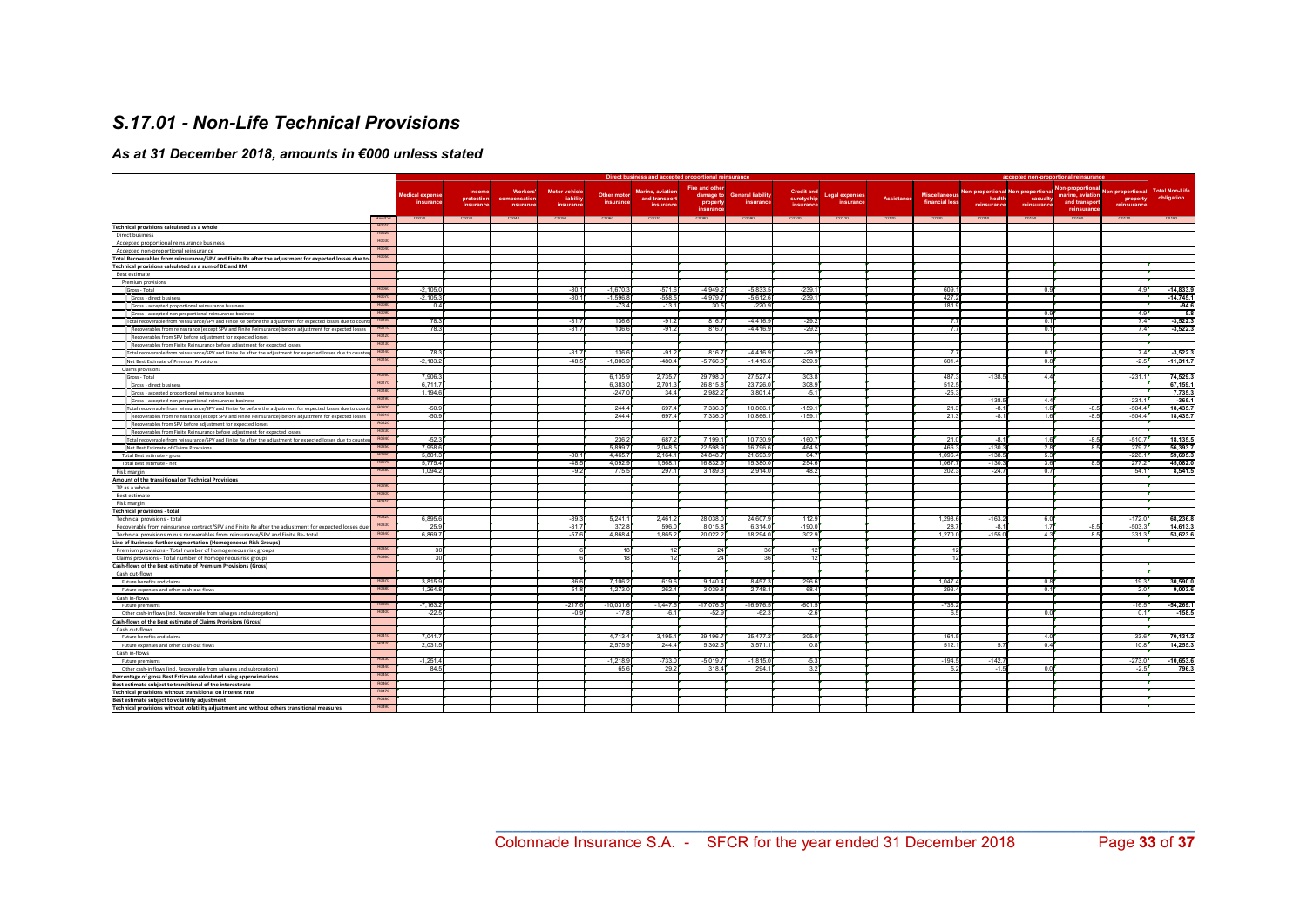## S.19.01 - Non-Life Insurance Claims Information by Underwriting Year

#### As at 31 December 2018, amounts in €000 unless stated

| <b>Total</b>                              |       |                                                  | Development year (absolute amount) |            |                 | Sum of years |          | Development year (absolute amount) |                | Year end          |              | Development year (absolute amount) |                | Year end          |
|-------------------------------------------|-------|--------------------------------------------------|------------------------------------|------------|-----------------|--------------|----------|------------------------------------|----------------|-------------------|--------------|------------------------------------|----------------|-------------------|
|                                           |       |                                                  |                                    | 12         | In Current year | (cumulative) |          |                                    | $\overline{2}$ | (discounted data) | $\mathbf{0}$ |                                    | 2 <sup>7</sup> | (discounted data) |
| <b>Gross Claims Paid (non-cumulative)</b> |       |                                                  |                                    |            |                 |              |          |                                    |                |                   |              |                                    |                |                   |
|                                           |       | C0010                                            | C0020                              | C0030      | C0170           | C0180        | C0200    | C0210                              | C0220          | C0360             | C0400        | C0410                              | C0420          | C0560             |
| 2016                                      | R0230 | 1,205.4                                          | 639.6                              | 2,725.2    | 2,725.17        | 4,570.11     | 2,338.4  | 2,044.6                            | 4,161.3        | 4,095.40          | 758.6        | 2,554.7                            | 8,152.8        | 8,152.84          |
| 2017                                      | R0240 | $-7,023.0$                                       | 13,828.3                           |            | 13,828.26       | 6,805.22     | 16,880.2 | 32,001.7                           |                | 31,279.72         | 14,396.3     | 10,867.8                           |                | 10,867.82         |
| 2018                                      | R0250 | 11,170.2                                         |                                    |            | 11,170.17       | 11,170.17    | 40,365.8 |                                    |                | 39,154.14         | 23,888.5     |                                    |                | 23,888.51         |
| Total                                     |       |                                                  |                                    |            | 27,723.60       | 22,545.51    |          |                                    |                | 74,529.26         |              |                                    |                | 42,909.17         |
|                                           |       | Reinsurance Recoveries received (non-cumulative) |                                    |            |                 |              |          |                                    |                |                   |              |                                    |                |                   |
|                                           |       | C0600                                            | C0610                              | C0620      | C0760           | C0760        | C0600    | C0610                              | C0620          | C0960             | C0600        | C0610                              | C0620          | C1160             |
| 2016                                      | R0430 |                                                  | $-186.6$                           | 7,275.2    | 7,275.16        | 7,091.63     | 158.5    | 173.3                              | 968.6          | 960.68            | 115.3        | 1,725.6                            | 6,174.4        | 6,174.36          |
| 2017                                      | R0440 | $-13,320.8$                                      | 3,773.3                            |            | 3,773.30        | $-9,547.46$  | 6,756.7  | 8,652.5                            |                | 8,359.1           | 10,409.9     | 3,036.3                            |                | 3,036.30          |
| 2018                                      | R0450 | 841.4                                            |                                    |            | 841.37          | 841.37       | 9,242.0  |                                    |                | 8,815.71          | 12,266.0     |                                    |                | 12,265.97         |
| Total                                     |       |                                                  |                                    |            | 11,889.84       | $-1,614.47$  |          |                                    |                | 18,135.53         |              |                                    |                | 21,476.62         |
| Net Claims Paid (non-cumulative)          |       |                                                  |                                    |            |                 |              |          |                                    |                |                   |              |                                    |                |                   |
|                                           |       | C1200                                            | C1210                              | C1220      | C1360           | C1360        | C1200    | C1210                              | C1220          | C1560             | C1200        | C1210                              | C1220          | C1760             |
| 2016                                      | R0630 | 1,202.3                                          | 826.2                              | $-4,550.0$ | $-4,549.99$     | $-2,521.51$  | 2,179.9  | 1,871.3                            | 3,192.7        | 3,134.72          | 643.3        | 829.1                              | 1,978.         | 1,978.49          |
| 2017                                      | R0640 | 6,297.7                                          | 10,055.0                           |            | 10,054.96       | 16,352.69    | 10,123.4 | 23,349.2                           |                | 22,920.58         | 3,986.5      | 7,831.5                            |                | 7,831.52          |
| 2018                                      | R0650 | 10,328.8                                         |                                    |            | 10,328.80       | 10,328.80    | 31,123.7 |                                    |                | 30,338.43         | 11,622.5     |                                    |                | 11,622.54         |
| Total                                     |       |                                                  |                                    |            | 15,833.77       | 24,159.98    |          |                                    |                | 56,393.73         |              |                                    |                | 21,432.54         |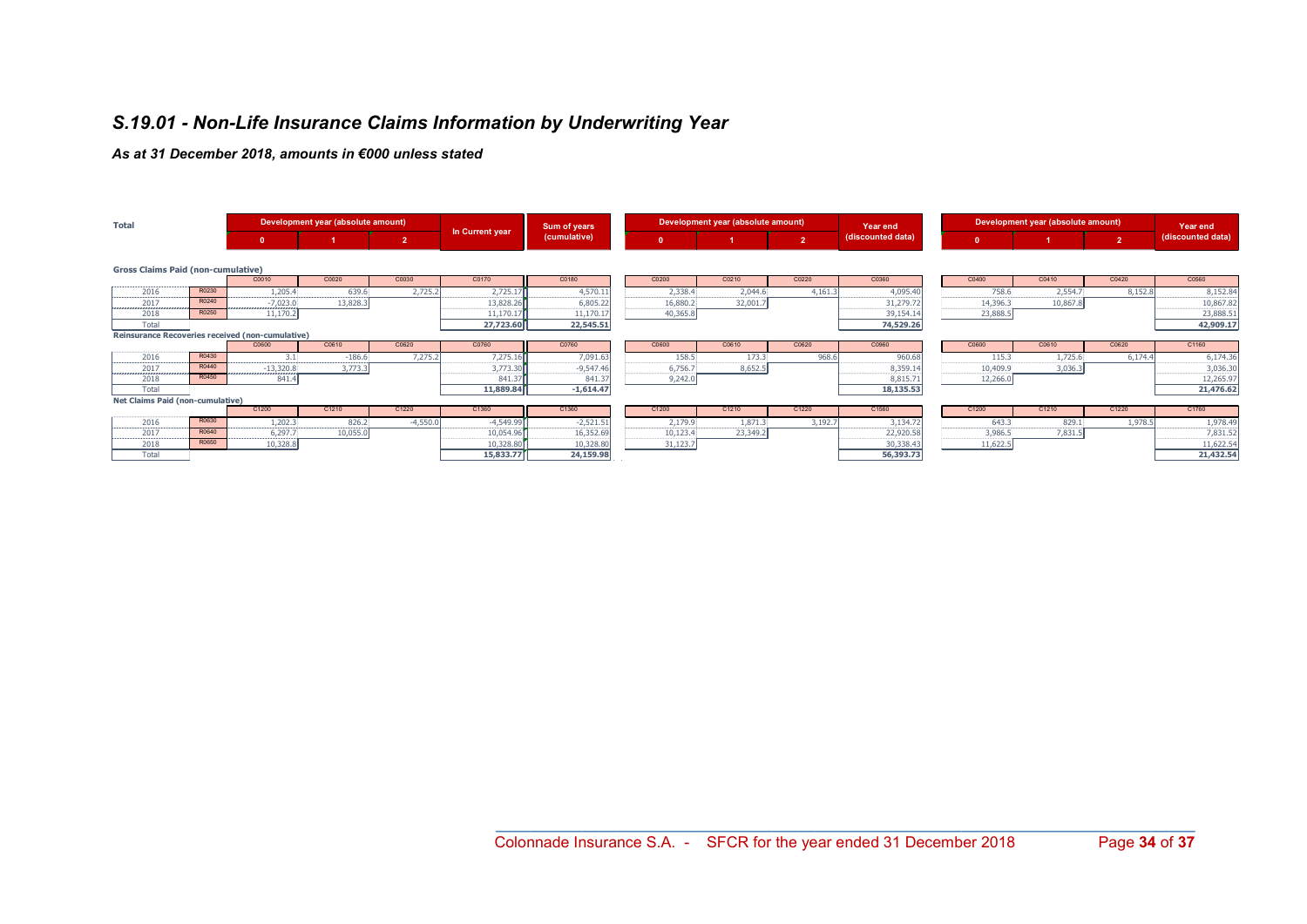## S.23.01 - Own Funds

#### As at 31 December 2018, amounts in €000 unless stated

|                                                                                                              |        | <b>Total</b> | Tier 1 -              | Tier 1 -            | Tier 2 | Tier 3  |
|--------------------------------------------------------------------------------------------------------------|--------|--------------|-----------------------|---------------------|--------|---------|
|                                                                                                              | Column | C0010        | unrestricted<br>C0020 | restricted<br>C0030 | C0040  | C0050   |
| Basic own funds before deduction for participations in other financial sector as foreseen in article 68 of D | Row    |              |                       |                     |        |         |
| Ordinary share capital (gross of own shares)                                                                 | R0010  | 9,500.0      | 9,500.0               |                     |        |         |
| Share premium account related to ordinary share capital                                                      | R0030  | 84,876.3     | 84,876.3              |                     |        |         |
| Initial funds, members' contributions or the equivalent basic own - fund item for mutual and mutual-         | R0040  |              |                       |                     |        |         |
| type undertakings                                                                                            |        |              |                       |                     |        |         |
| Subordinated mutual member accounts                                                                          | R0050  |              |                       |                     |        |         |
| Surplus funds                                                                                                | R0070  |              |                       |                     |        |         |
| Preference shares                                                                                            | R0090  |              |                       |                     |        |         |
| Share premium account related to preference shares                                                           | R0110  |              |                       |                     |        |         |
| Reconciliation reserve                                                                                       | R0130  | $-15,951.3$  | $-15.951.3$           |                     |        |         |
| Subordinated liabilities                                                                                     | R0140  |              |                       |                     |        |         |
| An amount equal to the value of net deferred tax assets                                                      | R0160  | 3,332.7      |                       |                     |        | 3,332.7 |
| Other own fund items approved by the supervisory authority as basic own funds not specified above            | R0180  |              |                       |                     |        |         |
| Own funds from the financial statements that should not be represented by the reconciliation reserve         |        |              |                       |                     |        |         |
| Own funds from the financial statements that should not be represented by the reconciliation reserve         | R0220  |              |                       |                     |        |         |
| and do not meet the criteria to be classified as Solvency II own funds                                       |        |              |                       |                     |        |         |
| <b>Deductions</b>                                                                                            |        |              |                       |                     |        |         |
| Deductions for participations in financial and credit institutions                                           | R0230  |              |                       |                     |        |         |
| Total basic own funds after deductions                                                                       | R0290  | 81,757.7     | 78,425.0              |                     |        | 3,332.7 |
| Ancillary own funds                                                                                          |        |              |                       |                     |        |         |
| Unpaid and uncalled ordinary share capital callable on demand                                                | R0300  |              |                       |                     |        |         |
| Unpaid and uncalled initial funds, members' contributions or the equivalent basic own fund item for          | R0310  |              |                       |                     |        |         |
| mutual and mutual - type undertakings, callable on demand                                                    |        |              |                       |                     |        |         |
| Unpaid and uncalled preference shares callable on demand                                                     | R0320  |              |                       |                     |        |         |
| A legally binding commitment to subscribe and pay for subordinated liabilities on demand                     | R0330  |              |                       |                     |        |         |
| Letters of credit and guarantees under Article 96(2) of the Directive 2009/138/EC                            | R0340  |              |                       |                     |        |         |
| Letters of credit and guarantees other than under Article 96(2) of the Directive 2009/138/EC                 | R0350  |              |                       |                     |        |         |
| Supplementary members calls under first subparagraph of Article 96(3) of the Directive 2009/138/EC           | R0360  |              |                       |                     |        |         |
| Supplementary members calls - other than under first subparagraph of Article 96(3) of the Directive          | R0370  |              |                       |                     |        |         |
| 2009/138/EC                                                                                                  |        |              |                       |                     |        |         |
| Other ancillary own funds                                                                                    | R0390  |              |                       |                     |        |         |
| Total ancillary own funds                                                                                    | R0400  |              |                       |                     |        |         |
| Available and eligible own funds                                                                             |        |              |                       |                     |        |         |
| Total available own funds to meet the SCR                                                                    | R0500  | 81,757.7     | 78.425.0              |                     |        | 3,332.7 |
| Total available own funds to meet the MCR                                                                    | R0510  | 78,425.0     | 78,425.0              |                     |        |         |
| Total eligible own funds to meet the SCR                                                                     | R0540  | 81,757.7     | 78,425.0              |                     |        | 3,332.7 |
| Total eligible own funds to meet the MCR                                                                     | R0550  | 78.425.0     | 78.425.0              |                     |        |         |
| <b>SCR</b>                                                                                                   | R0580  | 49,963.0     |                       |                     |        |         |
| MCR                                                                                                          | R0600  | 14.222.1     |                       |                     |        |         |
| Ratio of Eligible own funds to SCR                                                                           | R0620  | 164%         |                       |                     |        |         |
| Ratio of Eligible own funds to MCR                                                                           | R0640  | 551%         |                       |                     |        |         |

| <b>Reconciliation reserve</b>                                                                  |       |             |  |  |  |  |  |
|------------------------------------------------------------------------------------------------|-------|-------------|--|--|--|--|--|
| Excess of assets over liabilities                                                              | R0700 | 81.757.7    |  |  |  |  |  |
| Own shares (held directly and indirectly)                                                      | R0710 |             |  |  |  |  |  |
| Foreseeable dividends, distributions and charges                                               | R0720 |             |  |  |  |  |  |
| Other basic own fund items                                                                     | R0730 | 97.709.0    |  |  |  |  |  |
| Adjustment for restricted own fund items in respect of matching adjustment portfolios and ring | R0740 |             |  |  |  |  |  |
| fenced funds                                                                                   |       |             |  |  |  |  |  |
| <b>Reconciliation reserve</b>                                                                  | R0760 | $-15.951.3$ |  |  |  |  |  |
| <b>Expected profits</b>                                                                        |       |             |  |  |  |  |  |
| Expected profits included in future premiums (EPIFP) - Life business                           | R0770 |             |  |  |  |  |  |
| Expected profits included in future premiums (EPIFP) - Non-life business                       | R0780 |             |  |  |  |  |  |
| Total Expected profits included in future premiums (EPIFP)                                     | R0790 |             |  |  |  |  |  |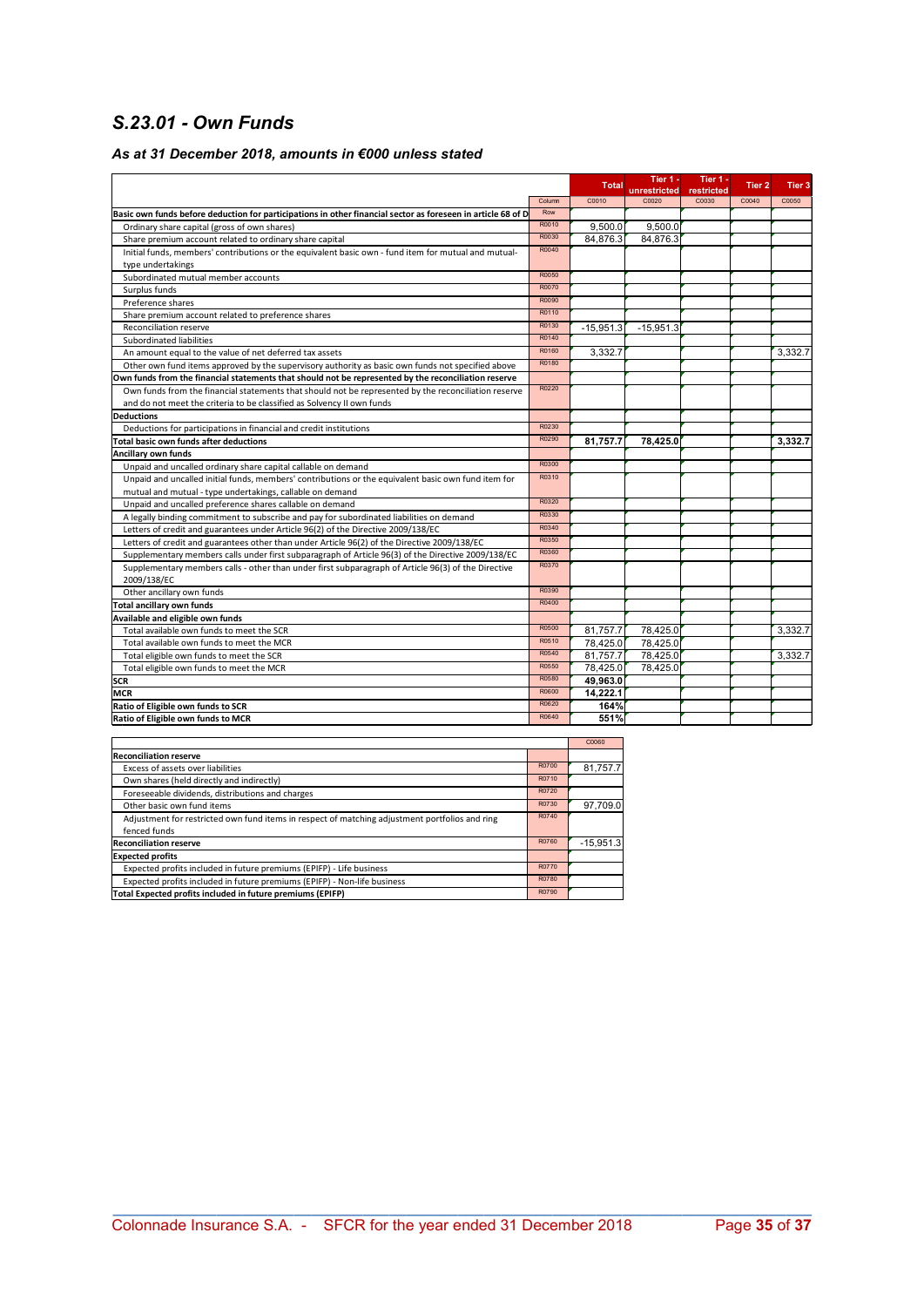## S.25.01 - Solvency Capital Requirement – for undertakings on Standard Formula

## As at 31 December 2018, amounts in €000 unless stated

|                                    |       | Net solvency capital<br>requirement | requirement | <b>Allocation from</b><br>Gross solvency capital adjustments due to RFF<br>and Matching<br>adjustments portfolios |
|------------------------------------|-------|-------------------------------------|-------------|-------------------------------------------------------------------------------------------------------------------|
|                                    |       | C0030                               | C0040       | C0050                                                                                                             |
| Market risk                        | R0010 | 5,567.6                             |             |                                                                                                                   |
| Counterparty default risk          | R0020 | 15,017.5                            |             |                                                                                                                   |
| Life underwriting risk             | R0030 |                                     |             |                                                                                                                   |
| Health underwriting risk           | R0040 | 7,320.3                             |             |                                                                                                                   |
| Non-life underwriting risk         | R0050 | 30,322.9                            |             |                                                                                                                   |
| Diversification                    | R0060 | $-14,794.2$                         |             |                                                                                                                   |
| Intangible asset risk              | R0070 |                                     |             |                                                                                                                   |
| Basic Solvency Capital Requirement | R0100 | 43,434.2                            |             |                                                                                                                   |

|                                                                    | C0100         |
|--------------------------------------------------------------------|---------------|
| R0120                                                              |               |
| R0130                                                              | 6,528.8       |
| R0140                                                              |               |
| R0150                                                              |               |
| R0160<br>Capital requirement for business operated in accordance v |               |
| R0200                                                              | 49,963.0      |
| R0210                                                              |               |
| R0220                                                              | 49,963.0      |
|                                                                    |               |
| R0400                                                              |               |
|                                                                    |               |
| R0410                                                              |               |
|                                                                    |               |
| R0420                                                              |               |
|                                                                    |               |
| R0430                                                              |               |
|                                                                    |               |
| R0440                                                              |               |
|                                                                    |               |
| R0450                                                              | No adjustment |
|                                                                    |               |
| R0460                                                              |               |
|                                                                    |               |